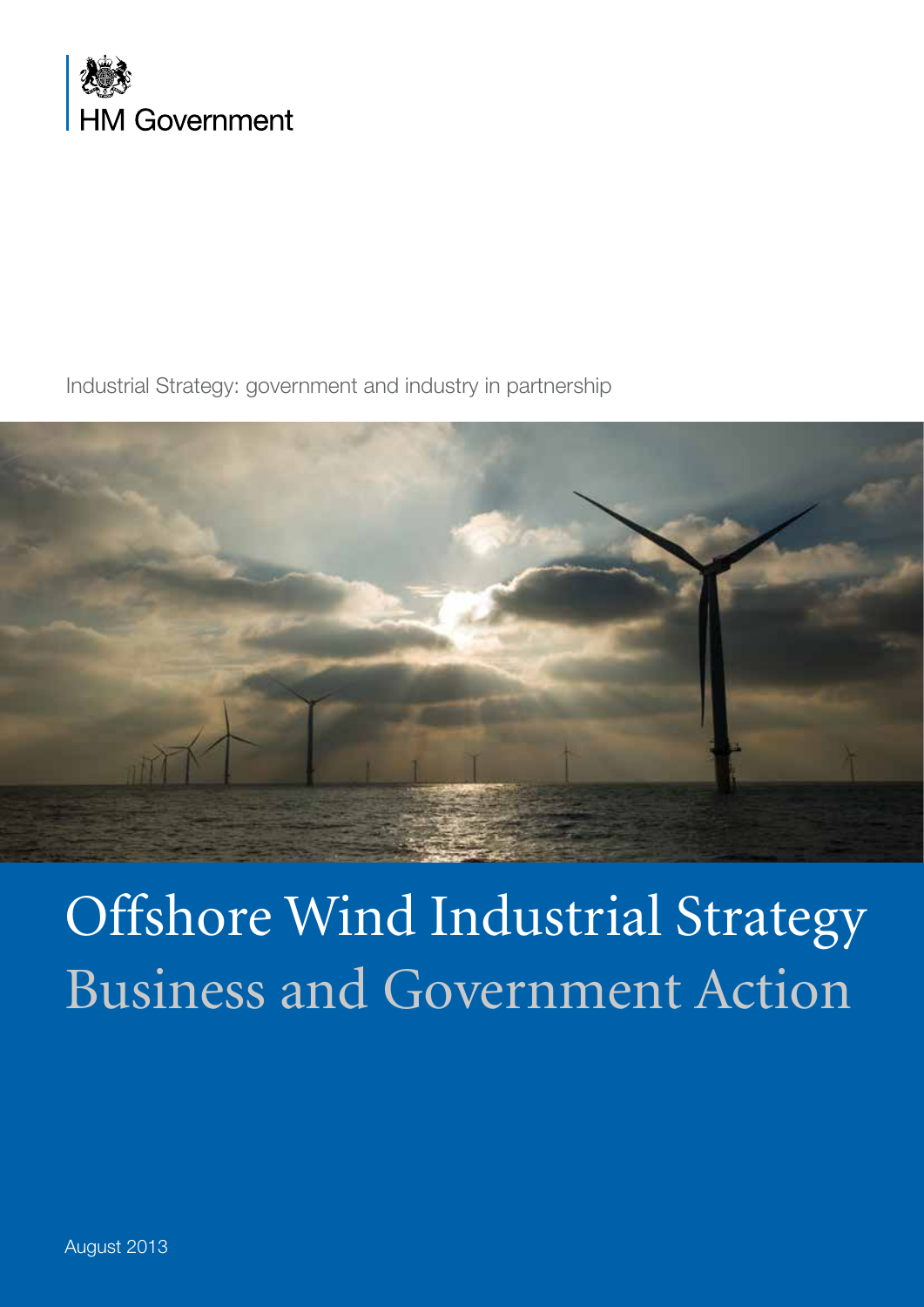## **Contents**

| Foreword from Government                               |                                                   | $\mathbf{2}$   |
|--------------------------------------------------------|---------------------------------------------------|----------------|
| Foreword from the Offshore Wind Industry Council Chair |                                                   | $\overline{4}$ |
| Our Vision for the UK Offshore Wind Industry           |                                                   | 5              |
| Offshore wind UK:<br>an industrial opportunity         |                                                   | 6              |
|                                                        | Government and industry actions                   | 11             |
| 1.                                                     | Providing market confidence and demand visibility | 14             |
| 2.                                                     | Building a competitive supply chain               | 20             |
| 3.                                                     | Supporting innovation                             | 36             |
| 4.                                                     | Finance                                           | 44             |
| 5.                                                     | Building a highly skilled workforce               | 49             |
| Summary of actions                                     |                                                   | 55             |
| Measuring success                                      |                                                   | 60             |
| Annex A: Legislative framework for renewable energy    |                                                   | 61             |
| Annex B: Summary of key supply chain elements          |                                                   | 63             |
| Annex C: SWOT analysis for offshore wind               |                                                   | 71             |
| Glossary of terms                                      |                                                   | 72             |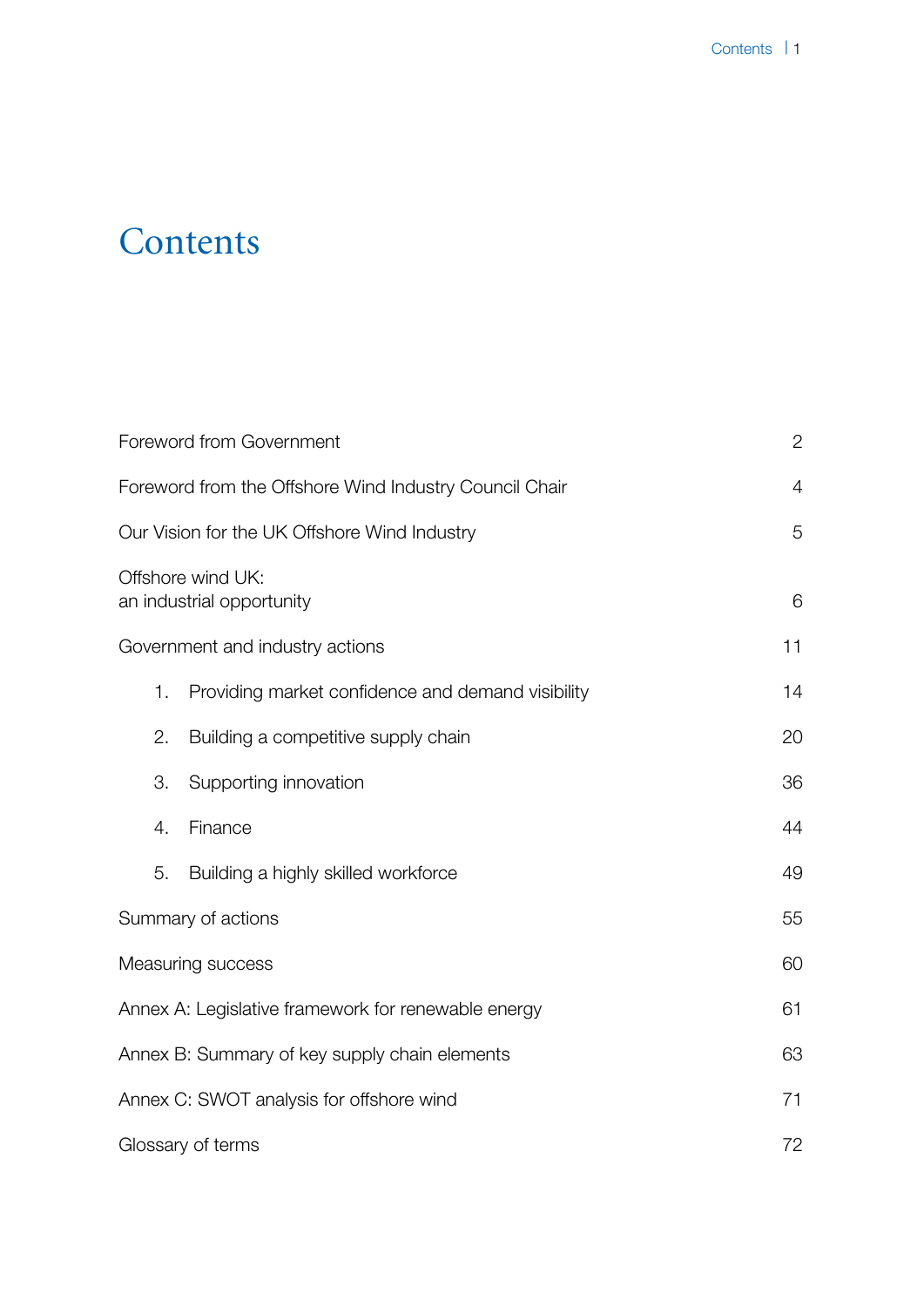## <span id="page-2-0"></span>Foreword from Government

The UK has done more than any other country to support the development of a sustainable and ambitious offshore wind industry but we recognise we have to work hard to keep that position and to reap the rewards. We are now putting in place the framework needed to maintain this position through Electricity Market Reform, which will offer industry guaranteed price support lasting into the 2030s and help provide the certainty needed to underpin long term investment.

We recognise the importance of getting this right. The strategy brings together government and industry to work in partnership to develop the UK's offshore wind industry and provide the tools necessary to support large scale investment in the UK supply chain, raise awareness of the commercial opportunities in the UK and overseas and deliver the innovation and competition needed to bring down costs for consumers.

As part of our new industrial policy, we want to see UK-based businesses grow to create a centre of engineering excellence that delivers cost reduction for UK projects and exports to overseas markets. To achieve the vision set out in this strategy, we need to grow our manufacturing base to be world-leading in more areas of offshore wind supply and to achieve levels of UK content in our offshore wind farms which are similar to those achieved by our North Sea oil and gas industry where more than 70% of capital expenditure is through UK-based suppliers.

To support this, the Manufacturing Advisory Service will deliver the GROW: Offshore Wind service, with £20m funding from the Regional Growth Fund, to enable manufacturers to take advantage of the rapidly growing offshore wind market. We are creating the Offshore Wind Investment Organisation to significantly increase the levels of inward investment to the UK in the offshore wind supply chain. And we are supporting the new Offshore Renewable Energy Catapult to drive innovation, with £46m of funding for a 5 year business plan, enabling innovative companies to commercialise their products which will bring down costs for consumers.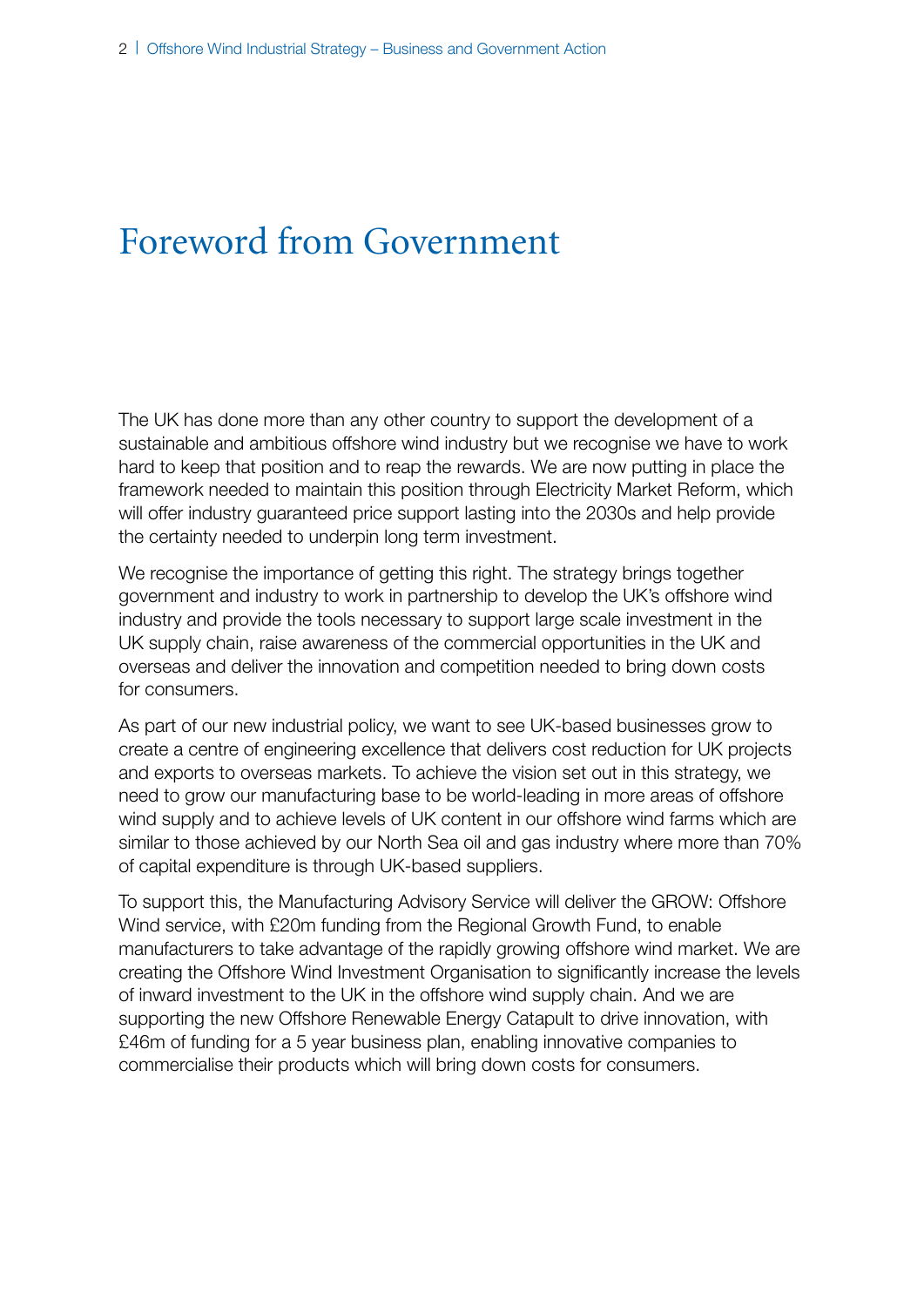We will only achieve our ambitions through clear commitment and leadership from the partnership between Government and Industry created by the newly formed Offshore Wind Industry Council. And the Coalition Government will play its part by committing to achieving the ambitions within this strategy to provide the catalyst for change.





Rt Hon Dr Vince Cable MP

Secretary of State for Business, Innovation and Skills



Stand Marcy

Rt Hon Edward Davey MP

Secretary of State for Energy and Climate Change



Mulu Fulla

#### Rt Hon Michael Fallon MP

Minister of State for Business and Enterprise and Minister of State for Energy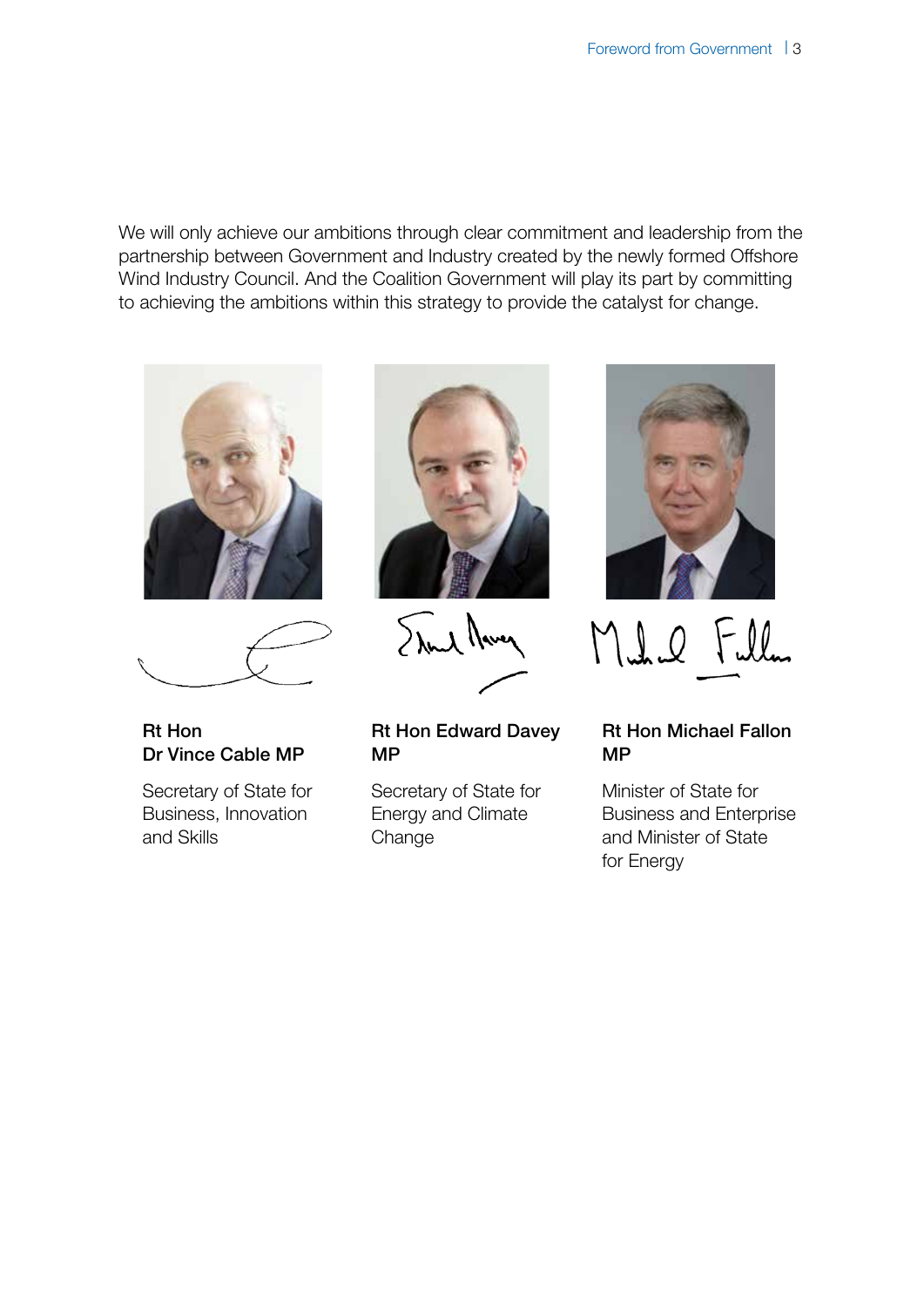## <span id="page-4-0"></span>Foreword from the Offshore Wind Industry Council Chair

Offshore wind power represents a unique opportunity for the UK to support thousands of highly skilled jobs, increase energy security and vastly reduce carbon emissions. The UK is currently leading the world in offshore wind development, and maintaining this position will be key to unlocking all of the potential positive benefits, particularly social, economic and environmental. The Offshore Wind Industrial Strategy is an important development that will act as a blueprint to guide both the industry and Government in helping the UK to achieve this.

There are of course challenges to overcome, and it is vital the industry and the Government can work together in co-operation to ensure they are positively addressed. Much work has been undertaken by developers and the wider supply chain to help drive down the costs of offshore wind, and strategic support from Government and other agencies will help to reduce costs even further.

The industry has been encouraged by Government support thus far and by the positive intentions to continue. This commitment is required to give the industry the confidence to invest billions of pounds to develop projects, which will directly support the creation of jobs and provide the associated benefits.

The offshore wind sector has already encouraged investors from all over the world to the UK, and as we prepare to develop larger projects and upgrade existing infrastructure, we must continue to be viewed as an attractive destination for this investment in a competitive global marketplace.



Keith Anderson

Chief Corporate Officer, **ScottishPower**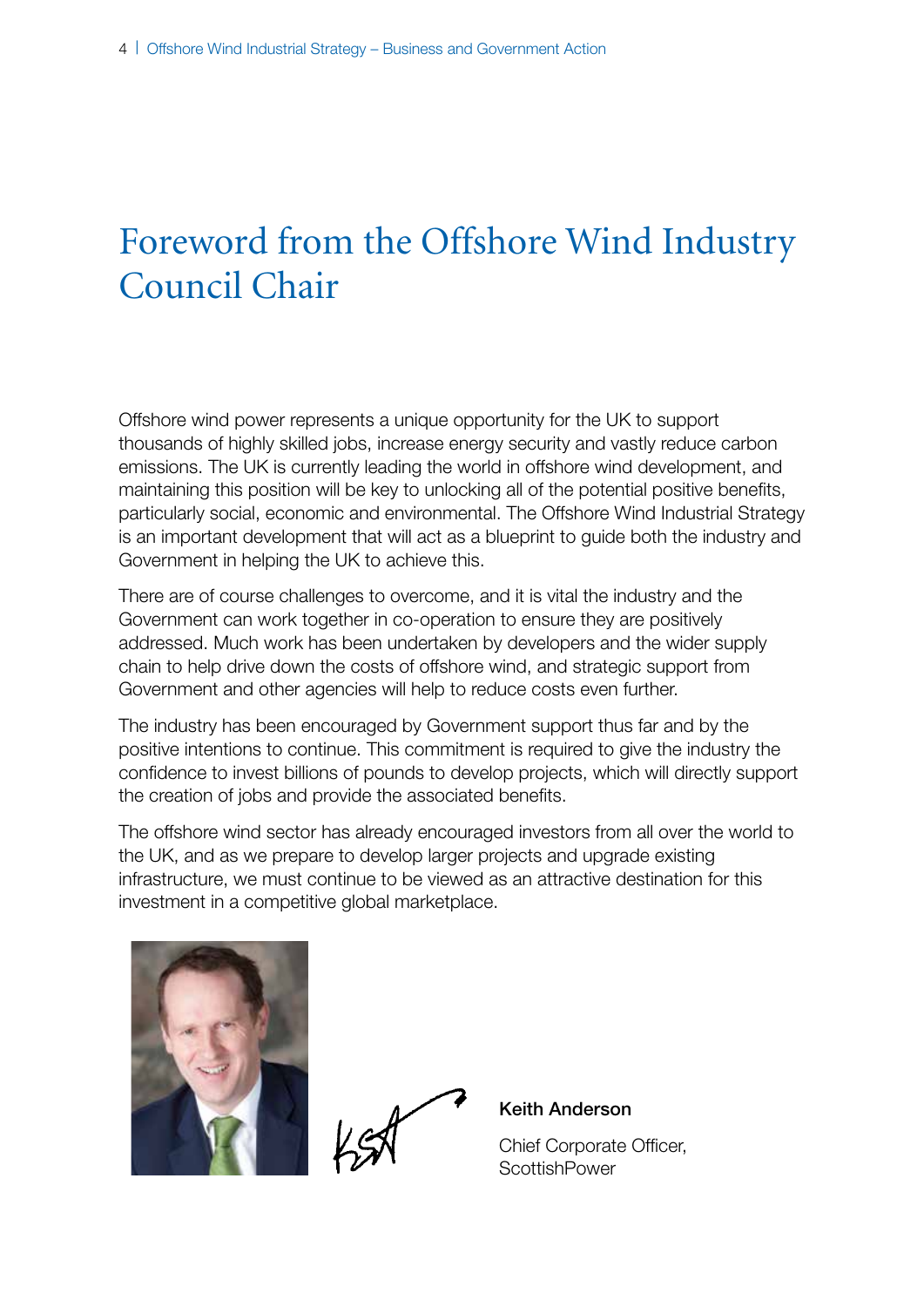## <span id="page-5-0"></span>Our Vision for the UK Offshore Wind Industry

*Industry and Government work together to build a competitive and innovative UK supply chain that delivers and sustains jobs, exports and economic benefits for the UK, supporting offshore wind as a core and costeffective part of the UK's long-term electricity mix:*

The vision is to deliver:

- economic growth creating tens of thousands of long term UK jobs
- a clear and sustainable project pipeline
- major manufacturing facilities in the UK
- the development of a competitive UK-based supply chain
- a technology cost-competitive with other low carbon technologies

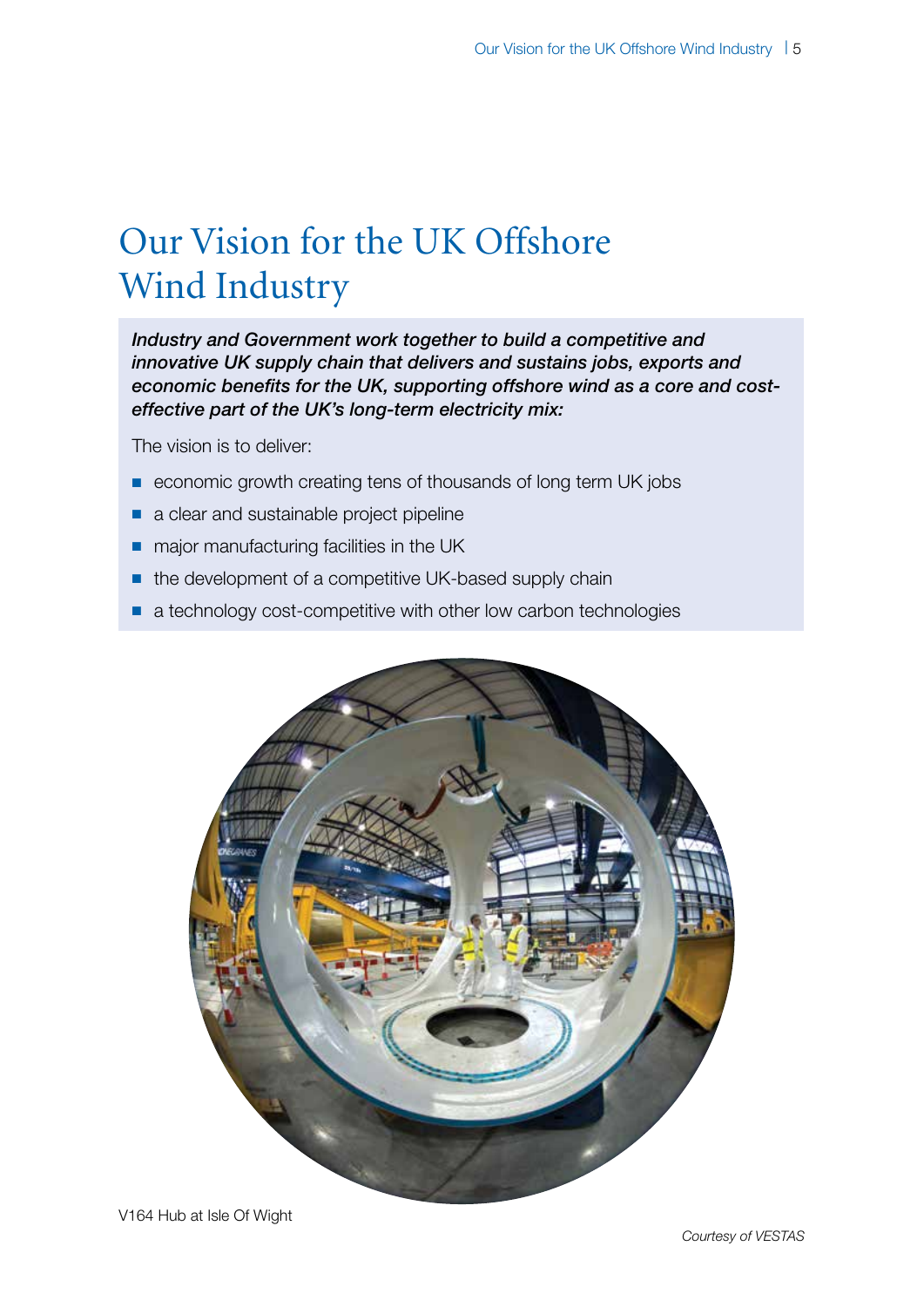## <span id="page-6-0"></span>Offshore wind UK: an industrial opportunity

Offshore wind is an ideal technology for the UK where our shallow seas and strong winds make it an important national asset. Since the first UK offshore wind farm was built over a decade ago, offshore wind has evolved to become a large-scale commercial renewable technology with an important role to play in the Government's long term plan for a balanced low carbon electricity generation portfolio to help meet our 2050 carbon targets and enhance security of supply. Together with long-term price stability and a huge development pipeline, this has helped make the UK one of the most attractive locations in the world to invest in the offshore wind market.<sup>1</sup>

The UK has an unparalleled opportunity to develop offshore wind in the decades to come. The offshore wind sector has the potential to become one of strategic economic importance to the UK, supporting a thriving UK supply chain and exporting expertise and technology all over the world. In 2020/21, under a strong growth scenario, the sector could deliver in the order of £7bn Gross Value Added (GVA) to the UK economy (excluding exports) and support over 30,000 full time equivalent UK jobs.<sup>2</sup> Longer term, the outlook is for further strong growth in the sector. Independent analysis forecasts 28GW of installed offshore wind capacity across the EU by 2020 and 55GW across the EU by 2030.<sup>3</sup> By 2030, it has been estimated that offshore wind could increase net exports by £7-18bn.<sup>4</sup>

The Government is committed to providing unprecedented levels of price support to low carbon generation, through the Renewables Obligation and then through Contracts for Difference (CfDs). For offshore wind to benefit fully from Government and consumer support, it is vital that this results in investment in the UK supply chain and delivers economic growth and long term jobs in the UK. Increased supply chain capacity will in turn help to reduce the costs to consumers through greater competition in the market.

- 1 Ernst & Young (May 2013), *Renewable Energy Country Attractiveness Indices* [http://www.ey.com/Publication/vwLUAssets/Renewable\\_energy\\_country\\_attractiveness\\_indices\\_-\\_](http://www.ey.com/Publication/vwLUAssets/Renewable_energy_country_attractiveness_indices_-_Issue_37/$FILE/RECAI-May-2013.pdf) [Issue\\_37/\\$FILE/RECAI-May-2013.pdf](http://www.ey.com/Publication/vwLUAssets/Renewable_energy_country_attractiveness_indices_-_Issue_37/$FILE/RECAI-May-2013.pdf)
- 2 BVG Associates estimate. This is based on a scenario of 16GW installed by end 2020, with 50% UK content in capital expenditure and 85% content in operational expenditure. Derived from The Crown Estate (June 2012), *Offshore wind cost reduction pathways, Technology work stream*, Renewable Advisory Board (2010), *Value breakdown for the offshore wind sector* and Cebr Report (June 2012), *Macroeconomics benefits of investment in offshore wind*
- 3 Bloomberg New Energy Finance
- 4 Cebr Report (June 2012), *Macroeconomics benefits of investment in offshore wind*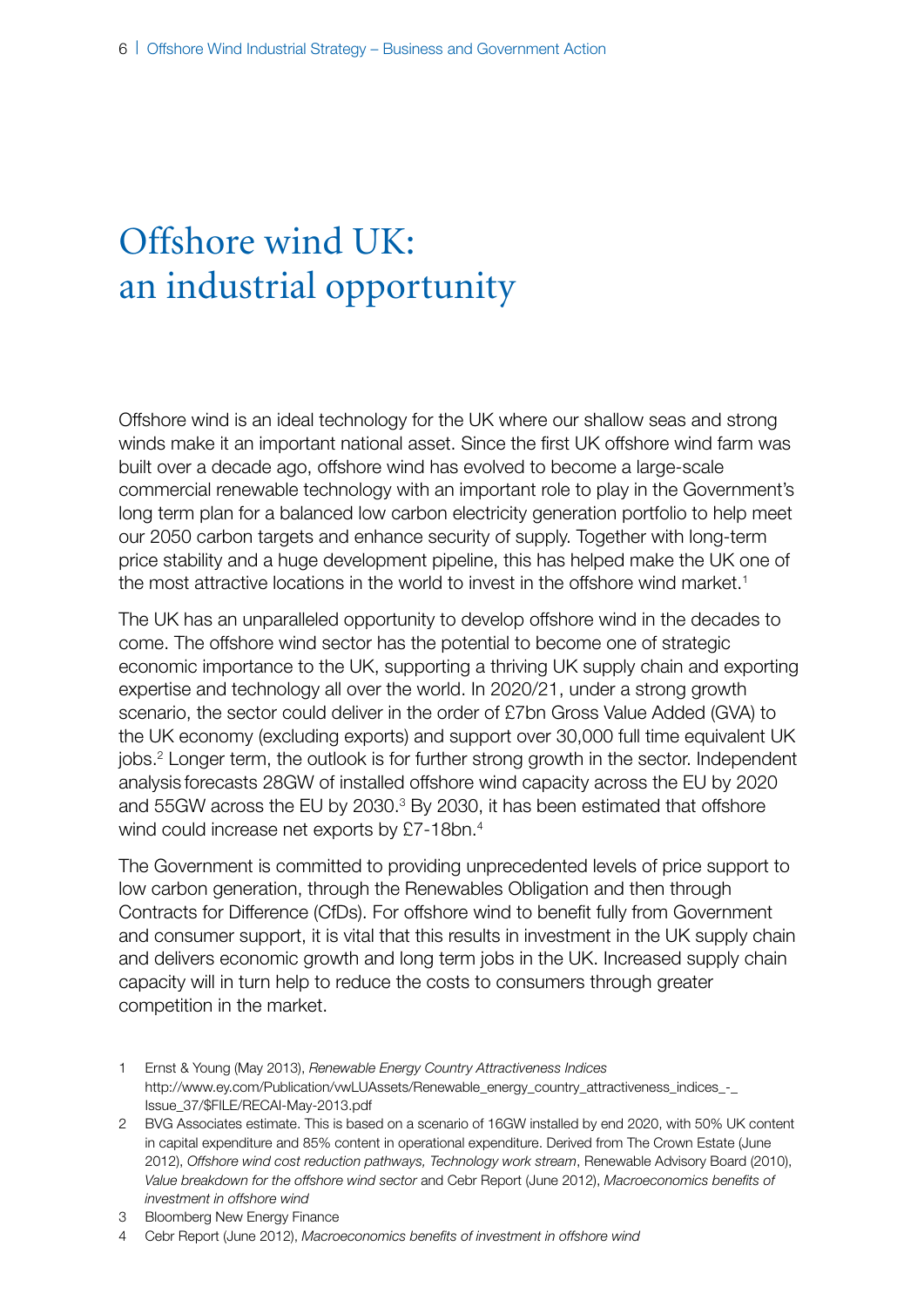The purpose of this strategy is to support the sector in delivering this economic potential for the UK by promoting innovation, investment and economic growth in the UK supply chain. Government and industry – both developers and the supply chain – will work together through the newly formed Offshore Wind Industry Council to drive success and help ensure that the UK supply chain is in a strong position to take advantage of future opportunities.

The measures in this strategy aim to open up opportunities to the UK supply chain and increase its competitiveness in order to support the twin objectives of reducing the cost of energy and maximising economic benefit. UK supply needs to deliver cost competitive, high quality product, with the highest possible standards in health and safety, in order to compete globally and create a sustainable UK-based supply chain.

Success will be measured by significant long term growth in manufacturing and other facilities in the UK at the top tier of the supply chain – turbines, foundations, cables and substations – as well as in the deeper supply chain and in installation, operations and maintenance, and other services.

In parallel, the continued work of the Offshore Wind Programme Board in implementing the recommendations of the *Cost Reduction Task Force Report* will be critical to driving down the cost of offshore wind, thereby reducing costs to consumers.5

## A changed energy landscape – comprehensive support and a major new investment programme

As of July 2013, the UK has more offshore wind turbines operating than the rest of the world: more than 1000 turbines with a combined capacity of about 3.6 GW, as well as the largest wind farm, the largest construction project, the largest planning application and the largest development pipeline in the world. Energy generated from offshore wind rose by 46% from 5.1TWh in 2011 to 7.5TWh in 2012, and in both years load factors of over 35% were achieved.<sup>6</sup> In the first quarter of 2013, offshore wind energy production increased more than any other type of renewable energy technology, to 2.5TWh, up from 1.5TWh in the first quarter of 2012.

By 2020, the UK will require billions of pounds of investment in new low carbon electricity generation plant to replace old generation plants which are reaching the end of their lifetimes. Investment in low carbon electricity generation, such as Renewables, Nuclear and Carbon Capture and Storage, is also essential to meet

<sup>5</sup> The Offshore Wind Cost Reduction Taskforce (2012), *Cost Reduction Task Force Report* [https://www.gov.uk/](https://www.gov.uk/government/uploads/system/uploads/attachment_data/file/66776/5584-offshore-wind-cost-reduction-task-force-report.pdf) [government/uploads/system/uploads/attachment\\_data/file/66776/5584-offshore-wind-cost-reduction-task](https://www.gov.uk/government/uploads/system/uploads/attachment_data/file/66776/5584-offshore-wind-cost-reduction-task-force-report.pdf)[force-report.pdf](https://www.gov.uk/government/uploads/system/uploads/attachment_data/file/66776/5584-offshore-wind-cost-reduction-task-force-report.pdf)

<sup>6</sup> Digest of Energy Statistics (March 2013), page 46 [https://www.gov.uk/government/uploads/system/uploads/](https://www.gov.uk/government/uploads/system/uploads/attachment_data/file/170736/energy_trends_march_2013.PDF) [attachment\\_data/file/170736/energy\\_trends\\_march\\_2013.PDF](https://www.gov.uk/government/uploads/system/uploads/attachment_data/file/170736/energy_trends_march_2013.PDF)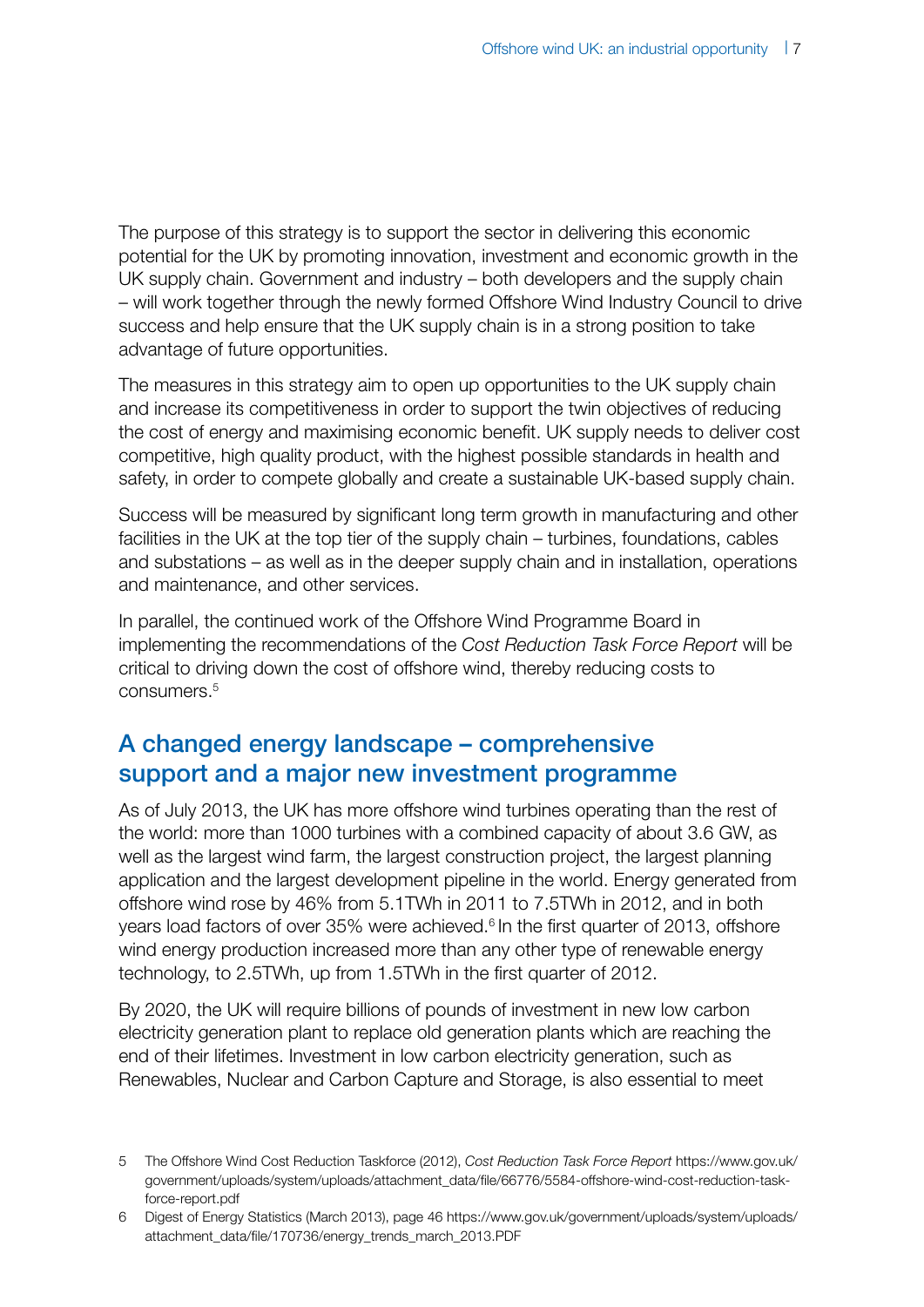growing demand for electricity while achieving legally binding greenhouse gas emission targets.

The Climate Change Act 2008 sets an overarching statutory 2050 carbon target to cut emissions by at least 80% across the whole economy, and this is likely to require the electricity sector to be virtually decarbonised in the long term. Furthermore, the Government has brought forward new clauses in the Energy Bill currently before Parliament which enables the Government to set a statutory 2030 decarbonisation target range for the electricity sector in 2016, once the level of the Fifth Carbon Budget, which covers the corresponding period (2028-32), has been set in law.

The level of investment needed in low carbon electricity generation has driven Electricity Market Reform, which is the biggest change to the UK electricity market since it was privatised in 1990, and our aim is for the Energy Bill to secure Royal Assent by the end of 2013 (depending on Parliamentary timings). The UK is determined to design an electricity market that makes low carbon generation, with its high up-front capital costs, cost-effective for industry, taxpayers and consumers.

The announcement in November 2012 that the Government had reached agreement on the Levy Control Framework (the total subsidy available for low carbon technologies) to 2020/21 is a huge step forward that has made a significant impact in the sector. The Levy Control Framework will be set at £7.6bn total in 2020/21 (2011/12 prices). This will enable the UK to meet our 2020 renewable and low carbon goals.

The new support mechanism for low carbon generation – Contracts for Difference (CfDs) – will put low carbon generation at the core of the UK market structure. It will help to drive down the cost of capital as projects awarded a CfD will have price certainty for 15 years giving business a predictable income stream. In June 2013, Government announced the draft CfD strike prices for renewables technologies, including offshore wind, through to 2018/19, which will help achieve the Government's objectives on renewables.

These policies mean the UK is the first country in the world to give funding clarity through to 2021, visibility of prices to 2018/19 and price certainty to projects awarded CfD contracts, as well as a legally binding emissions target. This will enable the offshore wind industry to contribute significantly to the UK's 2020 renewable energy target and put it in a strong position going into the next decade and beyond. Annex A describes the legislative framework for renewable energy.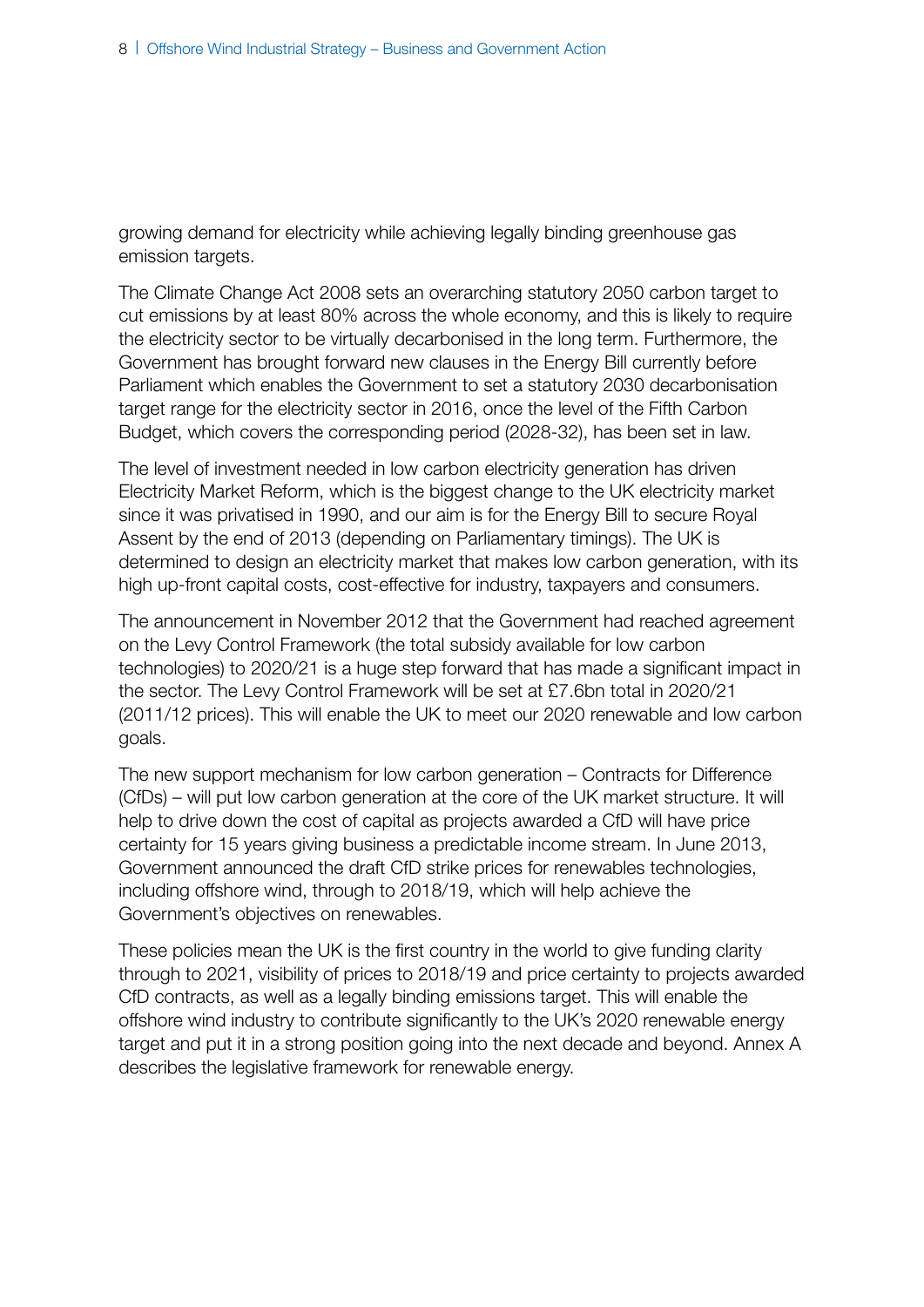## A partnership to deliver

This strategy sets out how our vision will be achieved, with the offshore wind supply chain, developers and Government working in partnership to deliver the right investment signals and framework to build a sustainable offshore wind industry, supporting investment and long term jobs in the UK. It identifies practical measures to develop and grow a competitive UK supply chain. It aims to



Monopile leaving TAG factory

*Courtesy of TAG Energy Solutions*

demonstrate opportunities to UK

companies and encourage the top tier of the supply chain to invest in UK facilities to benefit from a highly skilled workforce and proximity to a huge market. Attracting the top tier suppliers will open up opportunities for the rest of the UK supply chain.

The Offshore Wind Developers Forum (OWDF), made up of developers with interests in Round 3 wind farms in the UK, published a vision in early 2012 for "…The UK to be the centre of offshore wind technology and deployment, with a competitive supply chain in the UK, providing over 50 per cent of the content of offshore wind farm projects."7

The Government will actively support the supply chain to meet the challenges it faces. The Government is contributing £20 million towards the Manufacturing Advisory Service Offshore Wind Supply Chain Growth Programme (GROW: Offshore Wind) to provide the tailored support required to develop the wider supply chain and capitalise on the significant growth opportunities in the offshore wind sector. In addition, Government has set aside funding and resource to create the Offshore Wind Investment Organisation, a private sector led body to attract inward investment to the UK. The recently created Offshore Renewable Energy (ORE) Catapult will have a pivotal role in strengthening collaboration in offshore renewable innovation in the UK and funding of £46.1 million has been confirmed to cover its first 5 years of operation. Access to finance is a critical issue and Government, through the Green Investment Bank, the Business Bank and Infrastructure UK, is working to improve access to finance and reduce the cost of capital.

Industry is also playing its part to drive growth and deliver economic benefit in the UK supply chain. Developers are providing detailed information on project pipelines that will enable the supply chain to plan ahead with greater confidence, as well as

7 See [http://www.thecrownestate.co.uk/energy-infrastructure/offshore-wind-energy/working-with-us/offshore](http://www.thecrownestate.co.uk/energy-infrastructure/offshore-wind-energy/working-with-us/offshore-wind-developers-forum/)[wind-developers-forum/](http://www.thecrownestate.co.uk/energy-infrastructure/offshore-wind-energy/working-with-us/offshore-wind-developers-forum/)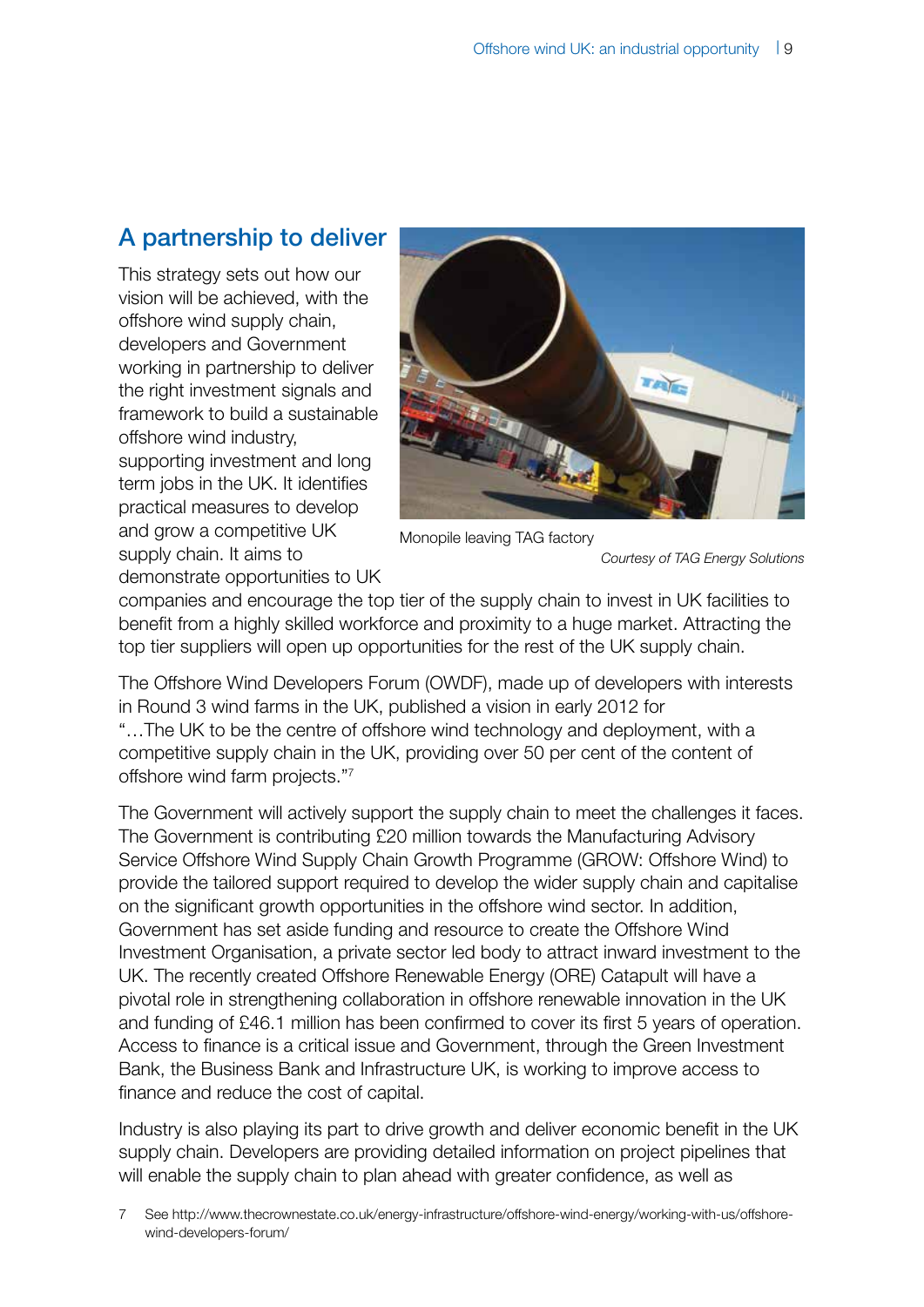participating in events such as 'Share Fair' to provide supply chain companies with information about opportunities to bid for contracts. The Offshore Wind Programme Board is exploring contracting models and approaches that will help facilitate new entrants to the market. There are good examples of industry working with the education sector to enable development of the skills needed by the sector.



David Brown Wind's 7MW offshore gearbox under test

*Courtesy of David Brown Gear Systems Ltd*

Government is committed to working in partnership with the supply chain and developers to support delivery, with dedicated teams in three Departments:

- i. DECC will set the energy policy framework and support for offshore wind;
- ii. BIS will focus on delivering industrial growth including through the Technology Strategy Board, BIS Local and Local Enterprise Partnerships (LEPS), particularly through Centres for Offshore Renewable Engineering (COREs); and
- iii. UKTI will actively promote inward investment in the UK and support UK exports.

In Scotland, Wales and Northern Ireland, the key departments and agencies are working together to drive progress.

The newly formed Offshore Wind Industry Council will oversee delivery of the Offshore Wind Industrial Strategy. The Council will provide leadership and strategic direction to achieve our vision of economic growth creating tens of thousands of long term UK jobs.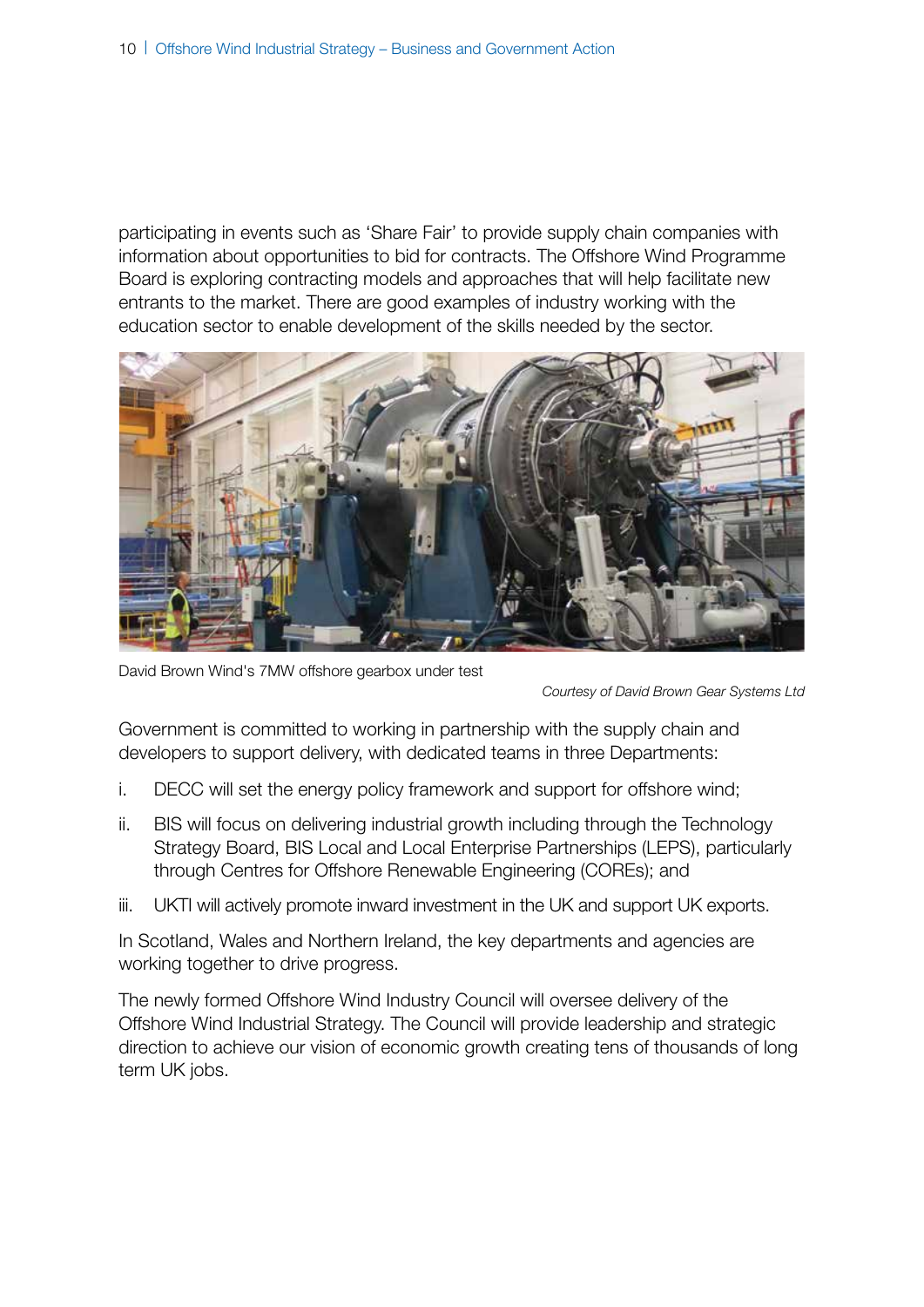## <span id="page-11-0"></span>Government and industry actions

This strategy sets out a programme of actions, to be delivered by Government and industry, that will build a competitive and innovative UK supply chain. The Offshore Wind Industry Council (OWIC) and Offshore Wind Programme Board (OWPB), together with Government, identified the challenges facing the sector and developed this programme of actions.

The OWIC brings together developers investing in offshore wind projects in the UK, representatives of the UK-based supply chain, the UK Government, The Crown Estate and the Devolved Administrations. It is the leading engagement body between the UK offshore wind industry and Government. Its purpose is to provide a forum for dialogue between the different parts of the industry and to enable the UK offshore wind industry and Government to work together to remove barriers to offshore wind in the UK, reduce costs and build a competitive UK-based industry. As part of its remit, the Council will oversee delivery of the offshore wind industrial strategy, providing leadership and strategic direction.

The OWPB was established following the recommendations in the Offshore Wind Cost Reduction Task Force report.<sup>8</sup> It brings together representatives from developers and the supply chain, UK and Scottish Government, The Crown Estate and Statutory Nature Conservation Bodies. The OWPB's objective is to implement the Task Force's recommendations to drive cost reduction. The OWPB reports to the OWIC.

This strategy takes account of existing evidence, including the work of the Cost Reduction Task Force, as well as new evidence gathered through a series of discussions with industry and responses to a Call for Views issued specifically for the development of this strategy.9

A summary of the UK's current supply chain capability and the strengths, weaknesses, opportunities and threats identified (SWOT analysis) is set out in Annex B and Annex C respectively.

8 The Offshore Wind Cost Reduction Taskforce (2012), *Cost Reduction Task Force Report*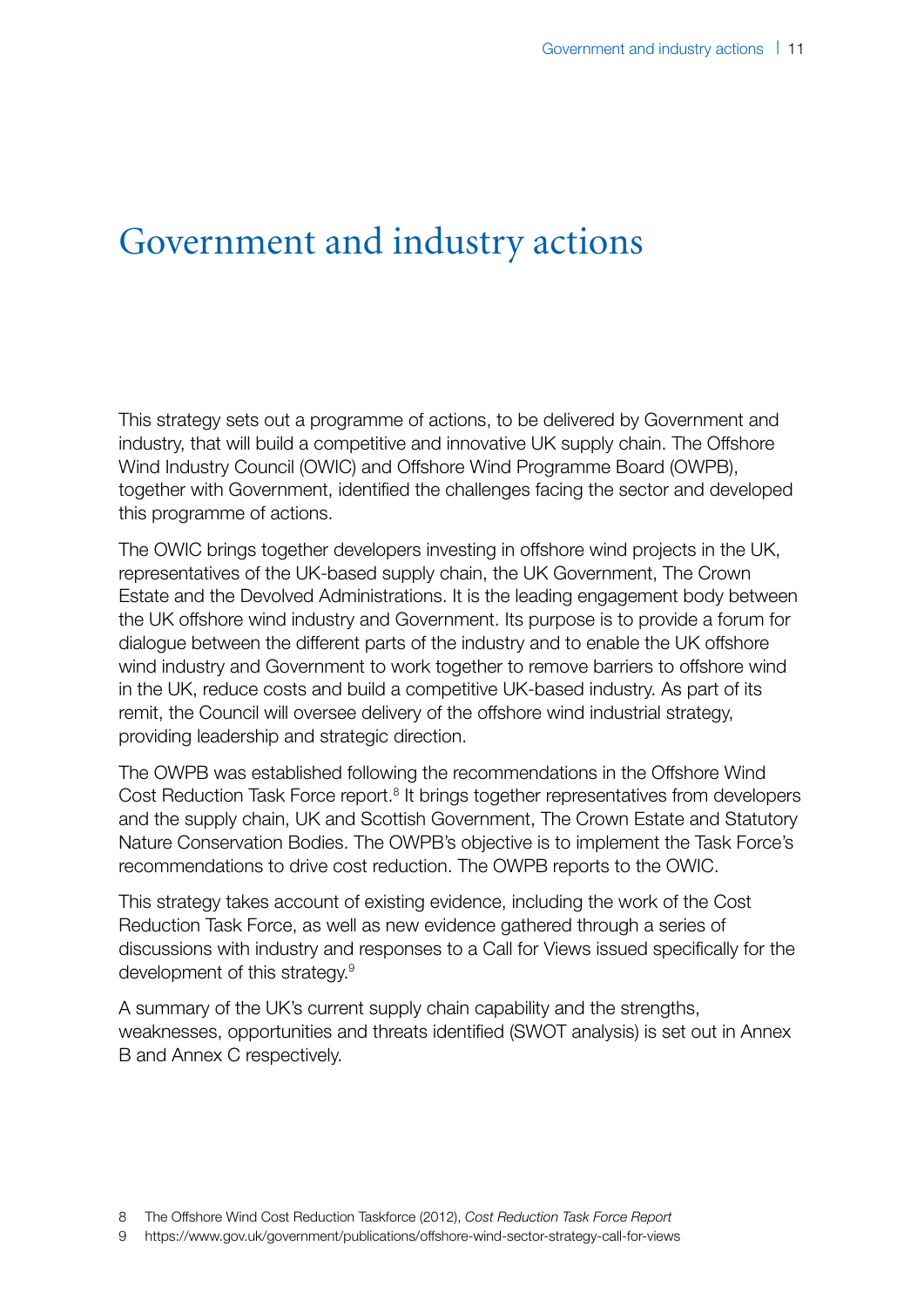## Building on our strengths

The actions described in this strategy will enable the UK to build on its existing competitive strengths which make the UK one of the most attractive locations in the world for offshore wind investment.10 These strengths include:

- a large wind resource and favourable locations for offshore wind
- a robust regulatory regime, including a legislative framework to support greater use of renewable energy, a solid



Fugro Excalibur installing at Thanet *Courtesy of Fugro GeoConsulting Ltd*

- planning framework and offshore leasing regime
- expertise in installation, operations and maintenance of large offshore infrastructure
- advanced manufacturing and materials capability, where opportunities exist for technology transfer from sectors such as aerospace
- world-leading research and development capability, with excellent research institutes, universities and industry research centres specialising in offshore wind and renewable energy

## Tackling the challenges

There are challenges to ensuring that the UK supply chain benefits significantly from future offshore wind deployment and is able to fully capitalise on the opportunities this provides, particularly in the presence of well-established competition in other countries. These challenges include:

- increasing visibility of the pipeline of future projects and the likely size and timing of future market demand, particularly past 2020
- ensuring potential inward investors understand the benefit of locating manufacturing facilities in the UK and attracting tier one equipment suppliers, particularly turbine manufacturers, to set up operations in the UK
- enabling UK supply chain companies to develop the capability to meet the requirements of developers and top tier manufacturers and compete globally on cost and quality on a level playing field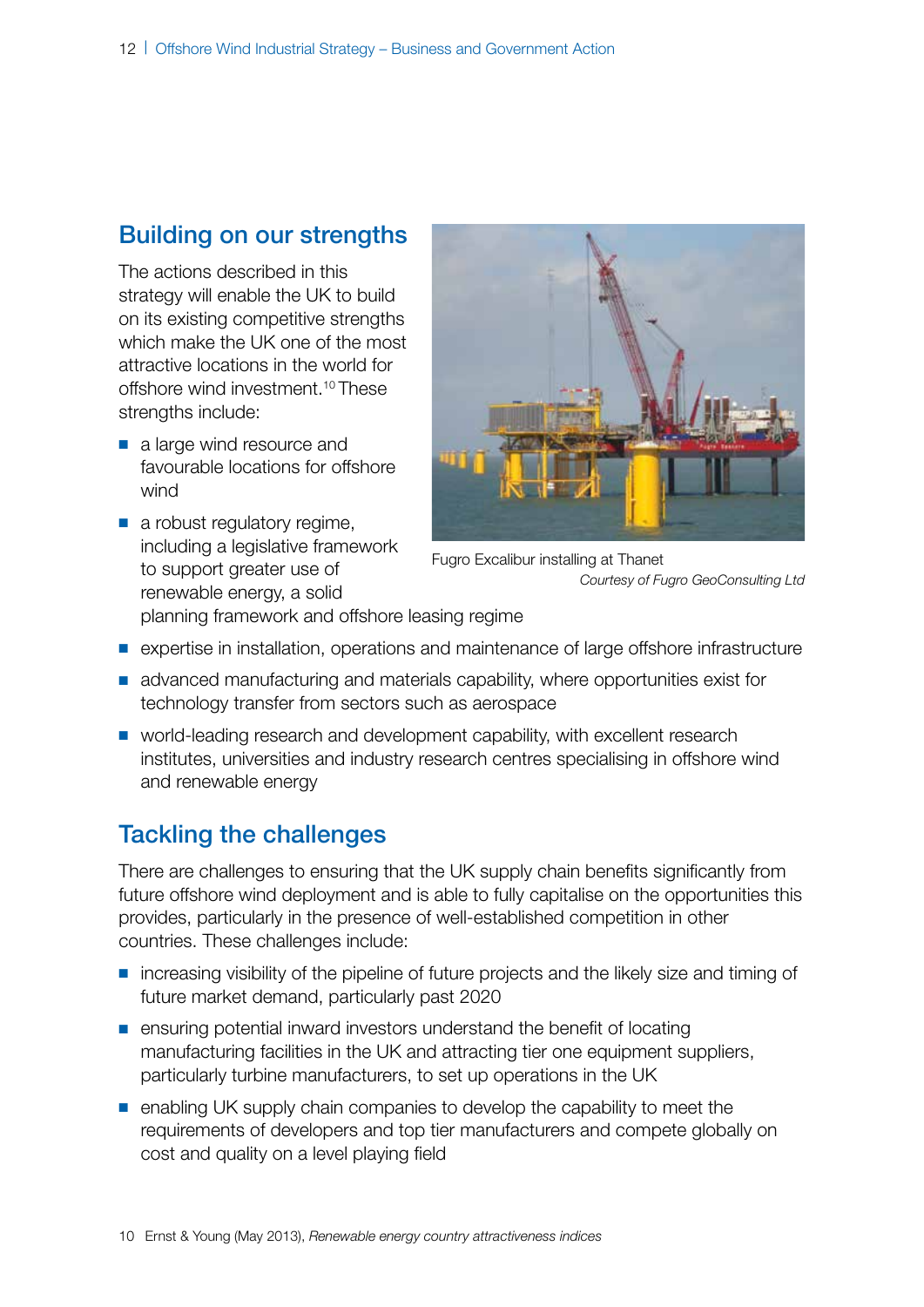- overcoming barriers to development and demonstration of the next generation of turbines, foundations and components which are needed to drive down costs
- facilitating the waterside infrastructure developments which are needed to cater for offshore wind manufacturing
- addressing the real and perceived risks which increase the cost of financing the offshore wind market
- meeting future increased demand for highly skilled staff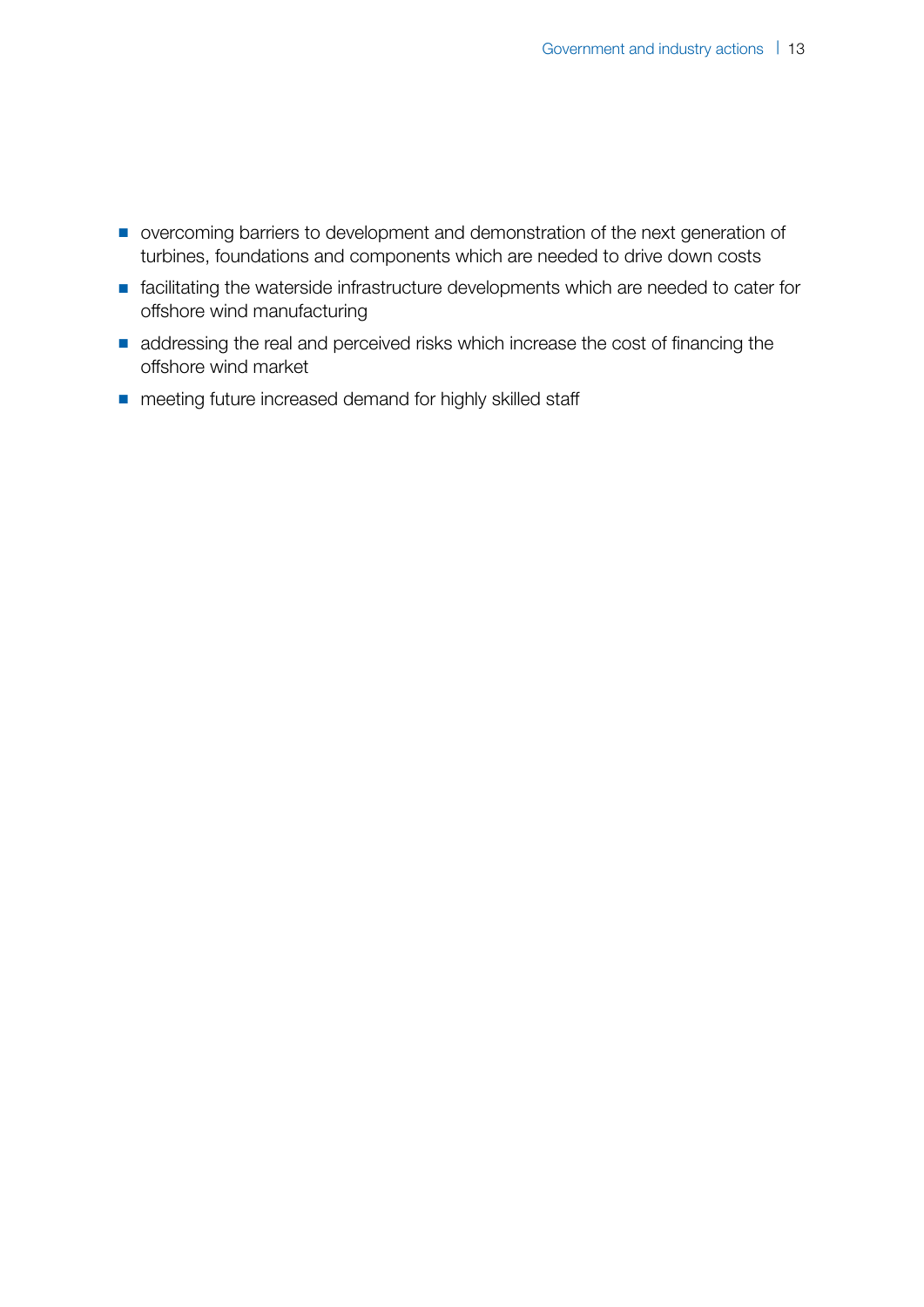## <span id="page-14-0"></span>1. Providing market confidence and demand visibility

Both the supply chain and developers have stressed that long term market certainty is critical for investment decisions. Growing confidence relies on developers understanding the price support mechanism under the Electricity Market Reform (EMR) programme, how Contracts for Difference (CfDs) will be allocated and clarity on how to attract investment to enable projects to reach the Final Investment Decision. The supply chain requires confidence that there will be sufficient orders in the long term, particularly if companies need to invest in new or expanded facilities to meet potential demand. This section sets out the Government's plans to ensure that developers have confidence in the price support mechanism under EMR and developers' plans to share more detailed information on project pipelines with the supply chain.

## Issue: market confidence

Before developers will commit to investing the huge capital costs to develop their offshore wind projects, they need to ensure that projects are commercially viable. A key element in their decision making will be the level of the 'strike price' for offshore wind and key contract terms under Contracts for Difference (CfDs).

CfDs are a key element of the EMR programme. They will provide efficient and long term support for low carbon generation, reducing risks faced by generators by increasing revenue certainty and through the backing of a long-term contract. Generators will receive revenue from selling their electricity into the market as usual, but will also receive a top-up to a pre-agreed 'strike price'. Conversely, if the market price is higher than the strike price then the generator must pay back the difference, which reduces costs to consumers when electricity prices are high.

#### Action

Government has brought forward the key announcements on EMR that are intended to allow industry to plan major capital investment in the UK and its supply chain.<sup>11</sup>

In June 2013, Government published the draft strike prices for renewables technologies, including offshore wind, up to 2018/19. They are being set at a level to achieve the Government's objectives on renewables and low carbon generation, enabling over 30% of Britain's electricity to come from renewable energy sources by 2020. In July 2013, Government published the draft EMR Delivery Plan for consultation.12 This set out the robust methodology and analysis which provided the

<sup>11</sup> DECC (June 2013), *Electricity Market Reform: Delivering UK Investment* [https://www.gov.uk/government/uploads/system/uploads/attachment\\_data/file/209276/EMR\\_Spending\\_](https://www.gov.uk/government/uploads/system/uploads/attachment_data/file/209276/EMR_Spending_Review_Announcement_-_FINAL_PDF.pdf) [Review\\_Announcement\\_-\\_FINAL\\_PDF.pdf](https://www.gov.uk/government/uploads/system/uploads/attachment_data/file/209276/EMR_Spending_Review_Announcement_-_FINAL_PDF.pdf)

<sup>12</sup> DECC (July 2013), *Consultation on the draft Electricity Market Reform Delivery Plan* [https://www.gov.uk/](https://www.gov.uk/government/uploads/system/uploads/attachment_data/file/223650/emr_delivery_plan_consultation.pdf) [government/uploads/system/uploads/attachment\\_data/file/223650/emr\\_delivery\\_plan\\_consultation.pdf](https://www.gov.uk/government/uploads/system/uploads/attachment_data/file/223650/emr_delivery_plan_consultation.pdf)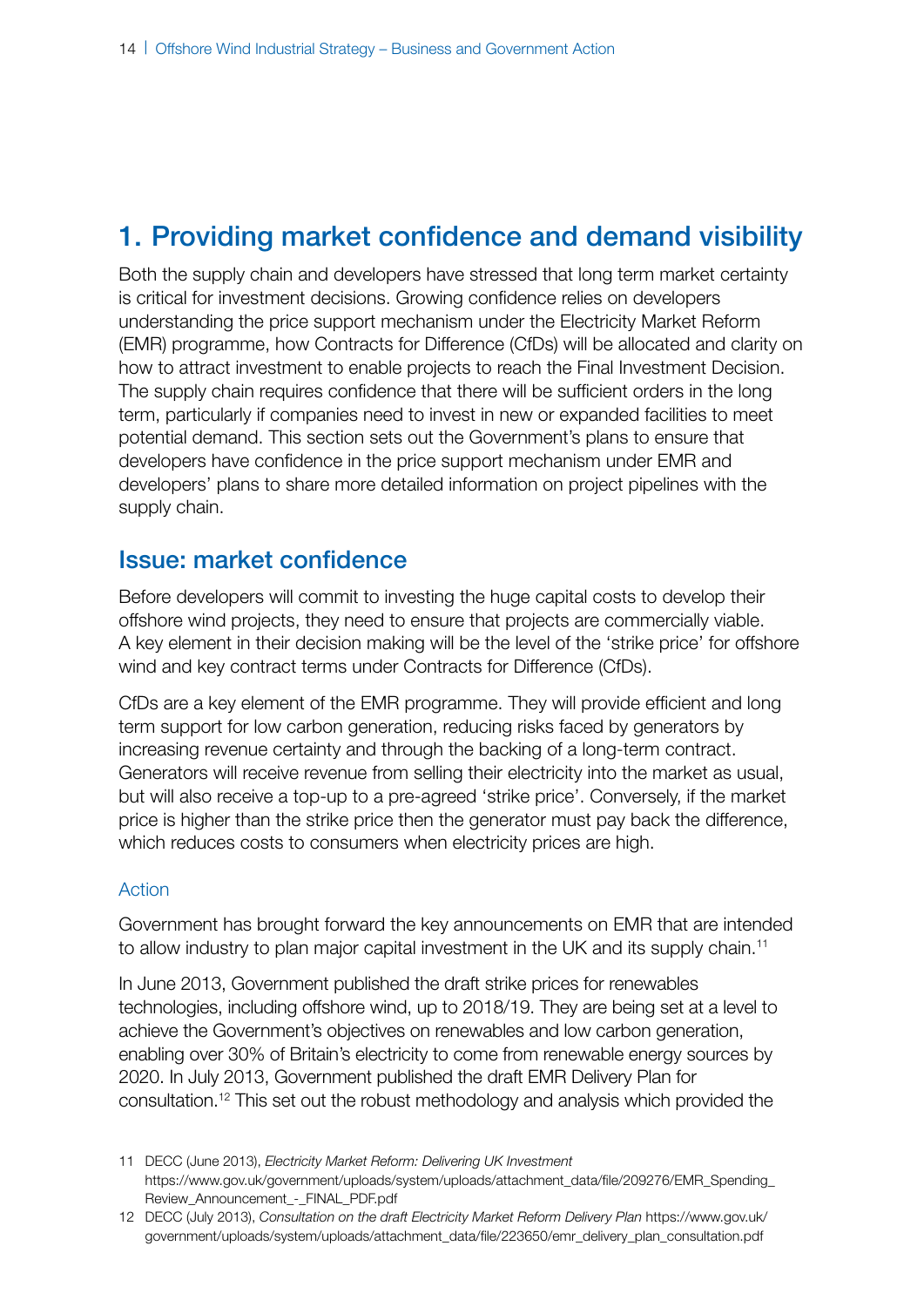basis for the draft CfD strike prices announced in June 2013. Following the consultation, confirmed strike prices will be published in the final Delivery Plan due in December 2013 (subject to Royal Assent of the Energy Bill). The publication timetable is designed to give developers up to a year's visibility on intended strike prices before they come into force in 2014 and enable final investment decisions to be made, where appropriate, ahead of the full EMR regime going live. Overall support will reduce over time, as reflected by the draft strike prices, to take into account the cost reductions expected as a technology becomes more mature. This will ensure that support is targeted where it helps a technology to become competitive and maximises value for consumers.

Alongside the draft strike prices, Government published the limits on annual spending on low carbon generation as agreed in the Levy Control Framework up to 2020/21, as well as potential 2020 deployment sensitivities for each renewable technology.13 For offshore wind, the potential 2020 deployment set out is 8-16GW dependent on a range of factors including industry cost reductions over time. In the draft EMR Delivery Plan, Government also included a forward look to 2030. This provided indicative illustrations of offshore wind deployment through to 2030 under a number of different scenarios. The scenarios are illustrative: the actual deployment levels realised in this period will depend on cost reductions, support levels and other factors. In the high offshore wind scenario, based on central demand and decarbonisation assumptions (100g CO<sub>2</sub>/kWh), it is assumed that central offshore wind costs fall to around £95/MWh in the mid-2020s, with support levels falling significantly less quickly than costs. This would have to be a policy decision for the Government of the day. Modelling suggests deployment of roughly 39GW of offshore wind in 2030 would be consistent with those assumptions. If offshore wind costs fall less quickly than this, to around £125/MWh in the mid-2020s, modelling suggests around 18GW offshore wind deployment in 2030.

Under the Final Investment Decision Enabling for Renewables (FID Enabling) programme, Government has set out a framework for applying for Investment Contracts which are an early form of CfD. The purpose of the FID Enabling programme is to avoid a hiatus in investment in low carbon generation during changes to the market under EMR ahead of the implementation of CfDs in the enduring regime. In the second update on FID Enabling, Government has set out the process and evaluation criteria for applicants for an Investment Contract.14 The evaluation criteria include impact on industry development which focuses on whether the project is likely to support the long term growth and economic viability of industries associated with the generation of electricity from renewable sources. The aim of this criterion is to allocate Investment Contracts in a manner that will help develop a broad, competitive and sustainable supply chain.

<sup>13</sup> Potential 2020 deployment sensitivities are dependent on industry cost reductions over time and the figures are not Government forecasts

<sup>14</sup> DECC (June 2013), *Final Investment Decision Enabling for Renewables Update 2: Investment Contract Allocation* [https://www.gov.uk/government/publications/increasing-certainty-for-investors-in-renewable](https://www.gov.uk/government/publications/increasing-certainty-for-investors-in-renewable-electricity-final-investment-decision-enabling-for-renewables)[electricity-final-investment-decision-enabling-for-renewables](https://www.gov.uk/government/publications/increasing-certainty-for-investors-in-renewable-electricity-final-investment-decision-enabling-for-renewables)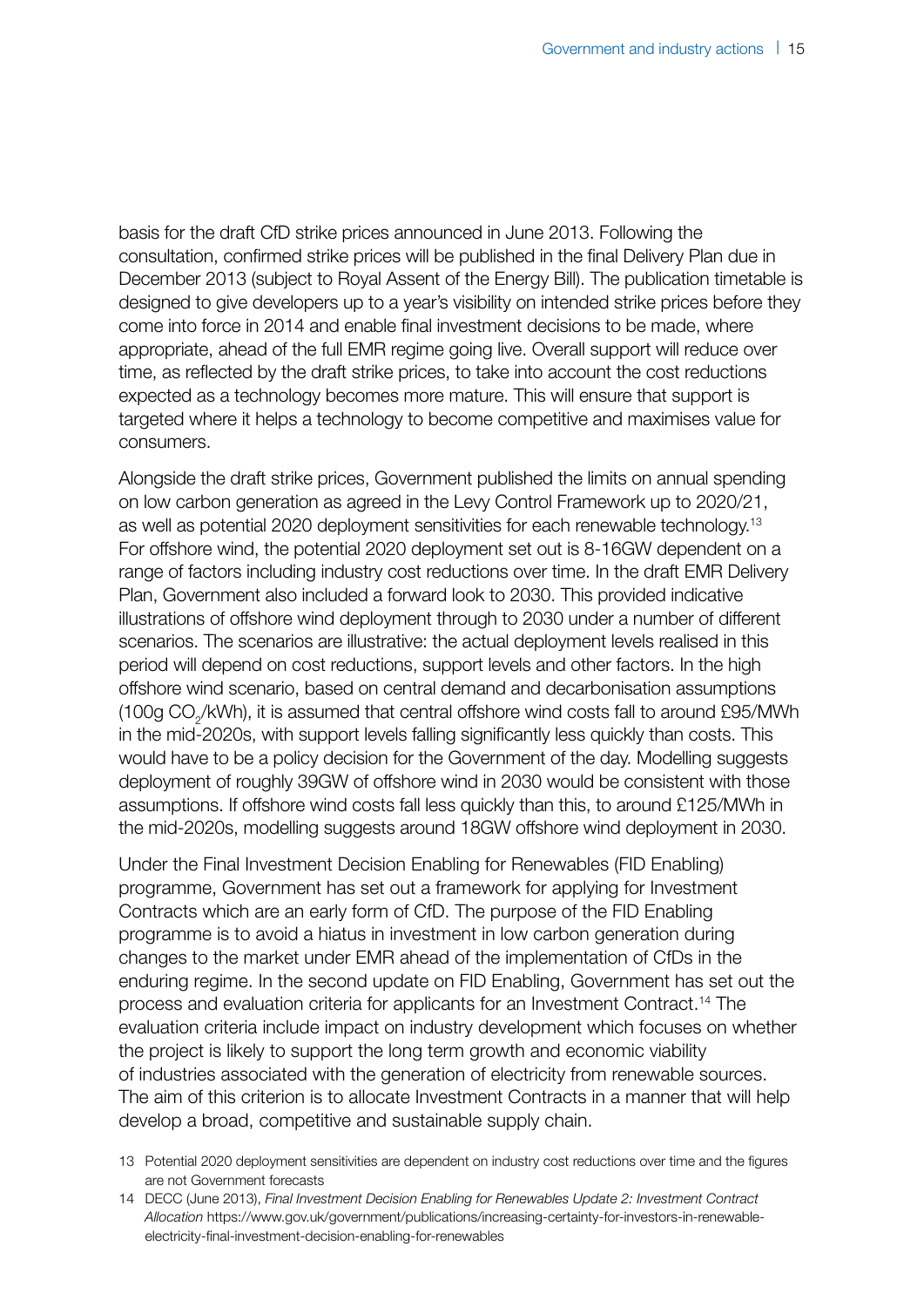The Government will shortly publish further detail on the CfD contract terms and information about how CfDs will be allocated. The Government will engage with interested stakeholders on the detailed drafting of the CfD contract to seek views. Subject to Royal Assent of the Energy Bill, the final contract drafting will be published in December, alongside the final strike prices, and implemented through regulations laid before Parliament in 2014. The EMR programme is on track to be implemented in 2014.

Establishing a sustainable supply chain is key to any energy project's deliverability and is a key part of understanding its social, economic and environmental impacts and benefits, allowing adverse impacts to be minimised (e.g. reducing the carbon footprint of construction) and benefits to be maximised (e.g. creating economic opportunities in the supply chain, supporting SMEs and innovative companies). These issues are particularly important for larger projects. In the context of support mechanisms they are an important consideration to provide assurance around deliverability and a project's contribution to wider objectives.

In order to support sustainable supply chain development and competitiveness, whilst ensuring our proposals maintain value for money, Government is minded to require developers to produce a supply chain plan before they can apply for a CfD, informed by the approach taken in the FID Enabling process. This would require developments above a certain size to produce a supply chain plan which must meet a minimum standard as a condition for eligibility for entering the allocation process for a Contract for Difference. The supply chain plan will be expected to set out how the project and procurement approaches will support sustainable supply chain development, encourage a wider, more diverse supply chain and support innovation and development of skills. Clear guidance will be provided on the information required in the supply chain plan to meet the minimum standard and developments will have the opportunity to resubmit their plan if it does not initially meet the necessary standard. Government will develop the process and criteria over the coming months and will publish details later this year. Government will work with the Offshore Wind Industry Council and key stakeholders to ensure that there is an opportunity for industry views to be taken into account when developing the detailed process.

### Issue: demand visibility

The supply chain needs confidence that sufficient offshore wind projects will be constructed to provide a strong-enough pipeline of orders to merit investment. Supply chain investment decisions are dependent on visibility of project development and a clear line of sight on when contracts are likely to go out to tender.

The supply chain has indicated that developers and top tier manufacturers could give more effective signals about project scope and timescales, and that reliable demand signals are needed on an ongoing basis. Without this, it is difficult for the supply chain to invest in new facilities or equipment as the capital cost of new plant is high.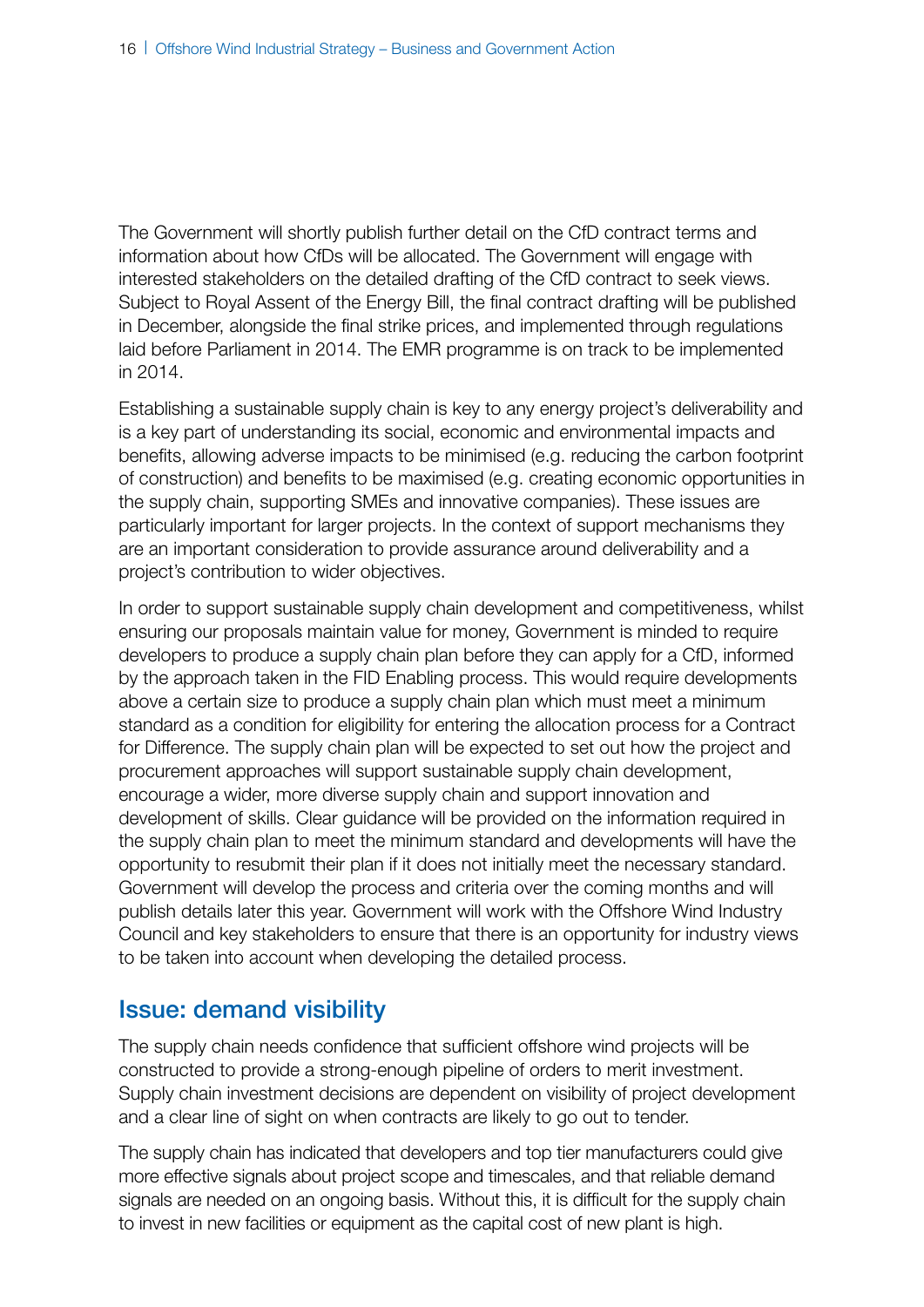Developers tend to signal to the supply chain on a project by project basis. A low build rate or project by project approach could mean insufficient demand is created to warrant significant investment in UK facilities or overseas manufacturers utilise existing capacity in other countries to meet demand. Conversely, greater visibility of the size and timing of market demand should allow the UK supply chain to plan and be ready to deliver and give confidence to overseas manufacturers to establish facilities in the UK.

#### Action

To help ensure that the supply chain 'sees' the scale of the UK opportunity, developers will provide a project-by-project pipeline of demand showing:

- i. key project milestones, i.e. expected dates for consent, grid connection and Final Investment Decision (FID);
- ii. invitations to tender and contracting decision points

This information will be provided for projects expected to achieve Final Investment Decision in the next five years. Similar information, but with less detail on timings, will be provided for later projects. At the RenewableUK Offshore Wind Conference in June 2013, RenewableUK published *Offshore Wind Project Timelines 2013* using data provided by all developers.15 This information will be updated at least annually.

In addition, the MAS Offshore Wind Supply Chain Growth Programme (GROW: Offshore Wind), using the capability of the Manufacturing Advisory Service (MAS) and RenewableUK, will provide an assessment of future markets for individual elements of an offshore wind farm, including contracting decision points relevant to companies deeper in the supply chain. The GROW: Offshore Wind programme is described in the section on *Building a competitive UK supply chain*.

In Scotland, the recommendations set out in the Offshore Wind Route Map and the work of the Offshore Wind Industry Group (OWIG) will build on existing project pipelines to give greater visibility to the supply chain on development timings and identify any potential bottlenecks.

Underpinning the *Offshore Wind Project Timelines* report, developers will also adopt the successful practice of 'Share Fairs' from the oil and gas sector to further enhance the visibility to the supply chain. RenewableUK ran the first 'Share Fair' at its annual Offshore Wind Conference in June 2013. The Share Fairs will focus on near term projects and provide the opportunity for the supply chain to hear directly from developers on their procurement strategies, timescales and any pre-qualification requirements as well as providing opportunities for 1-to-1 sessions with the procurement teams. The Share Fairs will complement the supply chain events and supplier days run by individual developers.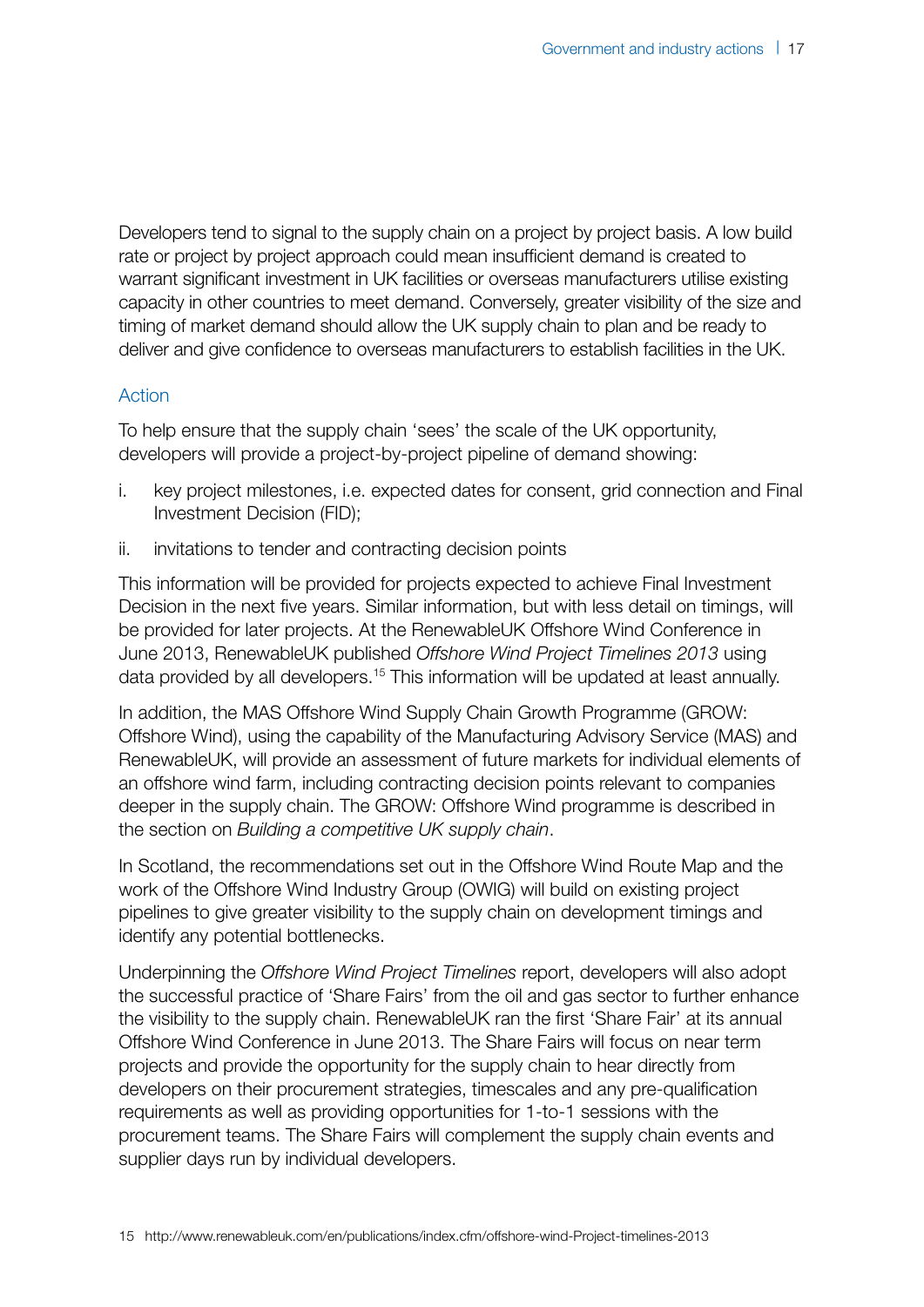## Issue: improving public perception

While public perception of offshore wind is generally positive, it receives mixed press coverage and can be negatively impacted by anti-onshore wind campaigning activity. This strategy does not seek to address perception in terms of consenting of projects but there is scope to do more to improve the wider public's view of the sector as valuable to the UK economy, providing significant long term employment opportunities.



Worthing Public Exhibition during the Section 47 Community Consultation *Courtesy of E.ON Climate & Renewables UK*

#### Action

Norstec is an independent network of key players in offshore renewables formed in 2012. One of its key areas of activity moving forward will be articulating and communicating to a European audience the scale of the opportunity and the benefits of renewable energy from Europe's northern seas. This will be complemented at a sub-national level in England by Centres for Offshore Renewable Engineering (COREs) – a partnership between Government and six key locations for offshore wind in England – who will work to promote the benefits of the sector locally, helping to create a receptive environment for project and manufacturing facilities.16 Both groups will develop engagement plans by Autumn 2013. This work will be supported by RenewableUK who will promote the offshore renewables sector more widely.

<sup>16</sup> The six CORE areas are: Great Yarmouth and Lowestoft, Humber, Kent, Liverpool City Region, North Eastern, and Tees Valley. For more information about COREs, please see [http://www.ukti.gov.uk/uktihome/aboutukti/](http://www.ukti.gov.uk/uktihome/aboutukti/item/415780.html) [item/415780.html](http://www.ukti.gov.uk/uktihome/aboutukti/item/415780.html)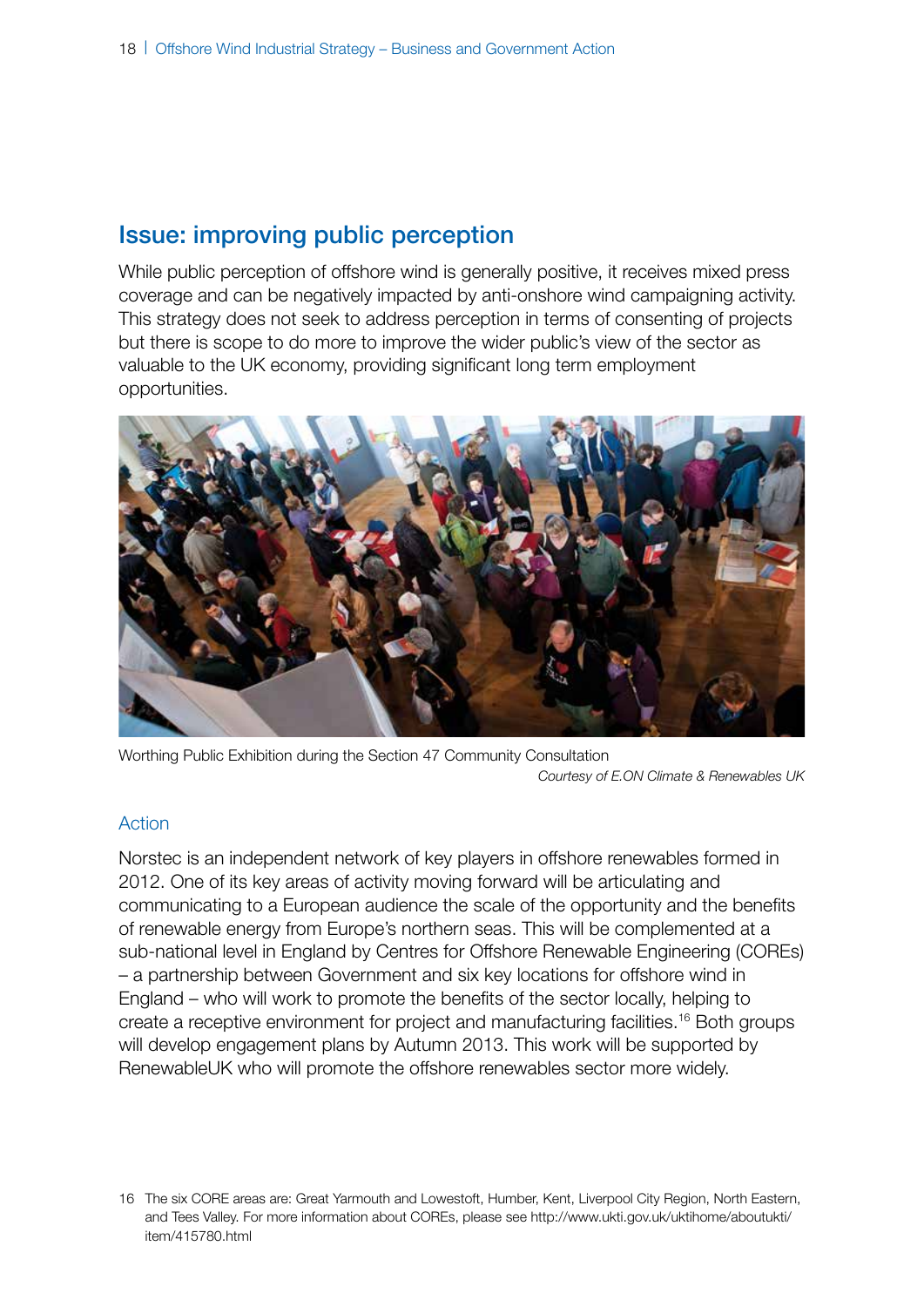| No.            | <b>Detailed action</b>                                                                                                                                                                                                                                                        | Responsible                                                                      | By<br>when                |
|----------------|-------------------------------------------------------------------------------------------------------------------------------------------------------------------------------------------------------------------------------------------------------------------------------|----------------------------------------------------------------------------------|---------------------------|
| 1              | Publish further detail on Electricity Market<br>Reform (EMR) implementation, including:                                                                                                                                                                                       | <b>DECC</b>                                                                      |                           |
|                | further detail on CfD contract terms<br>i.                                                                                                                                                                                                                                    |                                                                                  | Aug 13                    |
|                | final strike prices<br>ii.                                                                                                                                                                                                                                                    |                                                                                  | Dec 13                    |
| $\overline{2}$ | Develop process and criteria for a supply chain<br>plan to be submitted before applying for a<br>Contract for Difference (CfD)                                                                                                                                                | <b>DECC</b>                                                                      | 2013                      |
| 3              | Provide open and realistic build timescales to<br>show 'project pipelines' detailing tendering and<br>contracting decision points to allow the supply<br>chain to align expansion plans to market needs.<br>The data will be published by RenewableUK.                        | OWIC/RUK/<br>Scotland<br><b>Offshore Wind</b><br><b>Industry Group</b><br>(OWIG) | 2013<br>onwards           |
| $\overline{4}$ | Organise and run regular 'Share Fair' events<br>where supply chain companies can learn about<br>projects and forthcoming opportunities                                                                                                                                        | <b>OWIC/RUK</b>                                                                  | 2013<br>onwards           |
| 5              | Provide an assessment of future markets for<br>individual elements of an offshore wind farm,<br>including contracting decision points, through<br>the MAS Offshore Wind Supply Chain Growth<br>Programme (GROW: Offshore Wind), with<br>funding from the Regional Growth Fund | MAS, with<br>RUK, AMRC<br>and Grant<br>Thornton                                  | 2013<br>$-2016$           |
| 6              | Communicate benefits of offshore renewable<br>energy across Europe and globally (Norstec)<br>and promote local benefits (CORES), with a<br>finalised engagement plan in the Autumn                                                                                            | Norstec and<br><b>COREs</b>                                                      | Autumn<br>2013<br>onwards |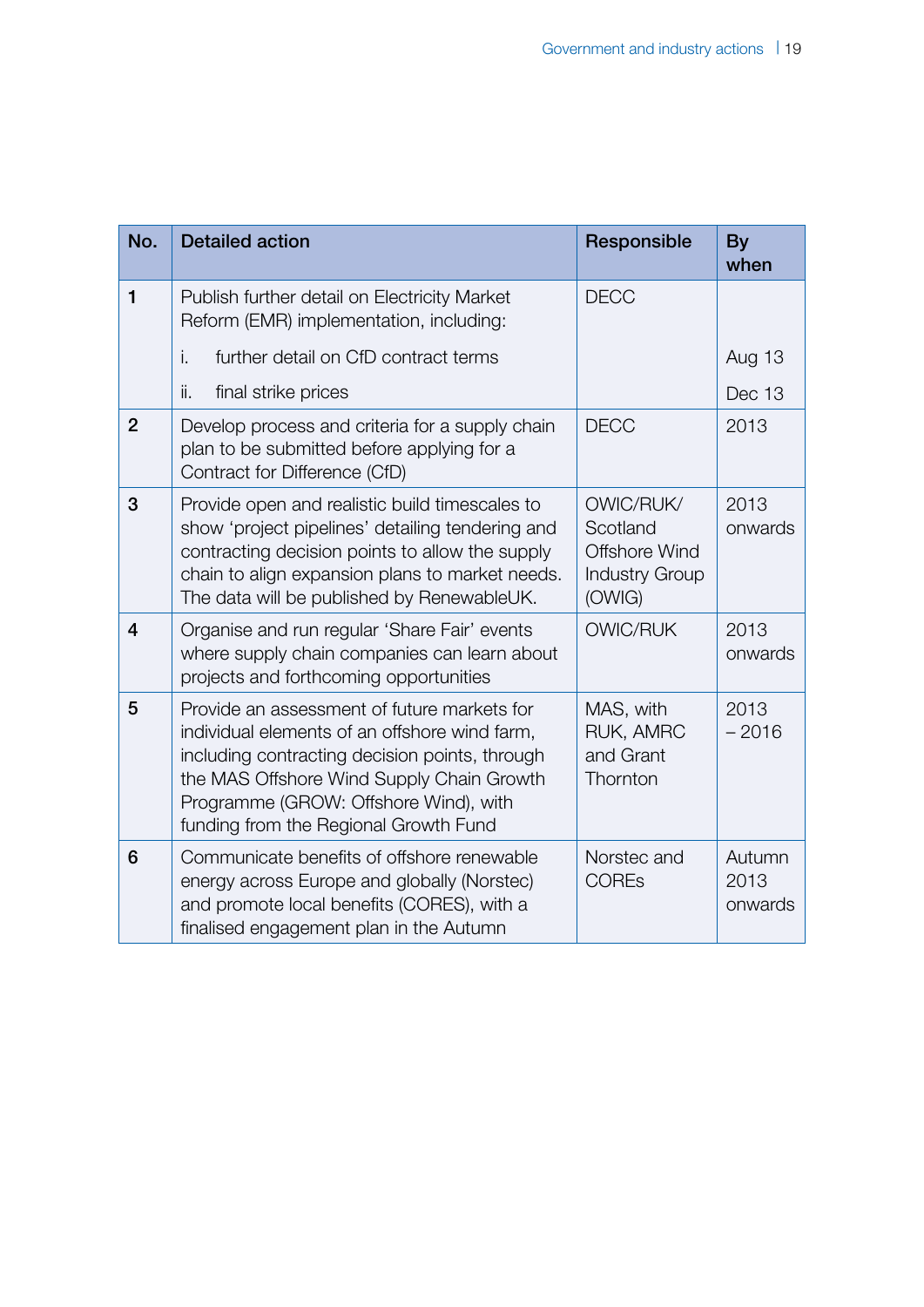## <span id="page-20-0"></span>2. Building a competitive supply chain

As with all renewable generation technologies, offshore wind currently benefits significantly from price support, which is paid for by UK consumers through electricity bills. The Government is determined that this investment in offshore wind should deliver economic benefits through growth in the UK supply chain. It is important that developers' competitive procurement procedures are open to UK companies, that project schedules and pre-qualification processes are widely visible and accessible, and that approaches are taken to facilitate access to contracts by a broad range of companies, including SMEs and new entrants, so that companies have the opportunity to tender on a competitive basis.

For the UK supply chain to compete effectively with overseas companies, it needs to be cost competitive, innovative, provide quality and reliable products and have the capacity to bid for and win contracts. New entrants are needed to increase capacity, introduce innovations, drive down costs and help prevent bottlenecks occurring. This section identifies actions to assess the capability of the UK supply chain and provide support to companies to increase their competitiveness. It looks at how the sector can learn from other sectors to reduce costs and implement best practices. In addition it considers what more can be done to support the provision of waterside manufacturing locations which are vital for the UK supply chain.



Jacket Foundations for Offshore Wind

*Courtesy of Burntisland Fabrications Limited*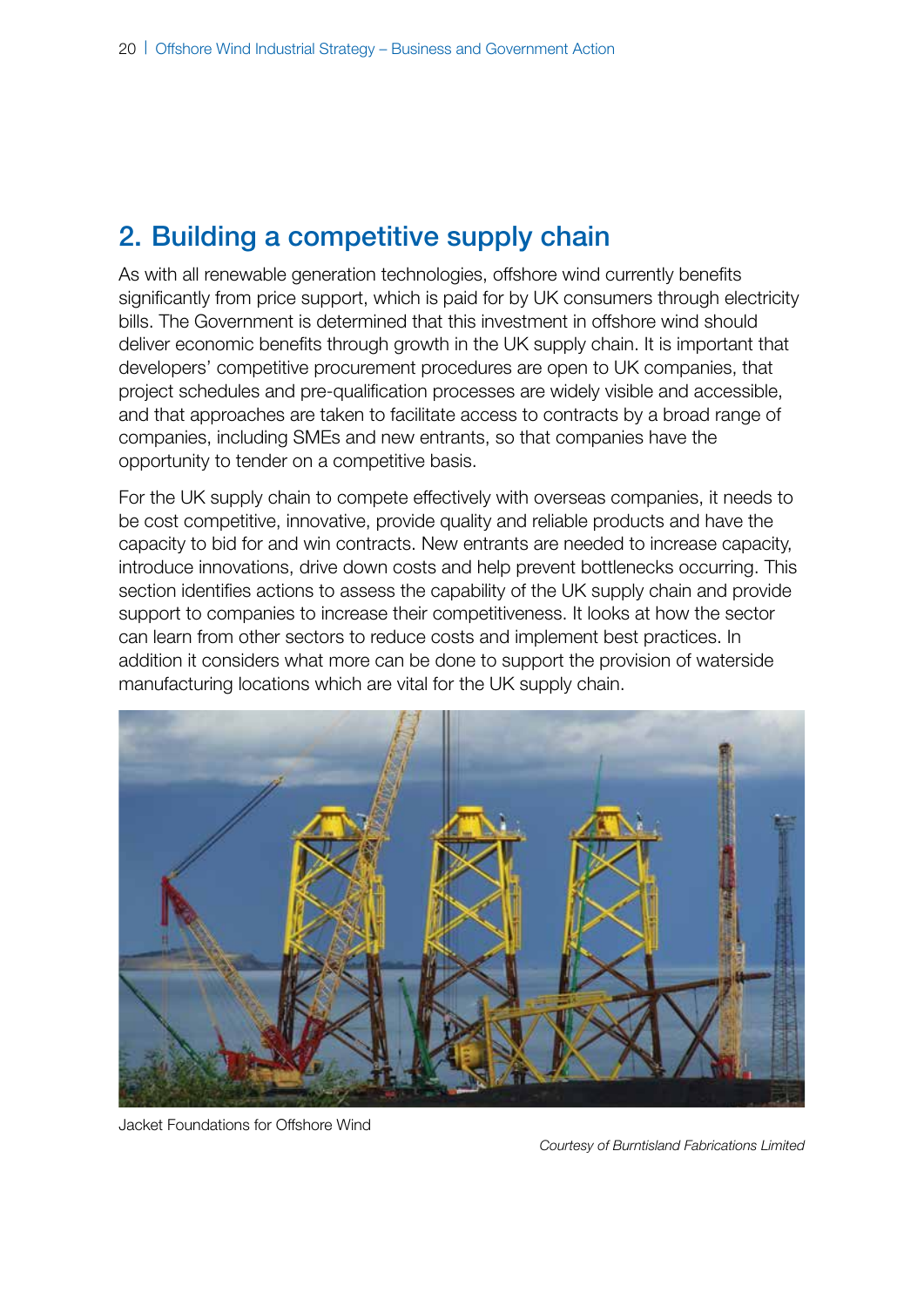## Issue: support for the supply chain

There is already significant UK supply chain activity in some parts of the sector but it is critical the supply chain has the capacity to meet the expected increase in demand. Some developers and top tier manufacturers have expressed concern that some supply chain companies are not always able to meet their procurement conditions, are not always cost competitive, cannot supply the volumes required and lack understanding of the sector.

#### Action

Government recently announced a £20m three year programme to build the competitiveness of the supply chain in England. The MAS Offshore Wind Supply Chain Growth Programme (GROW: Offshore Wind) is a new, jointly led service delivered by the Manufacturing Advisory Service (MAS), with Grant Thornton, RenewableUK and the Advanced Manufacturing Research Centre (AMRC), supported by the Regional Growth Fund. The programme will focus on SMEs already in the sector looking to increase capacity and those with the capability to enter the offshore wind manufacturing supply chain. It will provide them with market insight into customer needs and will offer a comprehensive package of support, delivered by specialists. The support will be tailored to the needs of the individual company and could take the form of support to improve positioning for new contract opportunities, an innovative design project or access to investment finance.

This builds on a number of initiatives and funds to support UK-based supply chains. In England, the Advanced Manufacturing Supply Chain Initiative (AMSCI) is a funding competition providing £120M of funding available across two rounds in 2013 (with the second round closing in October 2013) for collaborative bids across a supply chain looking to improve its competitiveness.

The sector in England can also benefit from the Regional Growth Fund (RGF) which has so far allocated £2.4bn to 300 projects and programmes which have pledged to deliver 500,000 jobs and £13bn of private sector investment. In June 2013, Government announced a further £600 million allocation for RGF. Ministers are considering the scope and timings of Round 5 of the RGF and announcements will be made in the autumn. This is further recognition of the positive impact RGF is having across England stimulating private sector investment that would otherwise not have gone ahead.

Support for individual companies looking to improve their processes and competitiveness is also in place through the Manufacturing Advisory Service (MAS).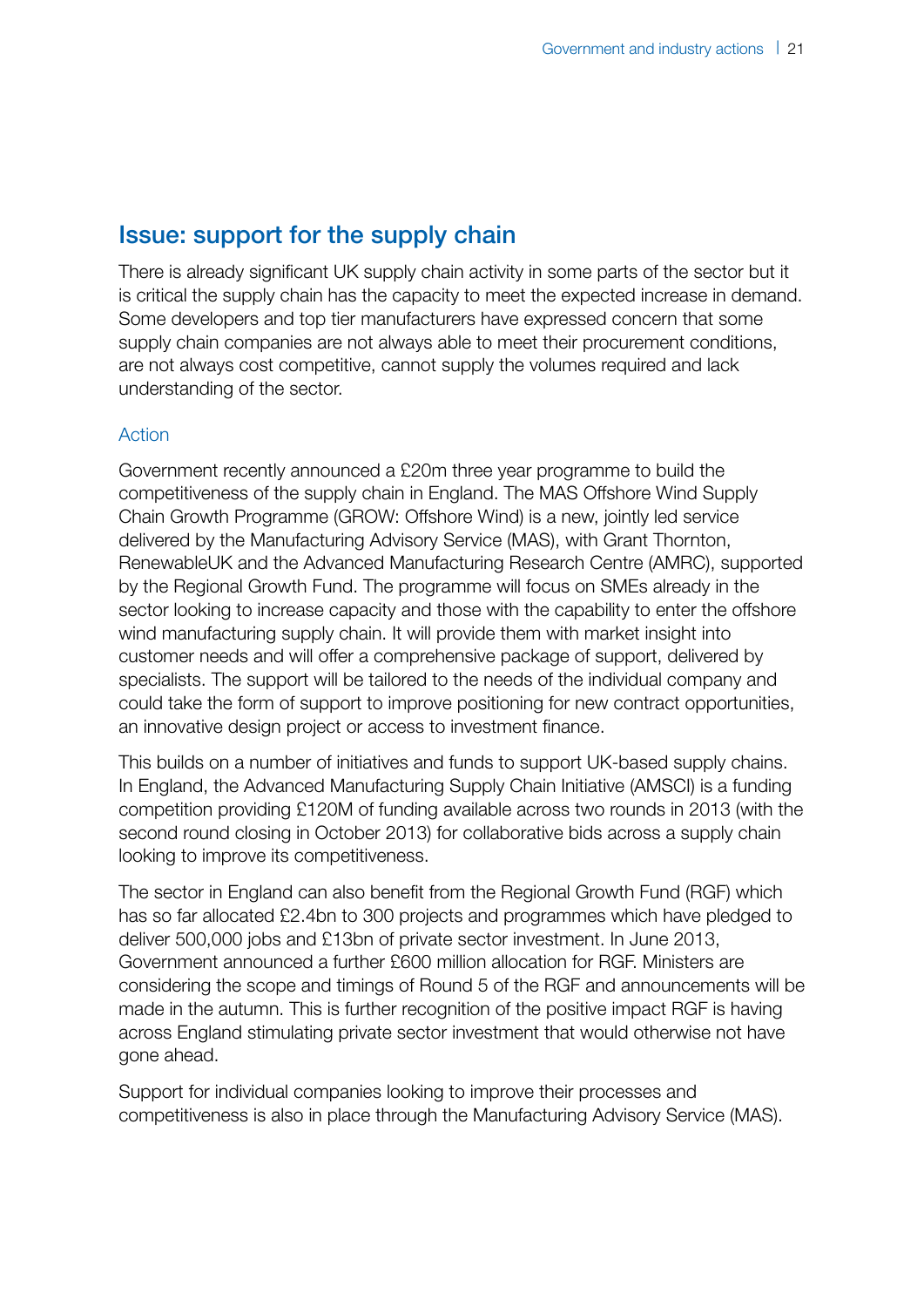#### Case Study 1: Operations and Maintenance at the Port of Grimsby on the Humber – an Enterprise Zone and CORE

The Port of Grimsby, part of Humber Enterprise Zone, is a growing centre for offshore wind Operations and Maintenance (O&M) activity. Grimsby is the closest major port to many of the Rounds 1, 2 and 3 offshore windfarms currently under



Port of Grimsby

*Courtesy of ABP*

construction or in the planning phase off the Yorkshire and Lincolnshire coasts. Siemens and Centrica have established O&M bases at the port which now has nearly 30 O&M vessels operating from it.

The Port of Grimsby complements other Humber Enterprise Zone sites designed for manufacturing and supply chains – some 484 hectares in total – and is playing a key part in the Humber's growth as a major UK energy estuary.

The other low carbon Enterprise Zones (Great Yarmouth and Lowestoft, Mersey Waters, Tees Valley, and the North East) also focus on offshore and renewable energy which will provide a catalyst for thousands of new jobs and support supply chain activity. For example, the North East Enterprise Zone has port facilities suitable for offshore wind survey work, servicing, component assembly and manufacturing and Mersey Waters is using a streamlined local planning process to reduce regulatory burdens, alongside enhanced capital allowances to target this sector.

There is support available at a local level, for example five Local Enterprise Partnerships (LEPs) have created low carbon energy focused Enterprise Zones offering a straightforward planning process and business-ready infrastructure for the supply chain.<sup>17</sup> The Centres for Offshore Renewable Engineering (COREs) – a partnership between Government and six key locations for offshore wind in England including the five low carbon Enterprise Zones – will work together to develop a clear English offer for the sector and enable companies looking to invest or grow to access the best available advice and support.<sup>18</sup>

In Scotland, the Scottish Government, Scottish Enterprise and Highlands & Islands Enterprise will continue to work with the supply chain to improve understanding of the

<sup>17</sup> Enterprise Zones are areas around the country that support both new and expanding businesses by offering incentives. There are currently 24 Enterprise Zones across England and more information can be found at: http://enterprisezones.communities.gov.uk/

<sup>18</sup> The five low carbon energy focused Enterprise Zones are: Great Yarmouth and Lowestoft, Humber, Mersey Waters, North Eastern and Tees Valley.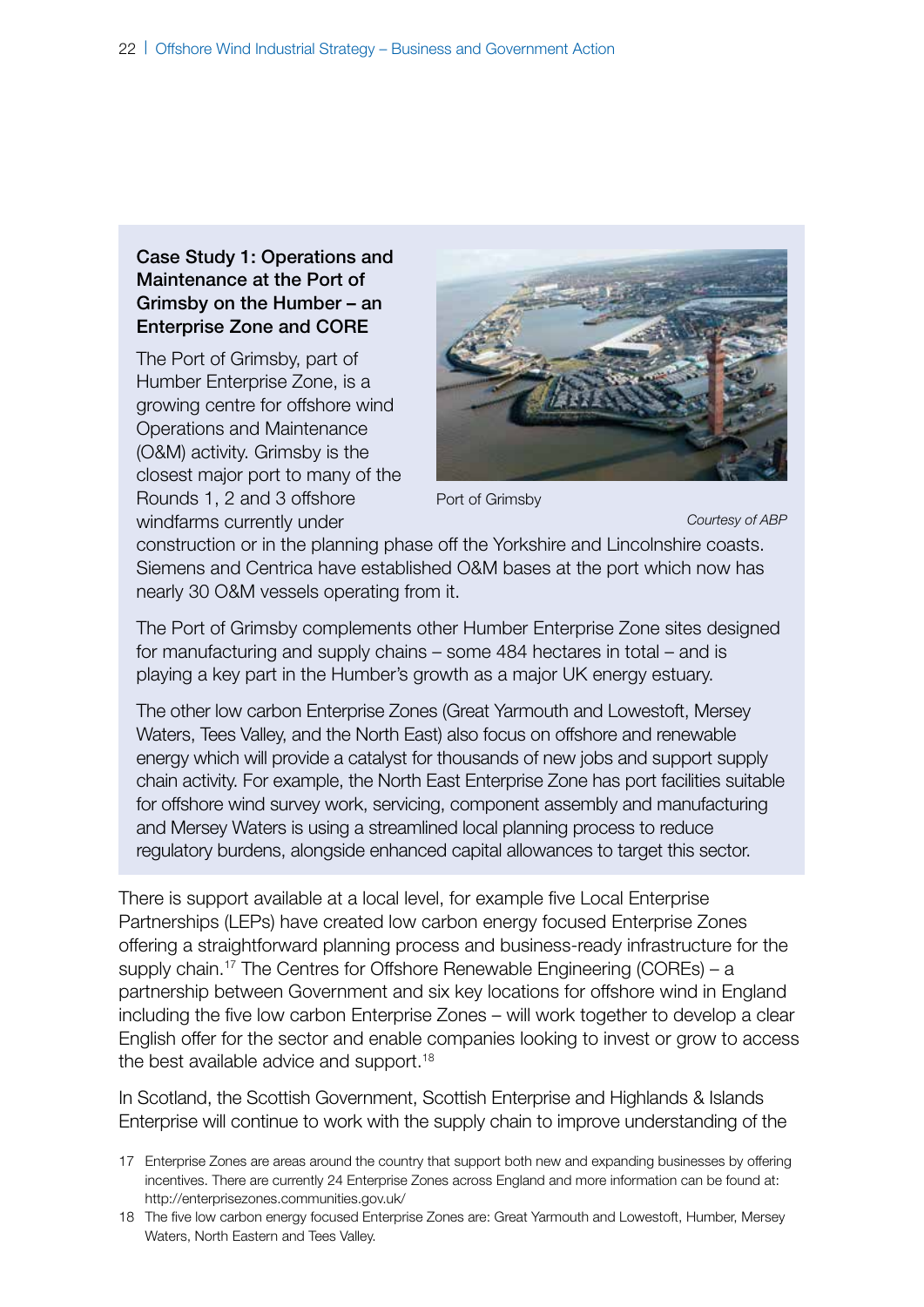procurement strategies of developers, ensuring that companies are geared up to be ready for requests for proposals and information as they are issued and that companies are well placed to provide a quality product at a competitive price. The Offshore Wind Expert Support Programme delivers one-to-one support to companies.

In Wales, the Welsh Government has established three Enterprise Zones dedicated to the energy sector, including Anglesey in North Wales and the Haven Waterway in South Wales, both in close proximity to planned offshore wind farms and associated infrastructure. The Welsh Government provides direct financial support to business through Repayable Business Finance and the Wales Economic Growth Fund and has a dedicated Energy & Environment sector team working with developers and supply chain businesses. The National Procurement platform – Sell 2 Wales – can be used by developers and contractors to highlight business and tender opportunities to Welsh businesses. Flexible, tailored packages of support are also available to assist in other areas, for example R&D and skills development.

In Northern Ireland, Invest NI maintains a database of businesses with capabilities in the offshore wind sector to help inform developers and Tier 1 suppliers about what could be sourced from Northern Ireland companies. In addition companies can apply for an extensive range of support including strategy development, market entry, research and development and skills enhancement. Invest NI also works with the industry to support industry-led collaborative networks to strengthen the position and capability of individual companies to secure contract wins.



Cable ready for shipping

*Courtesy of JDR Cable Systems Ltd*

### Issue: attracting supply chain inward investment

Much of the top tier of the existing supply chain is owned by overseas companies. Therefore inward investment in production and installation facilities and the wider supply chain is key to achieving the strategy vision. As Electricity Market Reform is implemented, there is potential for Government to streamline and improve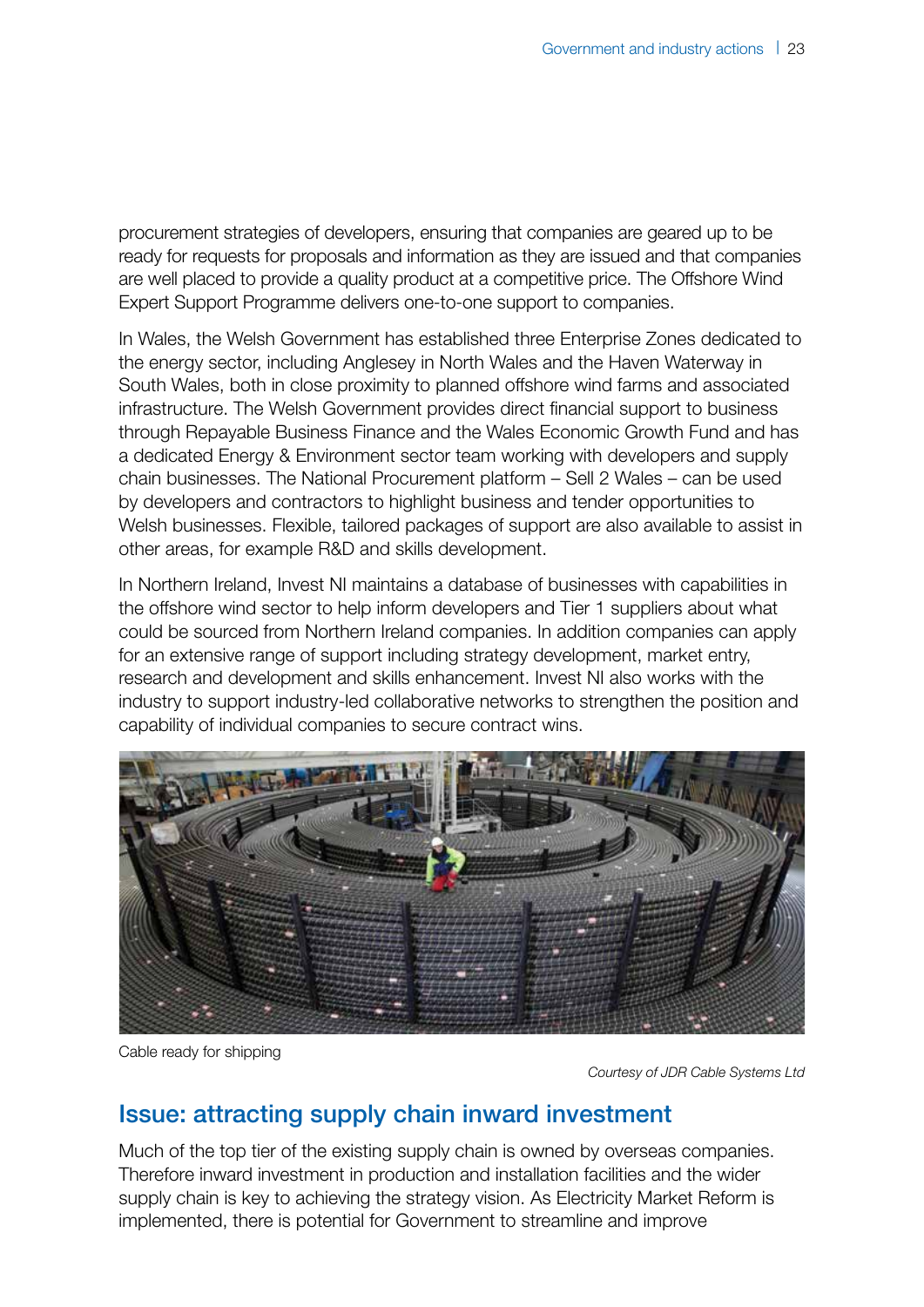engagement with potential inward investors in order to explain the benefits of investing in the UK .

#### Action

UKTI will form the Offshore Wind Investment Organisation (OWIO) to promote inward investment in the offshore wind sector in the UK. This private sector-led team will add focus, additional resource and a co-ordinating capability to the work of Government, national and sub-national bodies to develop and grow the offshore wind supply chain.

Informed by assessment of the market demand and UK supply chain capability, the OWIO will focus on the areas of the supply chain where there is potential for inward investment; identify specific foreign owned companies to target; and work with developers to follow up on their supply chain plans. The OWIO will link into UKTI's existing activities to showcase UK companies' manufacturing and engineering capabilities overseas. The success of this approach has been demonstrated by the model developed by Scottish Development International, Scottish Enterprise and Highlands & Islands Enterprise.

At a local level, Centres for Offshore Renewable Engineering (COREs) – a partnership between Government and six key locations for offshore wind in England – will continue to articulate and promote an England offer for inward investors, supported by local and national Government. In addition, UKTI has MOUs with all Local Enterprise Partnerships (LEPs) and relationships with Enterprise Zones and has mapped those with strengths and opportunities in the offshore wind sector. These relationships are used to support potential investors on local issues and requirements including skills, planning and property/land availability.

#### In Scotland, Scottish Enterprise,

Highlands & Islands Enterprise and Scottish Development International will continue to work together to ensure companies seeking to invest have access to the support they require. In Wales, the Department for Economy, Science and Transport will ensure companies seeking to invest have access to the support they require. There is a dedicated Trade and Invest team in Wales coupled with overseas offices and representatives in key territories working to attract investors into Wales. In Northern Ireland, Invest NI works closely with its network of overseas offices around the world to offer potential investors a variety of financial and non-financial support tailored to the company's need.



Foundation for substation at Gwynt y Môr

*Courtesy of Burntisland Fabrications Limited*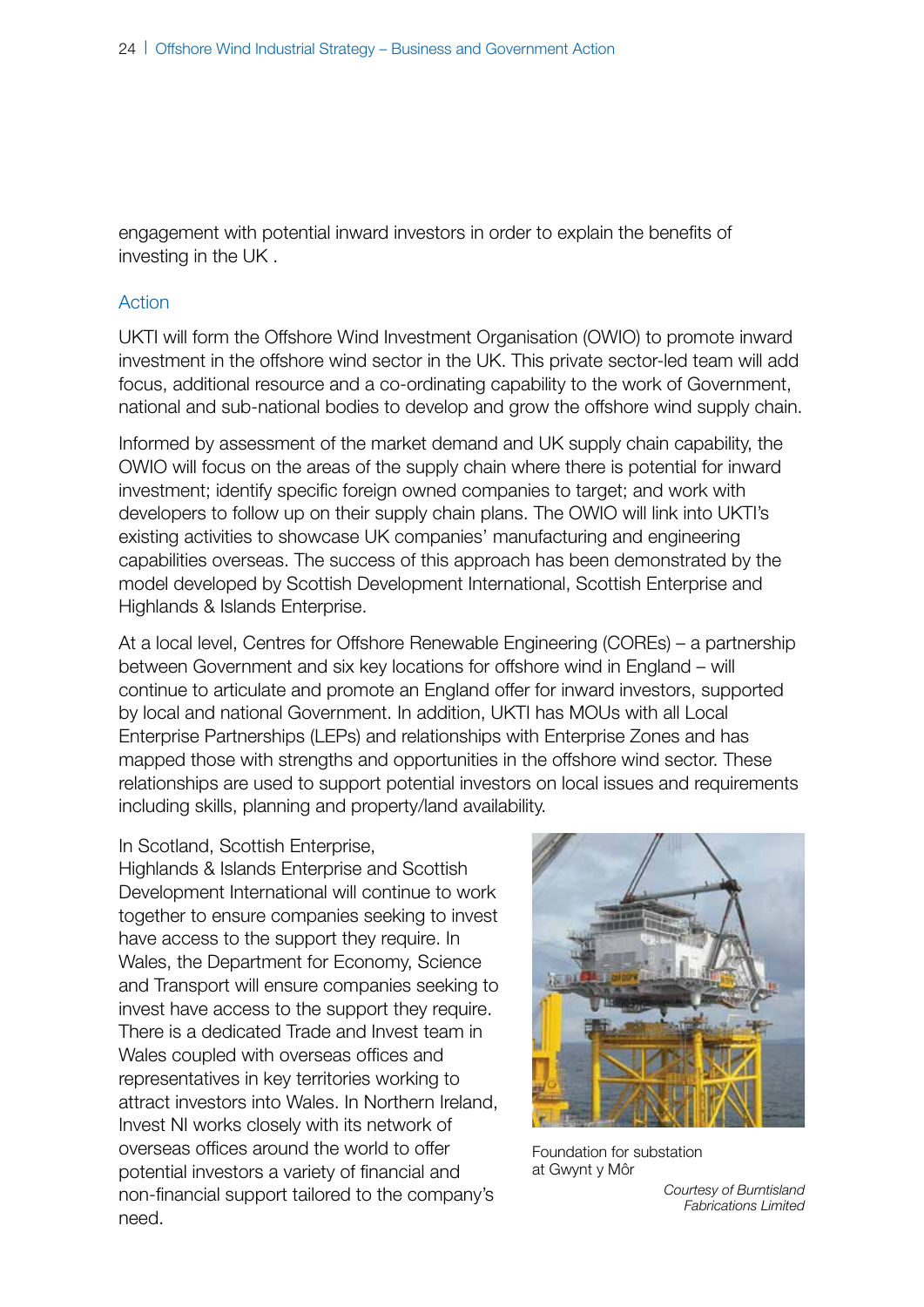### Issue: procurement approaches

As a buyer can value a proven track record in offshore wind due to the risks involved, well qualified new entrants can find it difficult to win contracts if there is an established supply chain company competing. New entrants are necessary to increase competition, increase capacity, introduce innovation and reduce costs. It is important that these companies are given the chance to enter the market by, for example, providing the opportunity for a company to build a track record through being awarded a small initial contract to supply a wind farm project.

Procurement processes in the industry can be seen as complex, especially for smaller suppliers. Some supply chain companies commented that developers offer contracts that require them to take on high levels of risk and liability, and some experienced suppliers from the oil and gas sector consider that the level of liability required can be disproportionately high compared with the oil and gas sector. Some developers have changed contracting approaches in the light of their experience and it is essential that lessons learnt in other industries (such as oil and gas) are fully appreciated by the whole of the offshore wind industry to avoid higher costs. For example, developing standardised contracts may help address this. The *Oil and Gas Industrial Strategy*<sup>19</sup> committed to maintain an open dialogue with the offshore renewables sector to identify areas of shared interest, such as procurement.

#### Action

The Offshore Wind Programme Board is taking forward work to develop, share and promote good practice on procurement and contracting approaches, picking up on The Crown Estate's Pathways Study which identified greater vertical cooperation within the supply chain as one of the supply innovations giving the largest potential for cost reduction.20 Initially, the OWPB will explore possible contracting models and approaches, in particular alliancing models, to determine effective approaches, establish critical success factors, benefits and risks. Alliancing approaches may also help bring in new entrants from other sectors who could deliver innovative approaches helping to drive costs down.

The OWPB will also explore options such as:

- i. Framework agreements between developers and suppliers: A large, multi-party framework agreement, involving more than one developer, can give a supplier confidence in the future market demand for their product which may be vital to their decision to invest in new facilities. However, the complexity of arrangements involving multiple parties may be a barrier.
- 19 BIS/DECC (March 2013), *UK Oil and Gas Industrial Strategy: Business and Government Action Plan*, [https://www.gov.uk/government/publications/uk-oil-and-gas-industrial-strategy-business-and-government](https://www.gov.uk/government/publications/uk-oil-and-gas-industrial-strategy-business-and-government-action-plan)[action-plan](https://www.gov.uk/government/publications/uk-oil-and-gas-industrial-strategy-business-and-government-action-plan)
- 20 The Crown Estate (June 2012), *Offshore Wind Cost Reduction Pathways Study* [http://www.thecrownestate.](http://www.thecrownestate.co.uk/media/305094/Offshore%20wind%20cost%20reduction%20pathways%20study.pdf) [co.uk/media/305094/Offshore%20wind%20cost%20reduction%20pathways%20study.pdf](http://www.thecrownestate.co.uk/media/305094/Offshore%20wind%20cost%20reduction%20pathways%20study.pdf)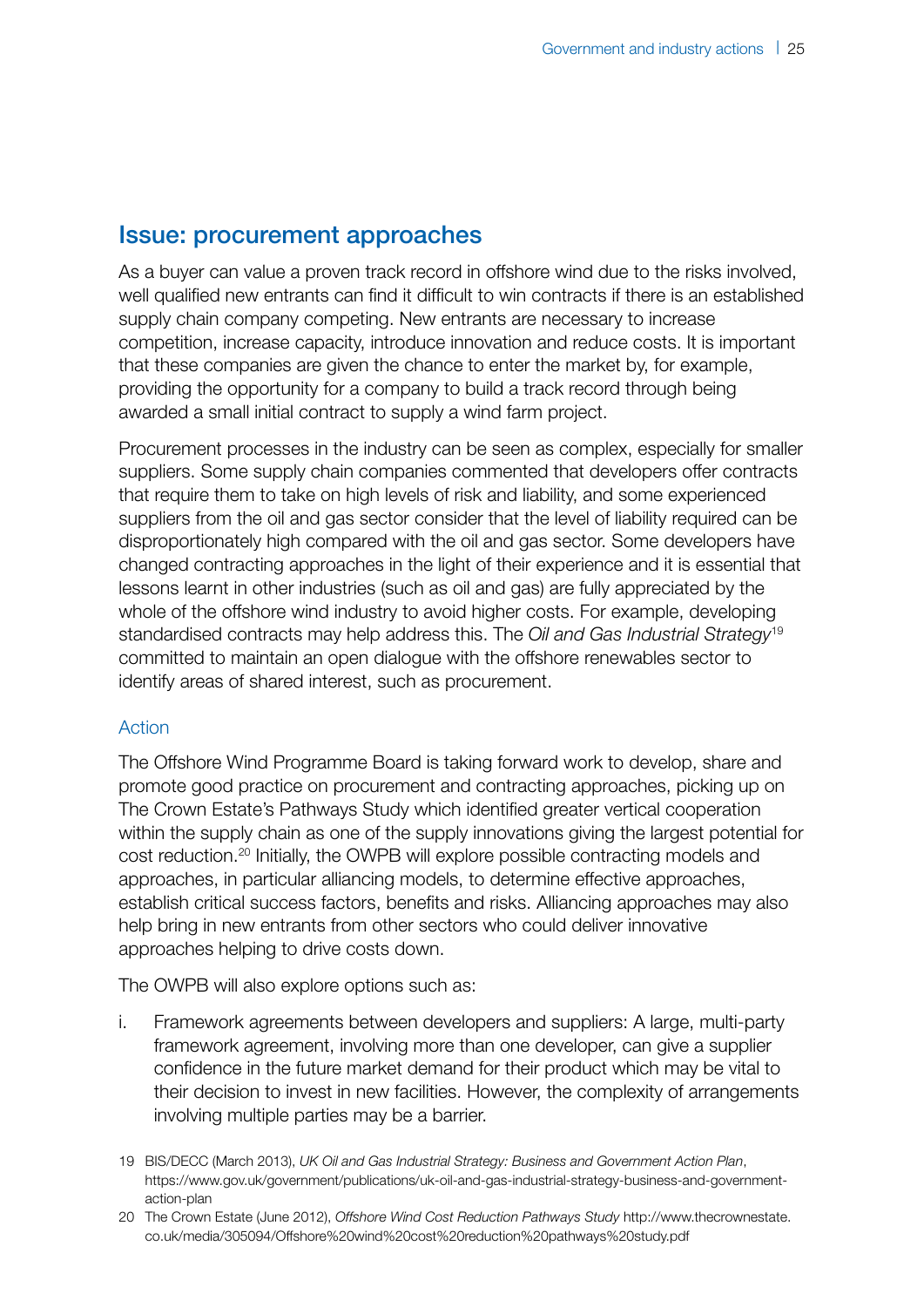- ii. Pre-qualification criteria: Supply chain companies have indicated that greater clarity on what is required in pre-qualification would be of benefit. Learning from other sectors, such as rail or oil and gas, may be useful.
- iii. Encouraging New Entrants: Taking on new suppliers can be a risk. Developing procurement approaches to incentivise new entrants, such as awarding smaller portions within contracts, will be explored to encourage competition and manage risk.

## Issue: market and supply chain assessment

It is important to understand the requirements of the market, where key opportunities exist for UK companies and where there are supply chain risks to the sector as a whole. The potential size of the UK offshore wind market is sufficient to attract the top tier supply chain to invest in establishing manufacturing facilities which also has the benefit of supporting the lower tier supply chain to set up around them. It is this cluster of supply chain companies that offers the most benefit



Jacket foundation at Ormonde *Courtesy of Burntisland Fabrications Limited*

from creating jobs, increasing capacity and reducing costs. However, it has to be ready to deliver, so it is important to identify the bottlenecks and understand the capability in the UK supply chain to target support where it is most needed.

#### Action

For the past three years, The Crown Estate has published a supply chain gap analysis of the offshore wind industry in Europe and has recently commissioned another, which will be completed in summer 2013. Drawing on the insights gained about the UK part of the supply chain in this work, BIS will complement the study with an additional supply chain assessment looking at the extent of UK industrial capability for offshore wind and the potential for growth in different supply chain sub-elements. This will inform Government action on developing the UK supply chain. Jointly, UKTI, BIS and DECC, in consultation with the OWPB, will assess the gaps revealed by the supply chain analysis to consider if they can be filled by UK companies active in other sectors or through inward investment into the UK. Together they will develop a suitable course of action to target appropriate companies.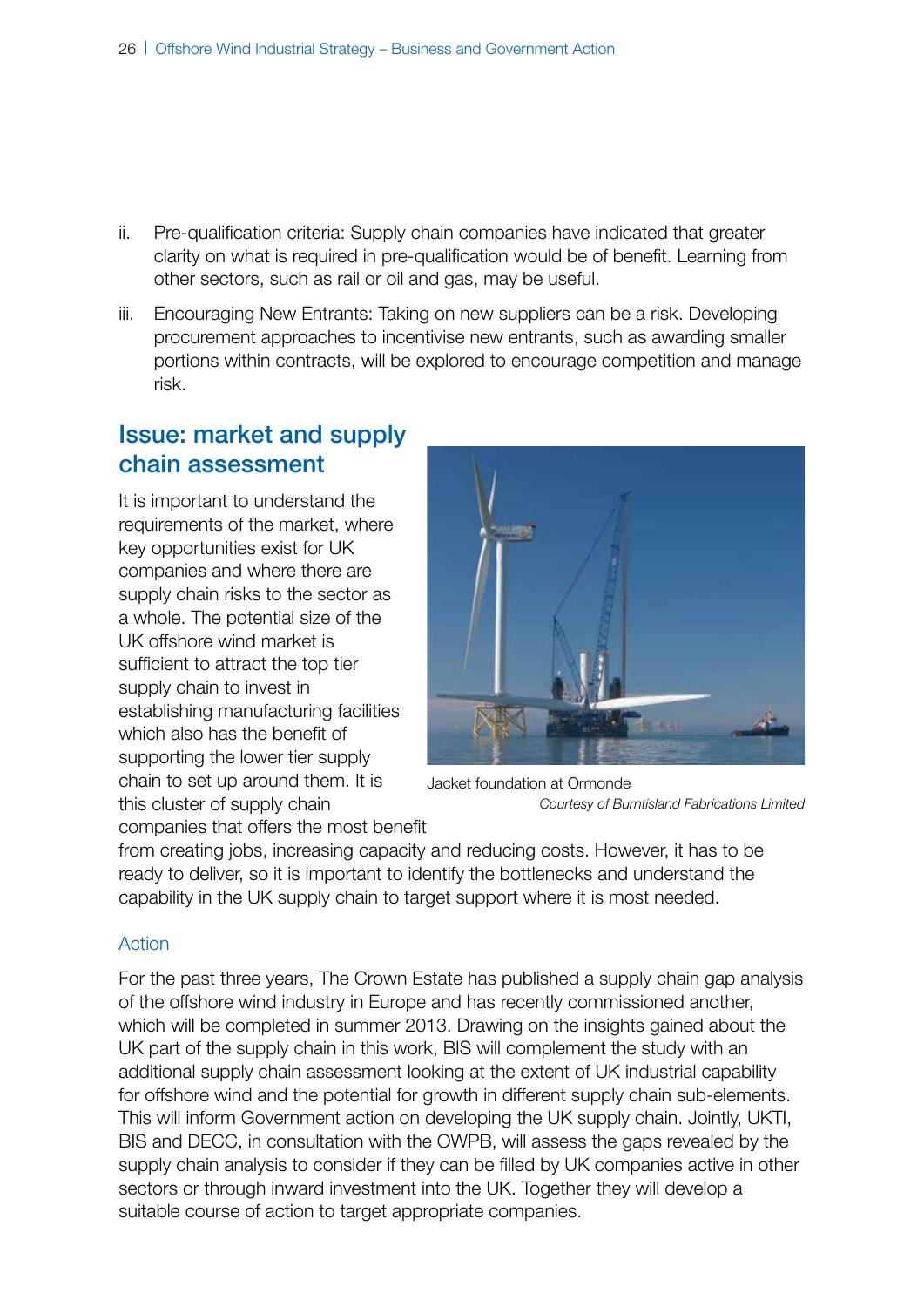## Issue: support for exporters

UK companies who successfully supply into the domestic market can use that success as a springboard to export their products to overseas markets. There are significant opportunities for UK companies in many markets around the globe, from close to home in Europe to further afield in the USA and the Far East. Outside Europe, UK supply chain companies can find competing for global business opportunities challenging even with UK Export Finance services.21 Markets such as China and Taiwan offer significant potential but also considerable challenges.

There is a strong and growing body of evidence which shows the value of strategic collaboration. Major overseas contracts are more likely to be won by building a consortium of supply chain companies with complementary skills. Consortia which present holistic solutions to overseas buyers stand a far better chance of success than a bid from individual companies.

#### Action

The Government provides support to UK companies wishing to export their products and services through UK Trade & Investment (UKTI). UKTI provides a range of services, from bespoke market intelligence, regulations and business practice through to participation at selected trade fairs and outward missions. It also promotes strategic collaboration and encourages the creation of consortia to secure contract wins. UKTI is now focusing its strategic trade effort on connecting UK business to the most valuable global opportunities through the High Value Opportunities (HVO) programme. Currently this programme is targeting offshore wind projects in China and Taiwan and will support UK companies to identify the opportunities, reach the key decision makers and understand the procurement milestones.

In Wales, the Department for Economy, Science and Transport has established an International Trade team advising and supporting companies to grow their exports. This can cover advice and guidance all the way through to financial support to visit markets and potential customers. Alongside UKTI, Wales has a substantial programme of overseas Trade Missions to support suppliers in exploring new opportunities and forging strategic links with trading partners in targeted sectors.

In Northern Ireland, Invest NI operates the Export Development Service (EDS) delivering one-to-one support from industry experts to improve understanding of procurement requirements, identify opportunities and develop company capability to meet requirements. Invest NI also implements a targeted Overseas Events Programme and supports companies to visit key sectoral events in the UK and Europe, facilitating them to present their capability to overseas buyers, secure strategic partnerships and

<sup>21</sup> See <http://www.ukexportfinance.gov.uk/assets/ecgd/files/prods-servs/quickguides/quick-guide-to-ecgd-v7.pdf> for a quick quide to UK export finance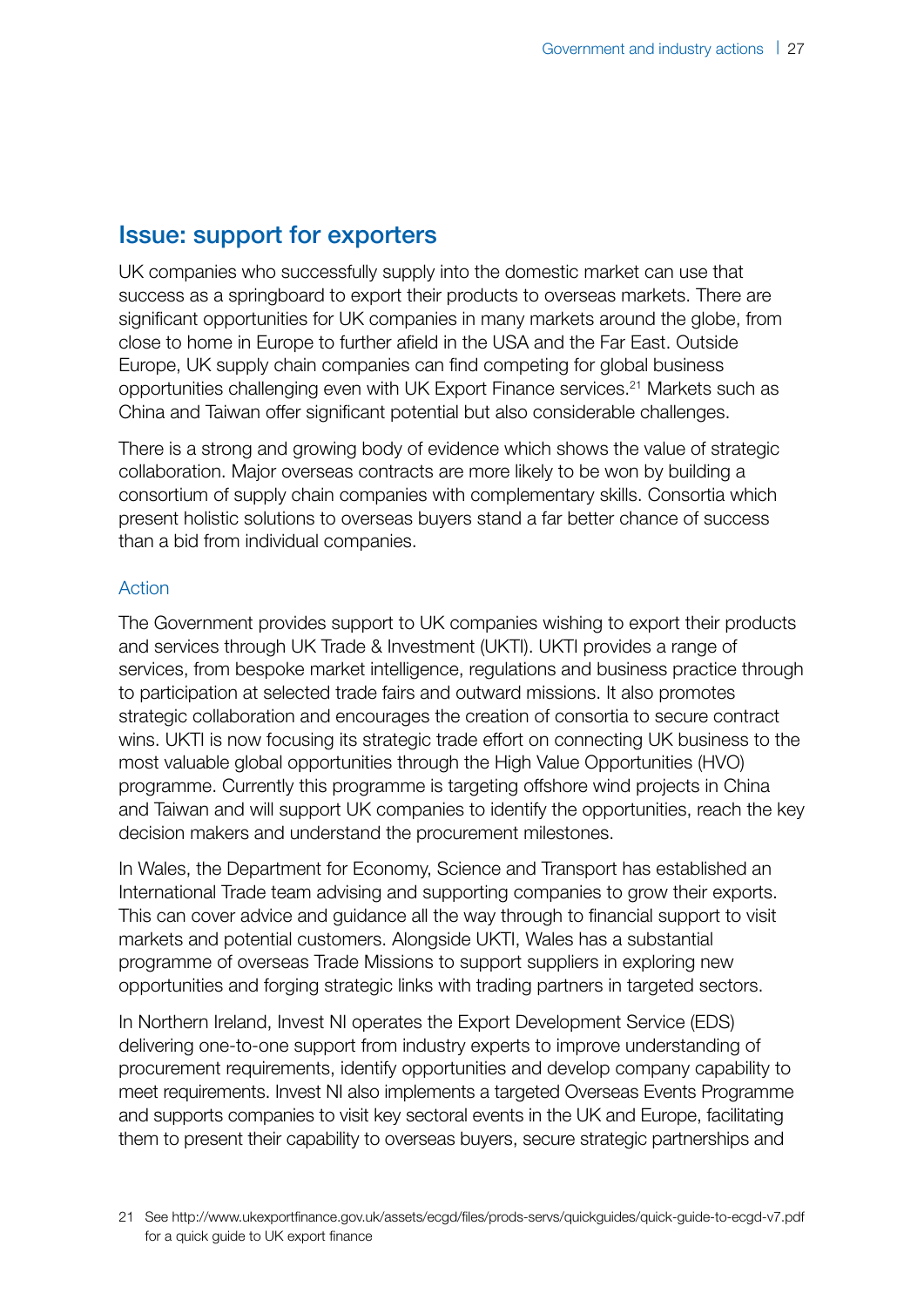win business. Targeted programmes have also been created to assist companies in gaining the necessary technical accreditations to operate in this sector.

### Issue: ports and waterside infrastructure

Ports, waterside locations and fabrication yards have three main functions in offshore wind: manufacturing sites where waterside locations with space for factories are required; marshalling / installation ports where the components are consolidated before loading onto installation vessels; and operations and maintenance bases. The most significant challenge is developing UK manufacturing sites, where European ports are often able to offer cheaper space and services.

The increased size of next generation designs means that the main turbine components will need to be produced at waterside locations as it is not practical to transport them over land. Sites need to be large because of the size of turbines and foundations, as well as the need for buffer storage space due to the seasonal nature of installation. Sites also require a quayside with suitable load bearing capacity and sufficiently deep water to allow access for increasingly large vessels.

Significant UK port land is available to offshore wind manufacturers although there are barriers to its development. UK ports are predominantly privately-owned while on the Continent the majority are publicly owned. While port owners can invest speculatively to some extent, they need the right motivations and market conditions and will not necessarily consider the wider socio-economic benefits of offshore wind development in an investment decision. If infrastructure investment is not undertaken, there is a risk that existing developments (possibly expanded) at Continental sites will become permanent options for supply.

Cost efficiencies can be achieved by manufacturers locating close to each other and to the deployment sites. These manufacturing clusters can drive cost efficiencies through sharing their supply chains and infrastructure costs.

To date there has been some port development for manufacturing in the UK including those by JDR Cables Systems Ltd (Hartlepool), TAG Energy Solutions Ltd (Tees Valley), Steel Engineering Ltd (Renfrew), Global Energy Group (Nigg) and Burntisland Fabrications Ltd (Burntisland and Arnish sites). However, more is needed.

Installation facilities are required for marshalling of components which may have been manufactured elsewhere. Ports have been used as well as temporary facilities moored in harbours. A large manufacturing facility could also double as an installation facility for other components. Due to the high daily cost of installation vessels, coupled with the speed of deployment, there is a significant cost advantage in using an installation port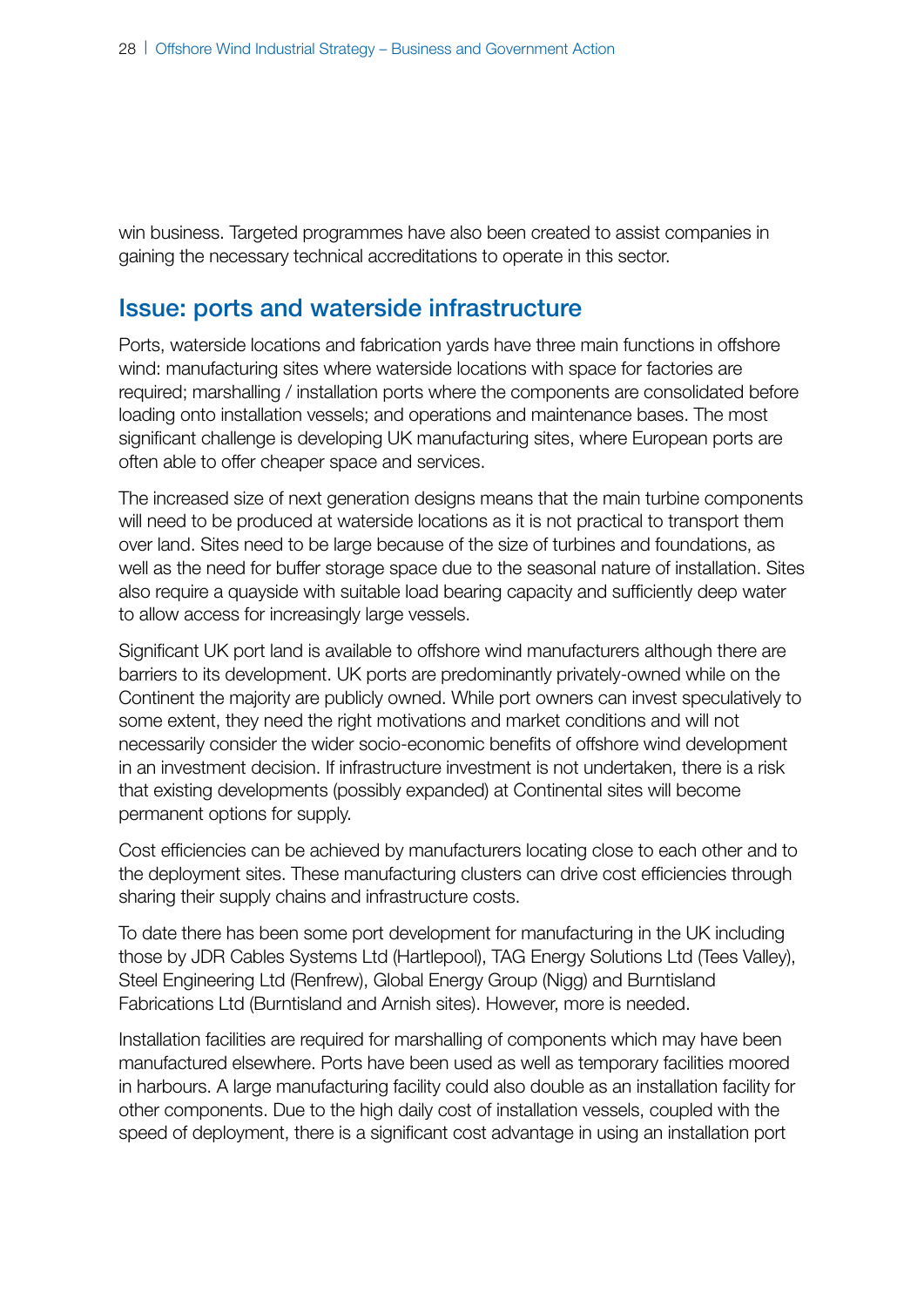close to the site of the wind farm. Where investment is needed to develop facilities at an installation port, this is more readily justified when the costs can be spread over a number of projects.

The most significant UK installation port development so far has taken place around the Irish Sea with the development of port facilities for foundation and turbine installation in the ports of Mostyn, Barrow and Belfast and the Cammell Laird ship yard. This development has been largely driven by the fact that projects in this region cannot be economically served from Continental locations. In contrast, while projects on the UK's east coast have been served from ports in the UK, including Great Yarmouth, Harwich, Hartlepool, Hull and Lowestoft, they have also been served from more developed facilities in Denmark, France, Belgium and the Netherlands.

#### Case Study 2: Belfast Harbour

Belfast Harbour invested £53m to develop the UK's first dedicated port facility for the offshore wind sector, which is now occupied by DONG Energy under a long term lease. The fact that DONG holds a number of licences for offshore wind farm development in the Irish Sea, meant Belfast Harbour was able to secure the necessary long term commitment from DONG Energy to develop the facility. Belfast Harbour's ability to execute the development project quickly in terms of consenting, procurement and construction was also key.<br>Harland and Wolff





H&W Load out of Robin Rigg *Courtesy of Harland and Wolff Heavy Industries Ltd*

*Courtesy of Harland and Wolff Heavy Industries Ltd*

 Northern Ireland's major ports – Belfast, Warrenpoint and Londonderry – are trust ports and utilise their own profits to finance new infrastructure. Warrenpoint and Londonderry Harbour have both increased their investment into port infrastructure.

Operation and maintenance bases are established in existing ports close to wind farms. Significant jobs and high UK content have been achieved in existing bases such as Barrow, Grimsby, Lowestoft, Mostyn, Ramsgate and Workington.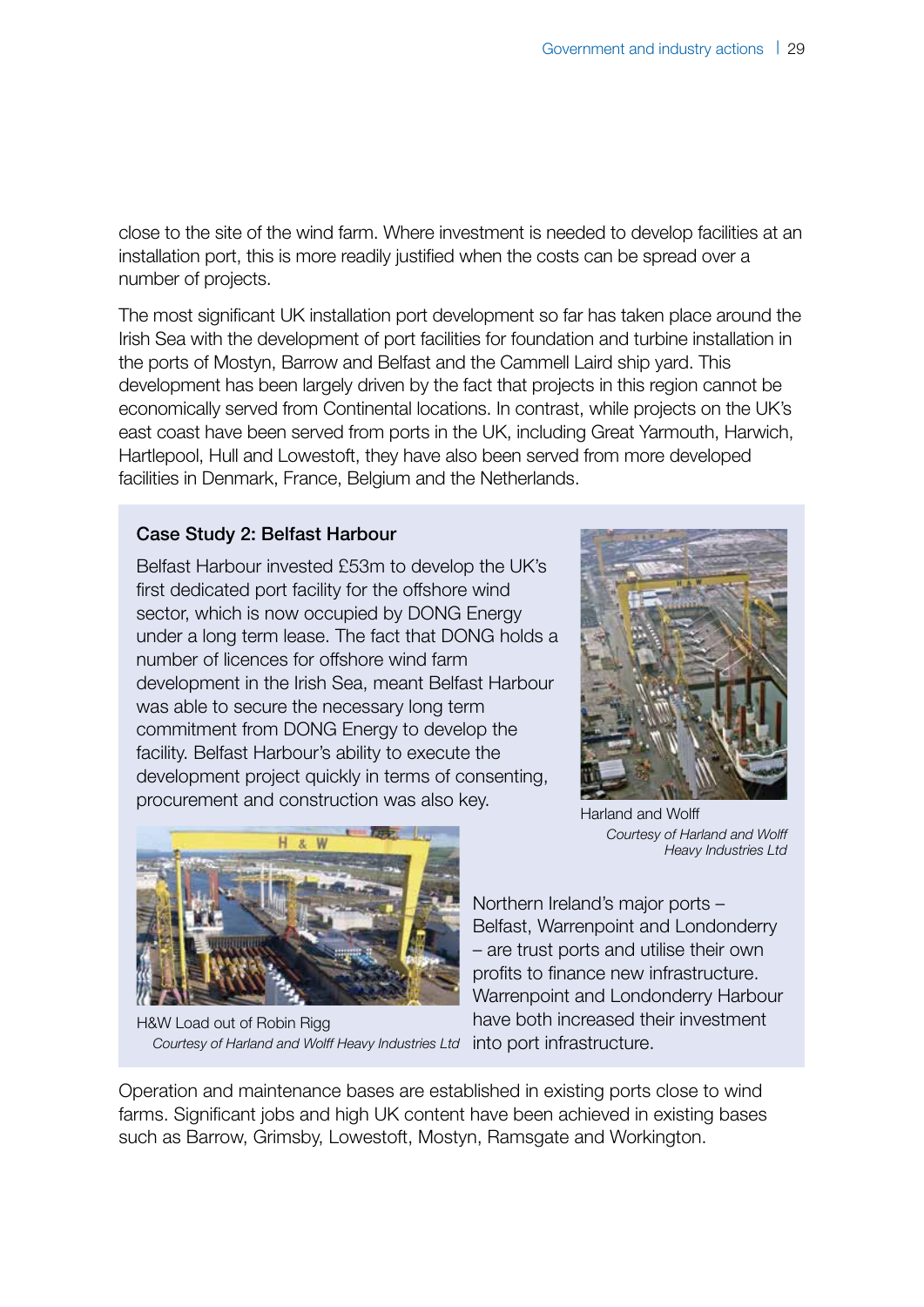#### Action

To help unlock the significant port land available, DECC is expanding the scope of its offshore wind manufacturing funding scheme to allow ports/landowners at coastal locations to apply to support infrastructure development in assisted areas of England. This will help make it clearer to prospective manufacturers of key offshore wind components what potential public support could be available when considering sites for their facilities at coastal locations. Any grants offered will be conditional on sites securing manufacturing investment. The changes made to the scheme do not apply to any existing applications already submitted and being assessed. Guidance and other conditions of the scheme for applicants can be found at: [https://www.gov.uk/](https://www.gov.uk/offshore-wind-part-of-the-uks-energy-mix#business-development-and-funding-guidance) [offshore-wind-part-of-the-uks-energy-mix#business-development-and-funding](https://www.gov.uk/offshore-wind-part-of-the-uks-energy-mix#business-development-and-funding-guidance)[guidance.](https://www.gov.uk/offshore-wind-part-of-the-uks-energy-mix#business-development-and-funding-guidance) In Scotland, the Scottish Government has a fund of £70m to support infrastructure development at Scottish port sites.<sup>22</sup>

In addition, ports are eligible to apply for the UK Guarantees Scheme to guarantee the debt finance to upgrade port infrastructure for renewable energy projects (described further in the section on *Finance*).

The Crown Estate intends to act as a facilitator with interested ports and manufacturers, using its knowledge and expertise to play a key role in helping ports to realise the potential in their sites. It will continue to co-ordinate discussions with offshore energy developers, along with other marine energy stakeholders, to understand the full requirements of and challenges to the offshore wind development programme. This will help to identify where upgrades to existing port facilities are needed, or indeed completely new facilities, and to understand how these can be managed and delivered.

### Issue: measuring UK content

Measuring UK content in the supply chain for all UK offshore wind projects would enable both industry and Government to track progress towards the OWDF vision of over 50% UK content in offshore wind farm projects and gather hard data on where the UK is delivering a strong competitive supply chain and where it is not. This would help identify interventions, whether by Government or industry, to boost UK competitiveness.

#### Action

Developers have agreed to measure UK content for both capital and operating expenditure, using a methodology being developed by the OWPB. They will use this to review progress on increasing UK content in offshore wind farm projects.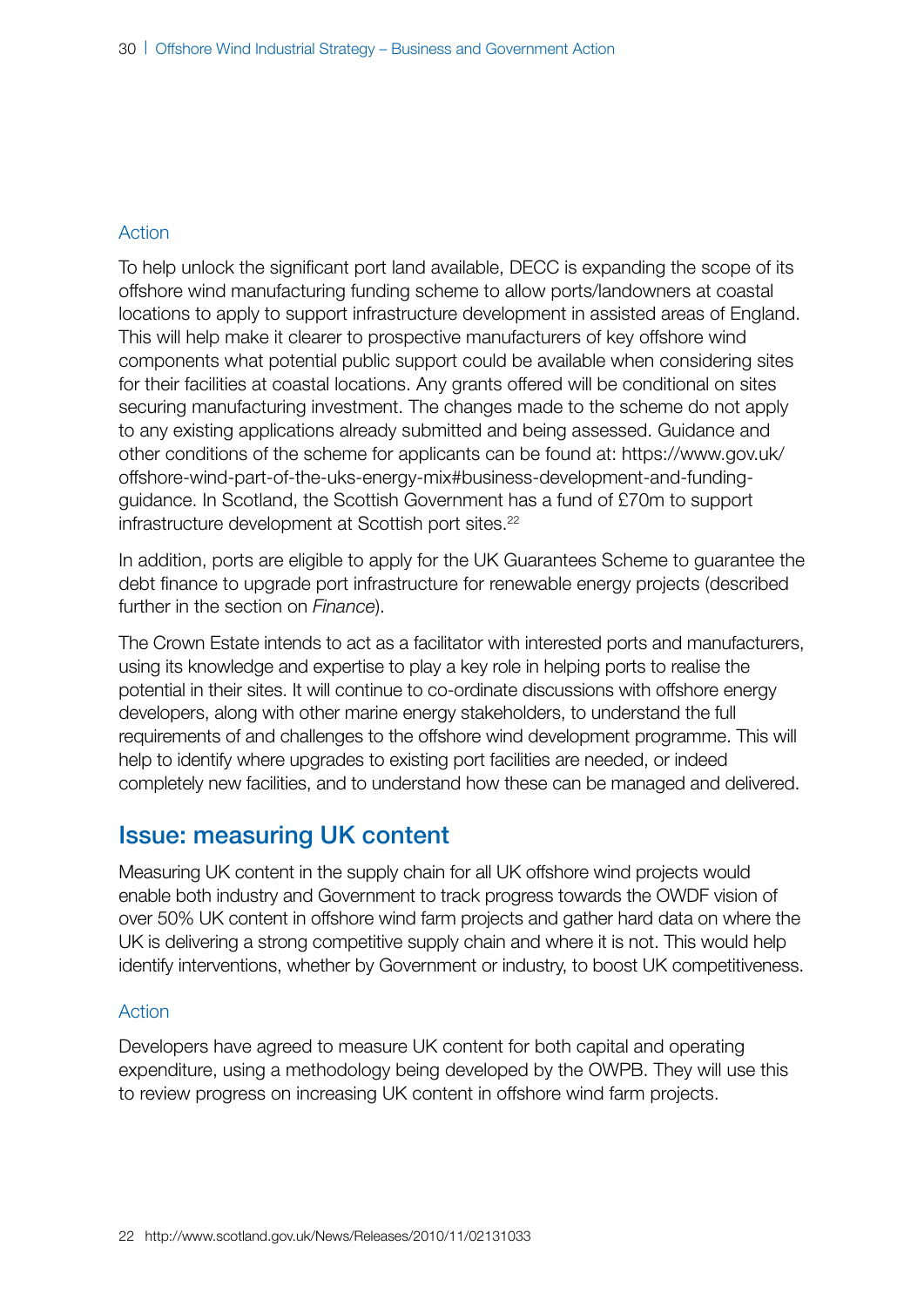#### Case Study 3: Scroby Sands and Robin Rigg Offshore Wind Farms are estimated to achieve 50% UK content

Two UK wind farms are expected to achieve 50% lifetime UK content (including capital and operating expenditure). However, to achieve a higher content in capital expenditure (CAPEX) and achieve the Vision of this Strategy will require a different approach



Scroby sands *Courtesy of E.ON Climate & Renewables UK*

to incentivise new entrants and encourage competition, diversification from other sectors and inward investment of key suppliers.

Analysis of E.ON Climate and Renewables' 180MW Robin Rigg offshore wind farm was completed in 2009. Analysis shows UK content in the capital expenditure was 32% and UK content in the operational expenditure in the first year was 86%.23 Given that approximately two-thirds of the cost of this offshore wind farm was incurred during the construction phase, the lifetime UK content will be in the region of 50% for capital and operational expenditure combined. The main UK content contributions in capital expenditure arose from installing and commissioning, balance of plant manufacturing and project management.

E.ON Climate and Renewables' 60MW Scroby Sands was the second of the UK Round 1 offshore wind projects to be constructed and was completed in December 2004. Analysis<sup>24</sup> shows 45% of the value of the CAPEX contracts was sourced from UK companies and 83% of the operational expenditure in the first five years was sourced from UK companies. The lifetime proportion, by value of the contract, which was sourced from the UK is estimated to be in the region of 55%.



Robin Rigg *Courtesy of E.ON Climate & Renewables UK*



Offshore substations at Robin Rigg *Courtesy of Alstom Grid*

- 23 *UK content analysis of Robin Rigg offshore wind farm*, A report commissioned by E.ON Climate & Renewables from BVG Associates, September 2011 and *UK content analysis of Robin Rigg Offshore Wind Farm operations and maintenance*, A report commissioned by E.ON Climate & Renewables, BVG Associates, July 2012
- 24 *Scroby Sands Supply Chain Analysis*, Final Report, A Report to Renewables East by Douglas-Westwood Limited and ODE Limited, Commissioned by the DTI, DWL Report Number 334-04, July 2005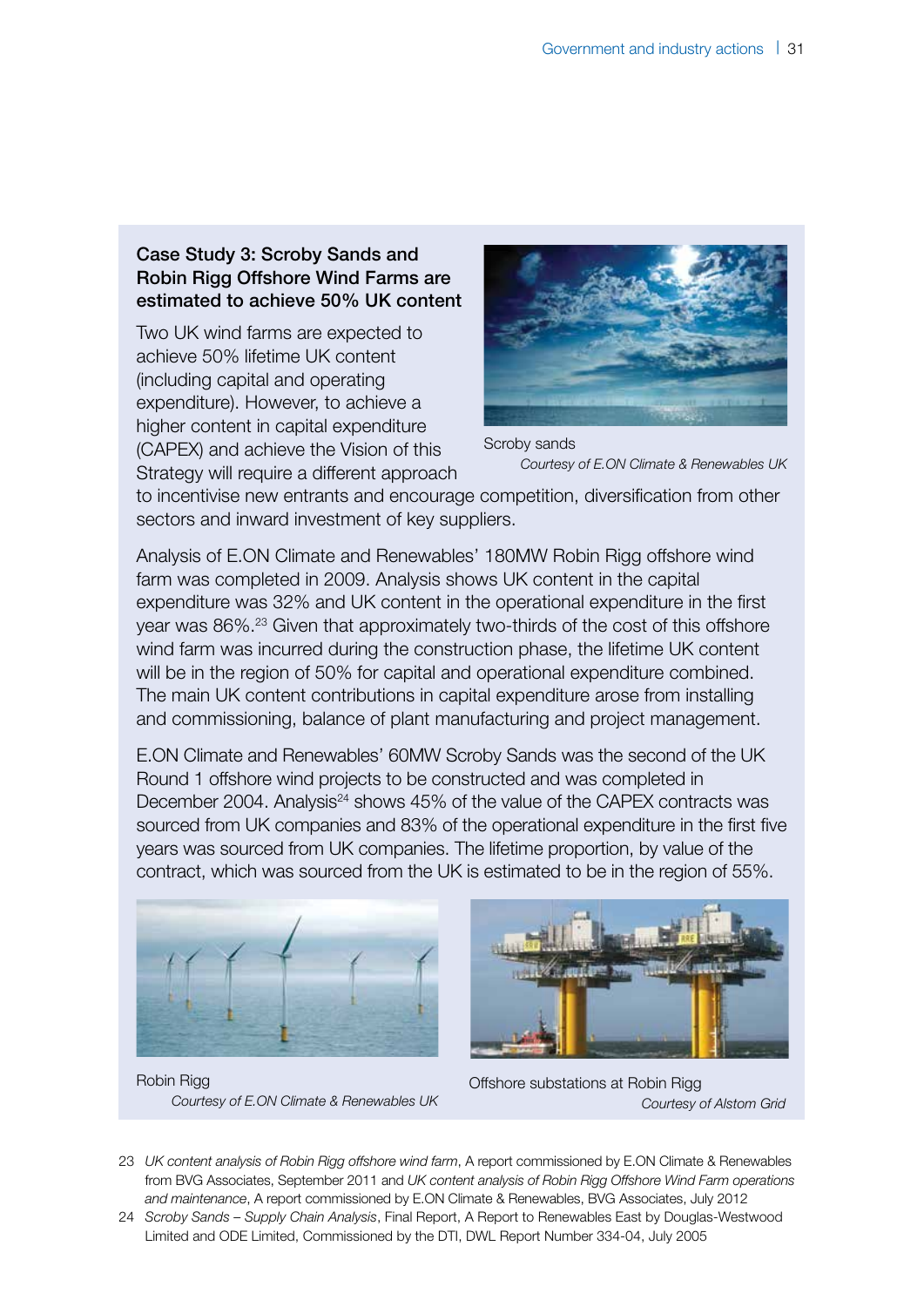#### Case Study 4: Routes to Delivering Higher UK Content in an Offshore Wind Farm

Three potential "Routes" illustrate how future offshore wind farms could be built with higher UK content in the capital expenditure.

#### *Route 1: Broad tier 1 focus*

In Route 1, the focus is on securing investment from established or new offshore wind suppliers, the manufacture of turbine towers, UK turbine assembly and balance of plant. components such as foundations, substation structures or cables, where significant value is added at the upper levels of the supply chain and UK content can be increased by securing UK located facilities. In most cases new facilities at quaysides will be needed supporting jobs across the supply chain and export opportunities. While some of the supply chain facilities are explicitly for offshore wind, others could supply different emerging markets.

#### *Route 2: Turbine supply chain focus*

Maximising UK content in the turbine would require investment in UK-based manufacturing facilities including assembly, blades, drive train components (generators, gearboxes, shafts) and large castings and forgings. It would also require turbine manufacturers to collaborate with the UK-based lower tier supply chain as many of the components are technology dependent and specific to individual turbine manufacturers.

#### *Route 3: UK indigenous supply chain focus*

In Route 3, the focus is on growing the existing UK supply chain where the UK already has a competitive edge, such as development and survey work, convertors, array cables, installation and operation, maintenance and service, as well as elements that have synergies in sectors where the UK is already successful such as oil and gas, automotive, and defence. Most will be lower tier suppliers, or existing UK-based suppliers looking to grow their volume and market share.



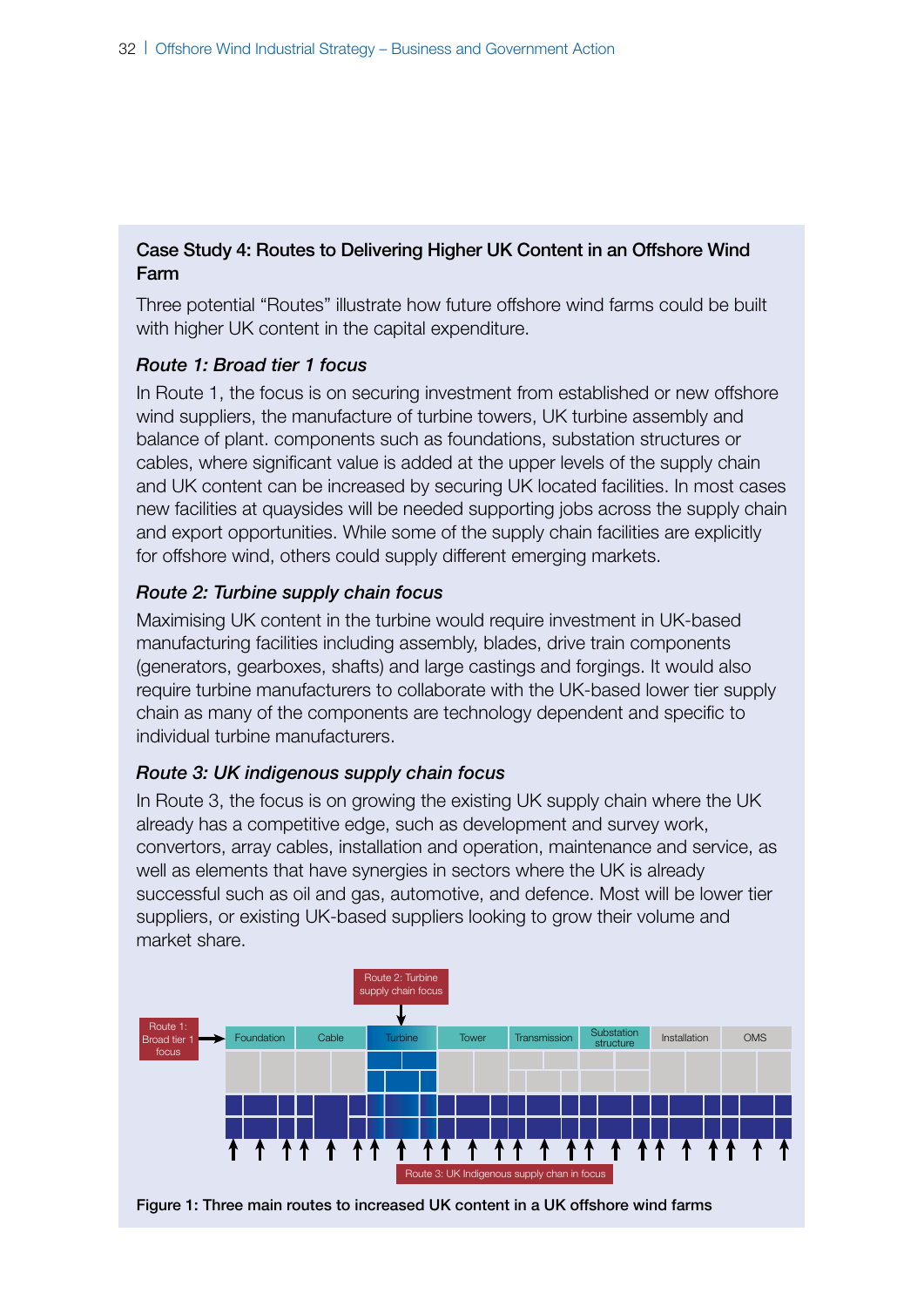It is difficult to get sufficient UK content to deliver a 50% CAPEX ambition from any one route since Routes 1 and 3 achieve about 40% and Route 2 achieves 35% UK content in CAPEX, so effort across all 3 fronts will be needed to deliver over 50%.



Foundation 17%

Figure 2: breakdown for typical capital expenditure for an offshore wind farm



Figure 3: Average UK Content 2012 in capital expenditure approximately 25%



Figure 4: Possible outcome from combining routes 1, 2 and 3 delivers over 50% UK content. Black line areas show areas of change between the diagrams in this Figure, compared to Figure 3

This analysis has been developed estimating the current UK content (about 25% of CAPEX) in the latest offshore wind farms. The diagrams represent about 70% of the undiscounted value of lifetime costs of an offshore wind farm, with the remaining costs occurring in O&M and decommissioning.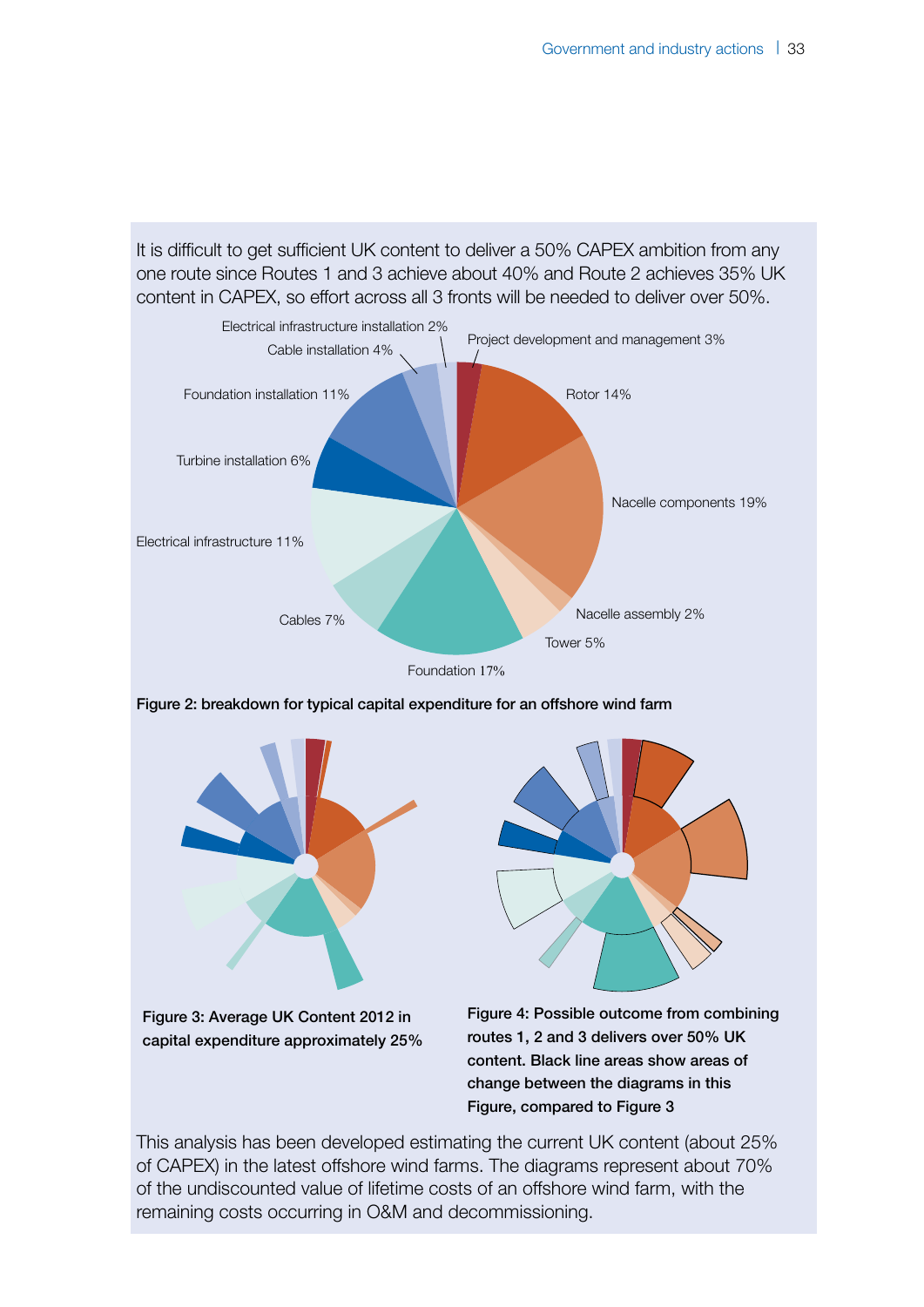## Issue: learning lessons from other sectors

The UK has successful industrial sectors that could contribute to expanding the UKbased supply chain for the offshore wind sector. Companies looking to expand and diversify into the offshore wind supply chain can transfer their knowledge and skills. For example, the UK has played a leading role in the offshore oil and gas sector where many of the disciplines are directly transferable to the offshore wind sector. Particular areas of focus are the fabrication of large steel structures (foundations, towers and piles), offshore installation and operation and maintenance where the UK excels and can bring a proven track record of expertise. Further lessons could be learnt from exploring synergies with the contracting models and the approach to risk-sharing used in the oil and gas sector.

The automotive industry has built a deep competitive supply chain feeding large scale manufacturers. This sector has identified best practice in, for example, automation and standardisation, which could transfer to the offshore wind sector and deliver significant costs savings. The UK aerospace sector has expertise in lightweight materials, aerodynamic structures and automation that has potential relevance to the offshore wind sector. Logistics is another area with synergies to the offshore wind sector, particularly as the construction and operation of larger wind farms becomes more complex.

#### Action

The overarching Industrial Strategy Council will support sharing of learning between sectors. The overarching Industrial Strategy Council is made up of members from all the Chairs of the individual sector councils, including the Offshore Wind Industry Council, as well as representatives from wider sectors and cross-cutting areas. It is a forum to share progress and best practice between sectors as well as consider responses to crosscutting issues and develop the Government's overall approach to industrial strategy.

The OWPB is considering the applicability of oil and gas sector initiatives relating to cost reduction and efficiency in the supply chain. A number of initiatives have been identified and analysed in a report for The Crown Estate and the OWPB will select which initiatives should be taken forward in the offshore wind sector.25 RenewableUK and Oil & Gas UK will work together to improve the sharing of knowledge and information between them and have identified joint liaison officers to foster closer ties.

In Scotland, the Scottish Enterprise publication *A guide to offshore wind and oil and gas capability* provides detailed information to the oil and gas supply chain on those areas of the offshore wind project life cycle where there is the greatest opportunity for oil and gas involvement and growth.26

<sup>25</sup> Report by Douglas Westwood for The Crown Estate and DECC (March 2012), *Applicability of Offshore Oil & Gas Initiatives to the Offshore Wind Industry* [http://www.thecrownestate.co.uk/media/358188/](http://www.thecrownestate.co.uk/media/358188/owdf_07_2012_-pilot-study-final-report.pdf) [owdf\\_07\\_2012\\_-pilot-study-final-report.pdf](http://www.thecrownestate.co.uk/media/358188/owdf_07_2012_-pilot-study-final-report.pdf)

<sup>26</sup> Scottish Enterprise (September 2011), *A Guide to Offshore Wind and Oil and Gas Capability* [http://www.](http://www.scottish-enterprise.com/~/media/SE/Resources/Documents/GHI/Guide-offshore-wind-oil-gas.ashx) [scottish-enterprise.com/~/media/SE/Resources/Documents/GHI/Guide-offshore-wind-oil-gas.ashx](http://www.scottish-enterprise.com/~/media/SE/Resources/Documents/GHI/Guide-offshore-wind-oil-gas.ashx)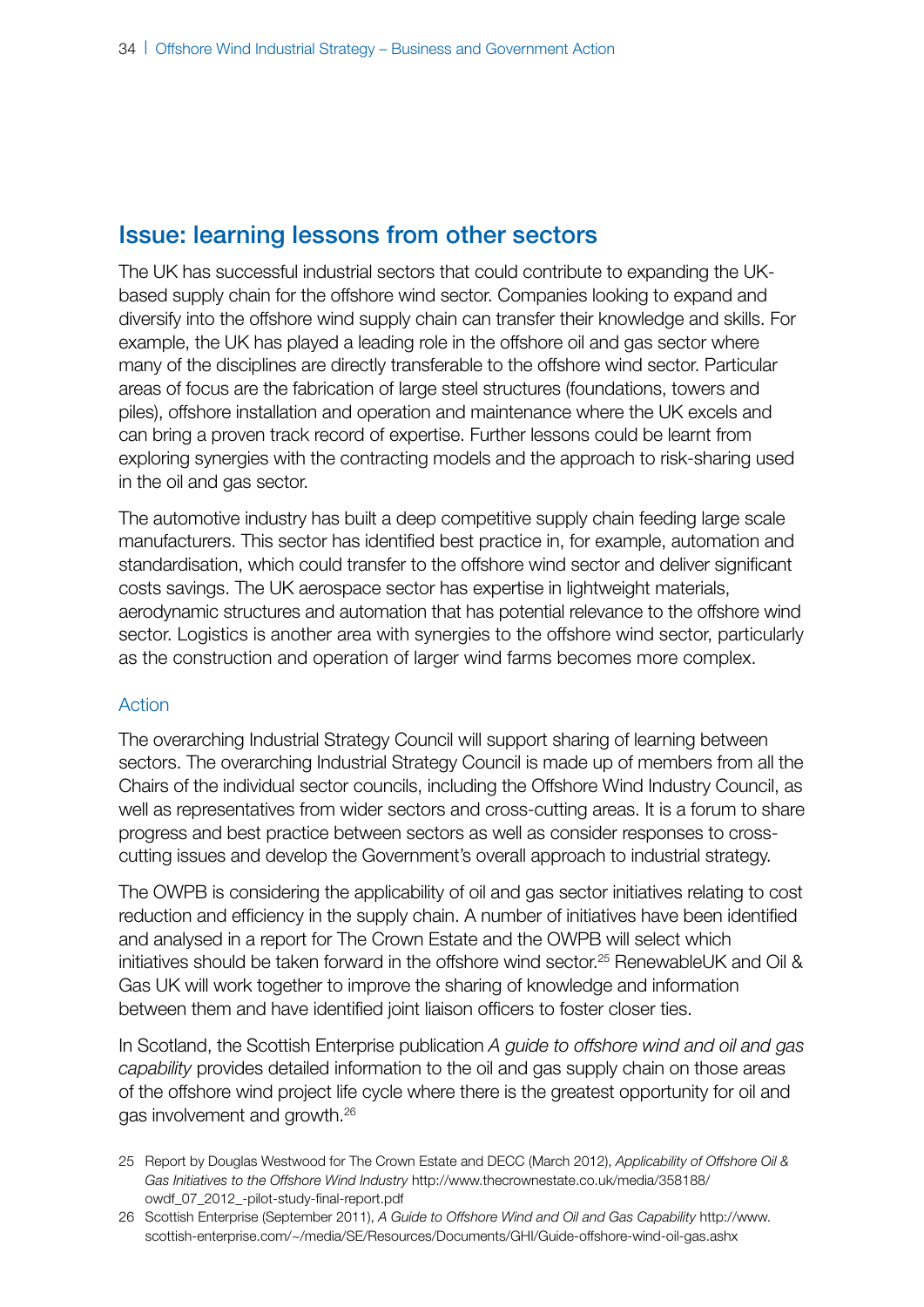| No.            | <b>Detailed action</b>                                                                                                                                                                                                    | Responsible                                     | <b>By</b><br>when |
|----------------|---------------------------------------------------------------------------------------------------------------------------------------------------------------------------------------------------------------------------|-------------------------------------------------|-------------------|
| $\overline{7}$ | Deliver the MAS Offshore Wind Supply Chain<br>Growth Programme (GROW: Offshore Wind),<br>supported by £19.9m from the Regional Growth<br>Fund                                                                             | MAS, with<br>RUK, AMRC<br>and Grant<br>Thornton | 2013<br>$-2016$   |
| 8              | Ensure companies investing in the sector in<br>England understand and can access the<br>support on offer locally                                                                                                          | <b>COREs</b>                                    | 2013<br>onwards   |
| 9              | Establish a new Offshore Wind Investment<br>Organisation to deliver inward investment into<br>the UK                                                                                                                      | <b>UKTI</b>                                     | Autumn<br>2013    |
| 10             | Explore contracting models and approaches,<br>including approaches to increasing<br>collaboration, framework agreements between<br>developers and suppliers, and approaches to<br>facilitating new entrants to the market | <b>OWPB</b>                                     | 2013<br>onwards   |
| 11             | Undertake a supply chain gap analysis,<br>supplemented by a complementary high level<br>assessment of the UK supply chain capability                                                                                      | The Crown<br>Estate/BIS                         | Autumn<br>2013    |
| 12             | Promote export opportunities through the High<br>Value Opportunities Programme, promotion of<br>strategic collaborations and practical support to<br>companies                                                            | <b>UKTI and SDI</b>                             | 2013<br>onwards   |
| 13             | Expand the scope of the offshore wind<br>manufacturing funding scheme for England                                                                                                                                         | <b>DECC</b>                                     | 2013              |
| 14             | Measure and share information on UK content<br>in offshore wind developments for both CAPEX<br>and OPEX, using the methodology being<br>developed by the OWPB, and review progress<br>on increasing UK content            | <b>OWIC</b><br>(developers)/<br><b>OWPB</b>     | 2013<br>onwards   |
| 15             | Promote knowledge sharing with the oil and gas<br>sector, including through joint liaison officers in<br>the trade associations to foster closer ties                                                                     | RenewableUK/<br>Oil & Gas UK/<br><b>OWPB</b>    | 2013<br>onwards   |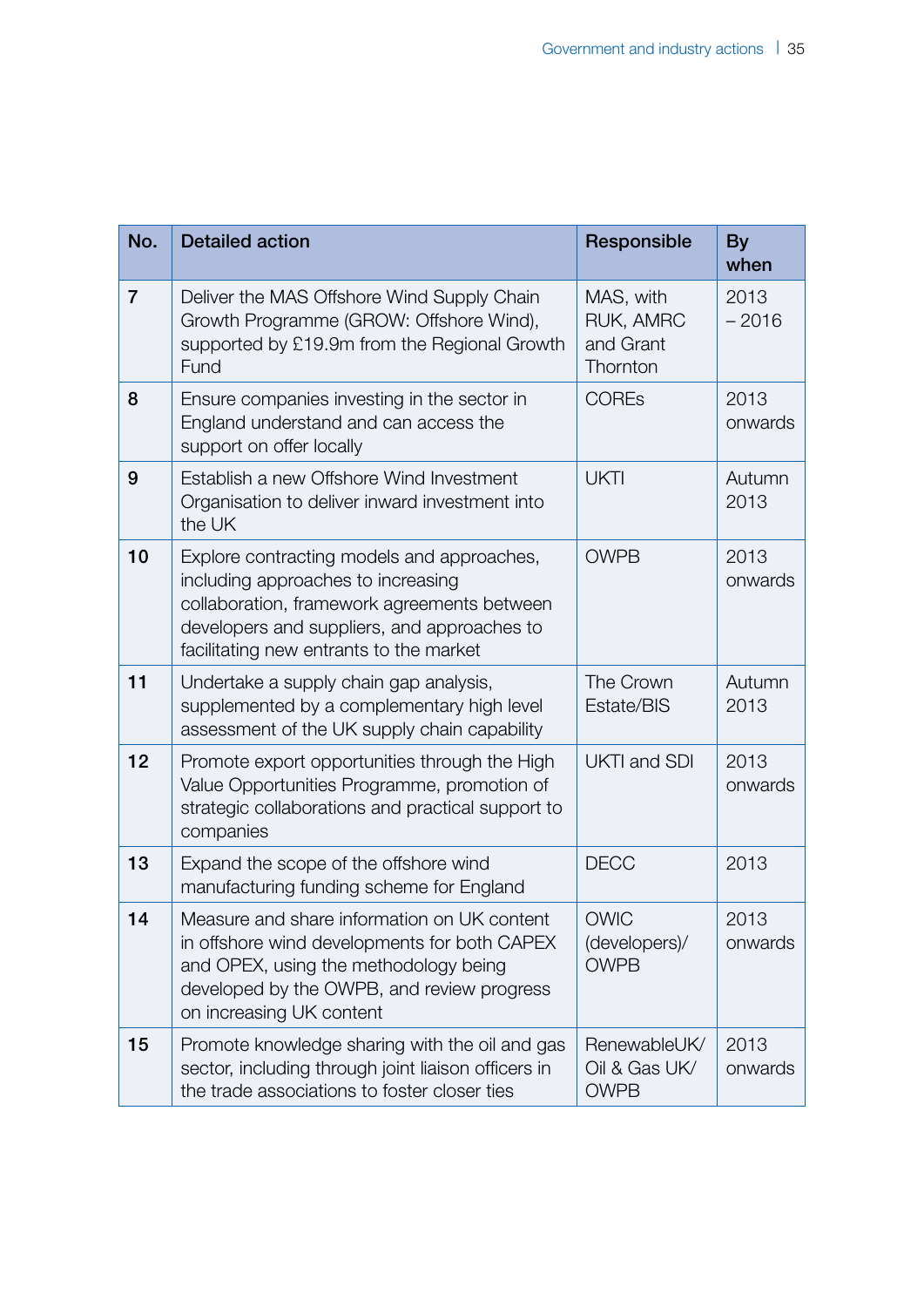# 3. Supporting innovation

By 2050, offshore wind innovation has the potential to deliver cost savings of £45bn and business creation for the UK worth £18bn.<sup>27</sup> It could also accelerate deployment and boost economic growth and jobs by building the UK supply chain and attracting investment from the UK and overseas, as well as enabling UK firms to develop products, skills and services for export worldwide.

Innovation, testing and demonstration must be primarily driven by industry with the Government's role to enable activity where market failures and barriers deter industry activity. Both industry and Government share the same ambitions of reducing the costs of offshore wind and developing a sustainable growth industry.

### Issue: fostering innovation

The Government and public sector-backed organisations work together as the Low Carbon Innovation Co-ordination Group (LCICG) to support low carbon innovation.28 The group aims to maximise the impact of UK public sector funding for low carbon technologies in order to deliver affordable, secure, low carbon energy for the UK, deliver UK economic growth and develop the UK's capabilities, knowledge and skills.

The LCICG coordinates public sector support for offshore wind and has developed a shared evidence base to inform the prioritisation of public sector investment in low carbon innovation known as Technology Innovation Needs Assessments (TINAs).29

The TINA for offshore wind highlights that innovation has the potential to drive down costs of offshore wind by c.25% by 2020 and c.60% by 2050.30 With a high level of innovation coupled with other cost reduction activities, the cost of energy from offshore wind power would be about £100/MWh by 2020 and £60/MWh by 2050. It identified that the largest potential to save costs was in turbine development, foundations and installation which collectively accounted for c.70% of the cost of offshore wind energy. Turbines alone contribute 28% towards the cost of energy generation with innovation in this area potentially contributing £18bn in energy cost savings by 2050. Next generation turbines with a reliable and high yield are expected to significantly reduce the cost of offshore wind energy.

To progress innovation in the sector, businesses highlight the need for more clarity, consistency and certainty to give them the confidence to take innovative projects to market. Many companies emphasise the importance of support being available throughout the innovation journey, so that innovation projects move smoothly and

30 The innovation impact potential was defined by the offshore wind TINA as "aspirational but feasible".

<sup>27</sup> Offshore Wind Technology Innovation Needs Assessment (TINA): [http://www.lowcarboninnovation.co.uk/](http://www.lowcarboninnovation.co.uk/working_together/technology_focus_areas/offshore_wind/) [working\\_together/technology\\_focus\\_areas/offshore\\_wind/](http://www.lowcarboninnovation.co.uk/working_together/technology_focus_areas/offshore_wind/)

<sup>28</sup> For further information, please see<www.lowcarboninnovation.co.uk>

<sup>29</sup> Offshore Wind Technology Innovation Needs Assessment (TINA): [http://www.lowcarboninnovation.co.uk/](http://www.lowcarboninnovation.co.uk/working_together/technology_focus_areas/offshore_wind/) [working\\_together/technology\\_focus\\_areas/offshore\\_wind/](http://www.lowcarboninnovation.co.uk/working_together/technology_focus_areas/offshore_wind/)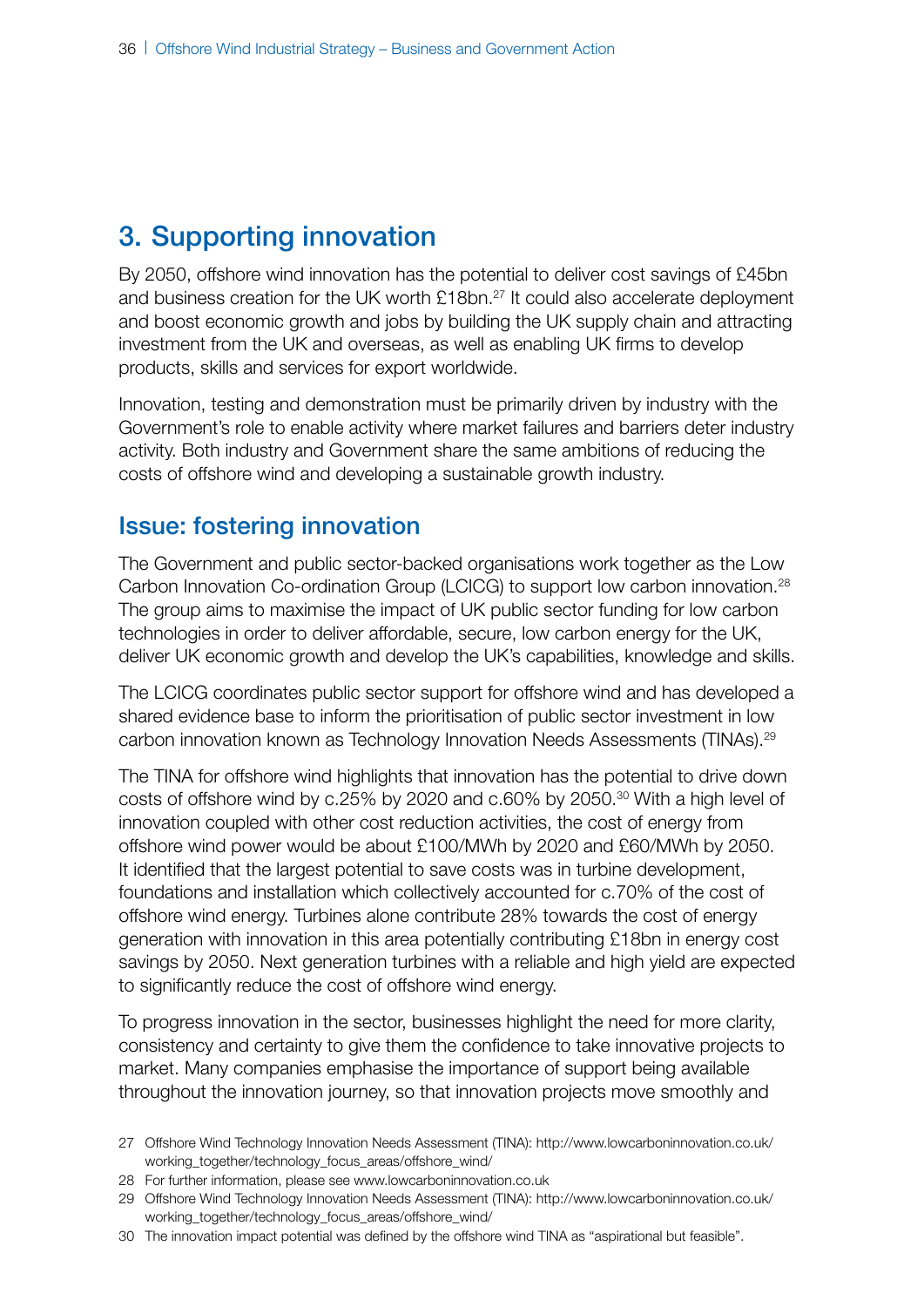quickly from concept to commercialisation. Companies, particularly those new to the energy sector, look for help to navigate the support available and identify the right partners for project and funding support.

#### Action

The LCICG members together are providing over £100 million of targeted financial support to develop innovative offshore wind technologies between 2011 and 2015. These technologies will play a key role in reducing the cost of offshore wind energy and knowledge development in the sector. This support includes:

- The Research Council's Supergen Wind programme a consortium with seven research partners and the active support of 18 industrial partners including wind farm operators, manufacturers and consultants.
- The Energy Technologies Institute's Offshore Wind programme which includes projects to accelerate the development and demonstration of both very long blades and floating platforms and a test rig capable of testing complete drive trains and nacelles up to 15MW aimed at improving the reliability of offshore wind turbines.
- DECC and TSB's Offshore Wind Component Technologies Development and Demonstration Scheme aimed at supporting testing and demonstration of devices and innovation in component technologies for all sub-areas of large offshore wind systems.
- TSB's programme aimed at developing an innovative UK supply chain.
- The Scottish Government's Renewable Energy Investment Fund for innovative renewables including offshore wind technology developers.

In late 2013, the LCICG will publish a Low Carbon Innovation Strategy setting out a shared vision to 2020 outlining the aims, principles, approach and technologies identified as important to the UK. As part of the strategy development, LCICG is working with industry to identify the biggest innovation challenges. The strategy will also improve the consistency and coherence of support so that companies developing technologies have the confidence to take innovation projects through to market.

## Issue: delivering transformational innovation

To move the offshore wind industry forward at pace, key players from industry need to work together and with academia and the public sector to identify the innovation challenges, share learning and develop solutions.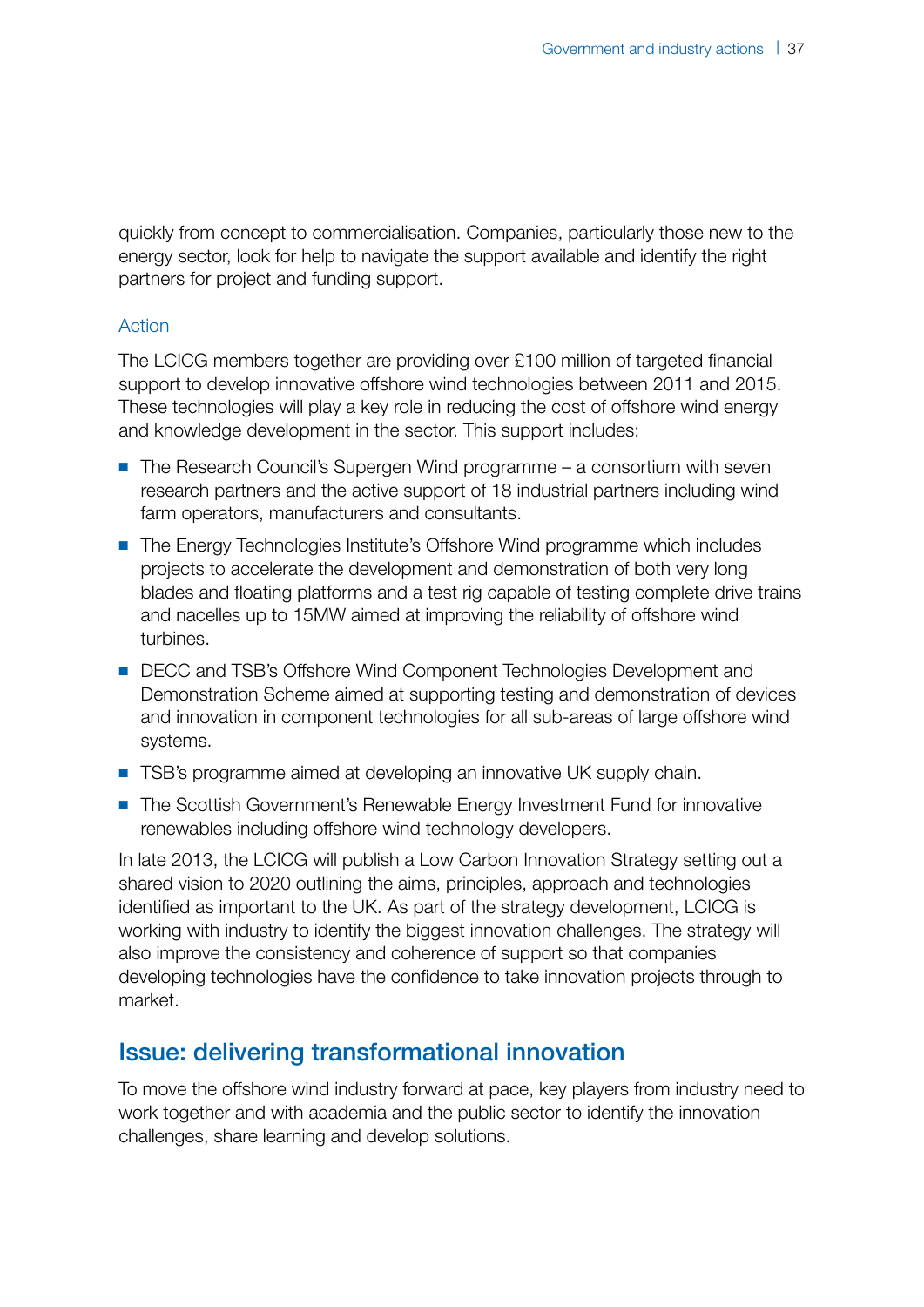#### Action

The Technology Strategy Board has confirmed £46.1 million of funding to the Offshore Renewable Energy (ORE) Catapult over its first 5 years of operation. The aim of the ORE Catapult is to be the "go to place" for organisations in offshore renewables innovation; integrating the key players from the sector and acting as a powerful hub to galvanise all UK innovation work streams and test assets. The ORE Catapult is not a grant giving body, but will work closely with the LCICG and industry to coordinate an innovation approach that ensures learning is shared and that innovation challenges are visible to both Government and supply chain companies that might develop solutions. It will have a pivotal role in strengthening collaboration between industry, academia and the public sector in offshore renewable innovation in the UK.

In Northern Ireland, Invest NI is supporting the development of a new Competence centre in Renewable Energy for Northern Ireland. The Centre for Advanced Sustainable Energy (CASE) will be an industry driven research centre looking into a number of key areas including: turbine development, manufacture and decommissioning; integration and storage; energy efficiency and biomass.

#### Case Study 5: Catapults – a new force for innovation and growth

The Offshore Renewable Energy (ORE) Catapult is one of seven initial Catapults being established and overseen by the Technology Strategy Board. Together these represent a £1bn public and private sector investment over the initial five years period.

The Catapults are technology and innovation centres where the very best of the UK's businesses, scientists and engineers can work side by side on research and development – bringing a critical mass of activity to particular sectors of high potential in order to accelerate the best research and concepts into new products and services that generate economic growth.

#### The Offshore Renewable Energy Catapult

The Offshore Renewable Energy (ORE) Catapult has been set up to lead the transformation of the offshore renewable industry's approach to innovation, bringing together a diverse sector and enabling innovative companies to commercialise new products and services in emerging UK and overseas markets. Its goal is to provide market access for new technologies while driving greater efficiency, creating sustainable UK-based offshore wind, wave and tidal industries.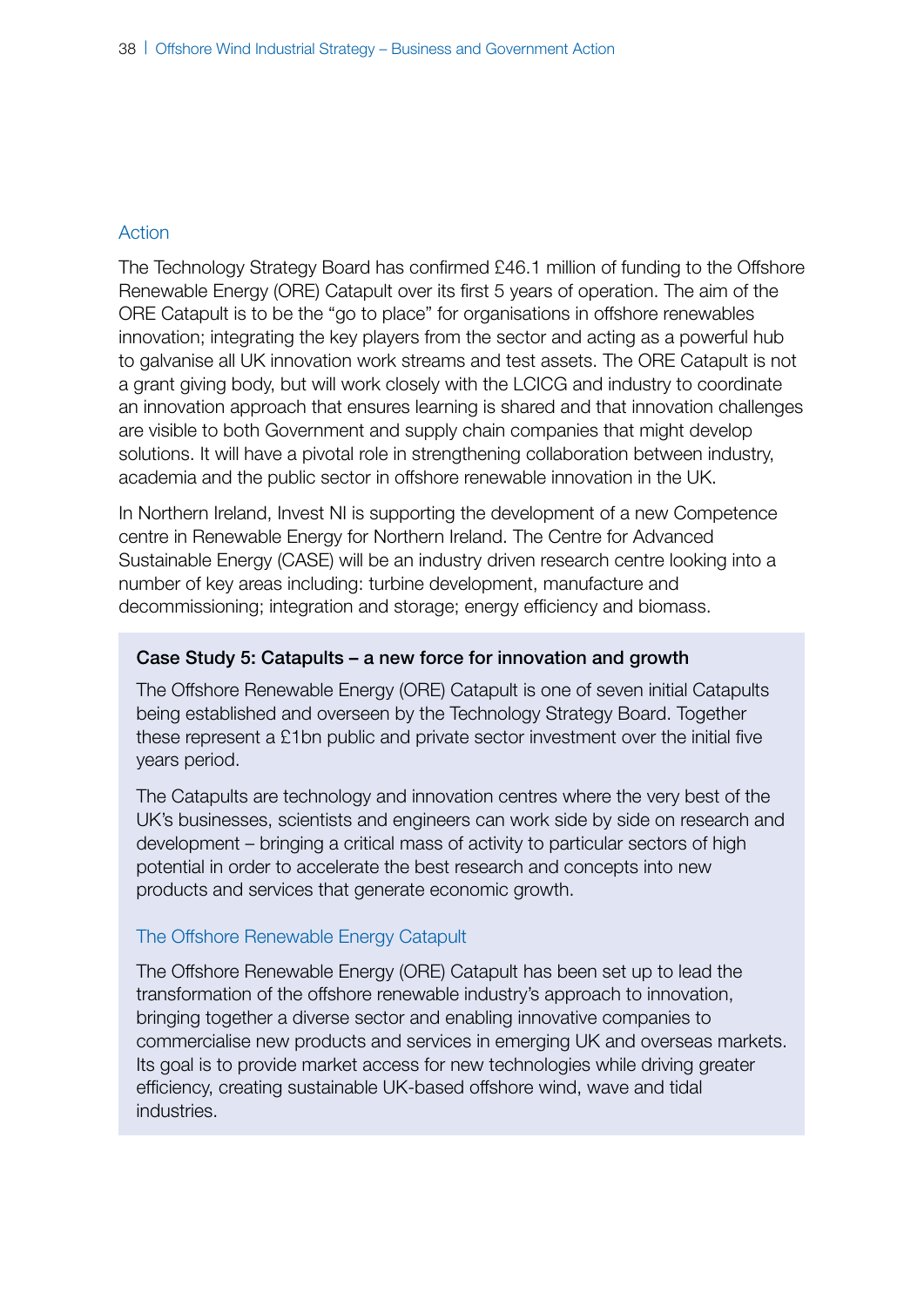The Catapult will establish projects to find innovative solutions to real industry problems prioritised for risk, cost benefit and innovation acceleration, fully involving the academic and public sectors. Driving innovation will create opportunities for new entrants and new technologies, and support incoming manufacturing investment in the UK – thereby maximising UK benefit and providing opportunities for UK-based manufacturing and service companies.

The Catapult will recruit approximately 120 industry experts and technologists to lead innovation practices and provide support services to others, such as SMEs. The team will become a hub for all UK innovation work streams and test assets collaborating with innovation service providers to de-risk and commercialise technological solutions. Advisory groups are being established covering academic, industry and collaborative working.

One key area the Catapult has taken on board following the recommendation in the *Cost Reduction Task Force Report*<sup>31</sup> is to drive standards in the industry further. Many other industries successfully use standards as they mature, to drive progress and open the supply chain to new entrants. Standards can play a vital role in fuelling innovation, promoting competition, lowering technology costs and accelerating market growth, particularly when they are the result of an industryled, consensus-based, open and transparent process, and voluntarily adopted in the market.

#### Issue: testing and demonstration

Test and demonstration sites are essential to support the commercialisation and deployment of innovative turbines and foundations. The Offshore Wind Cost Reduction Task Force identified the availability of test sites as a key action to deliver cost reduction towards the £100/MWh target. Demonstration projects are technically very complex, difficult to consent and finance so companies acting alone are often not able to deliver the testing capacity needed.

There is a significant amount of support from industry and Government to ensure that the right testing and demonstration occurs but more is required both to de-risk existing sites and create alternative demonstration elements within commercial wind farms. More sites with different conditions are needed to test new and larger turbines and their foundations, along with new approaches to consenting, financing and operating sites.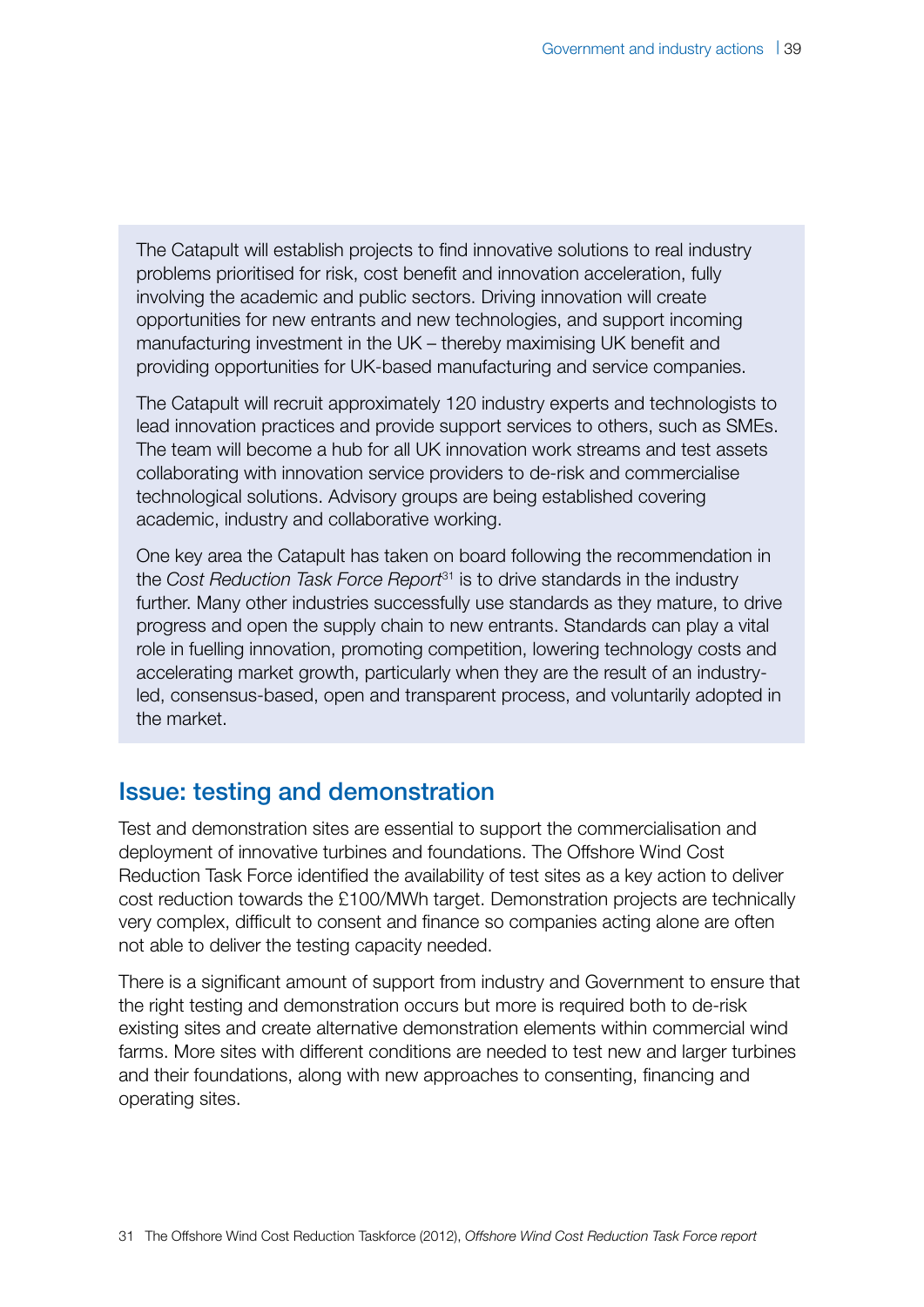#### Action

Government and industry will continue to work to bring forward the development of offshore wind testing facilities in the UK. The UK has a large proportion of all European offshore demonstration sites under development, most significantly the European Offshore Wind Deployment Centre at Aberdeen Bay and the National Renewable Energy Centre (Narec) demonstrator at Blyth. In addition to testing turbines and foundations, the UK also provides world class facilities for testing components. For example, Narec has facilities to support development of high yield reliable turbines: the Blade Test 2 facility, the largest in the world and capable of testing blades up to 100m in length, alongside the ETI commissioned 15MW wind turbine drive train test rig.



NAREC 100m blade test facility *Courtesy of National Renewable Energy Centre*



NAREC Powertrain facility Fujin *Courtesy of National Renewable Energy Centre*

The DECC-funded Carbon Trust Offshore Wind Accelerator is incentivising developers to demonstrate novel foundation designs and to commercialise other innovations. The OWA has had various successes, including the demonstration of foundations to support offshore met masts in deep water, and has a fund of £18m to incentivise demonstration of three novel foundations with turbines.

#### Case Study 6: The DECC funded Carbon Trust Offshore Wind Accelerator (OWA). A joint industry project that aims to reduce the cost of offshore wind by at least 10% by 2015.

Set up in 2008, the OWA involves nine offshore wind developers with 77% (36GW) of the UK's licensed capacity. It aims to reduce the cost of offshore wind in time for Round 3 developments through innovation. Technology challenges are identified and prioritised by the OWA members based on the likely savings and the potential for the OWA to influence the outcomes. Projects are undertaken to address these challenges, often using international competitions to inspire innovation and identify the best new ideas. The most promising ideas are commercialised via tailored projects for concept development, de-risking and demonstration. The OWA works closely with the supply chain throughout the process.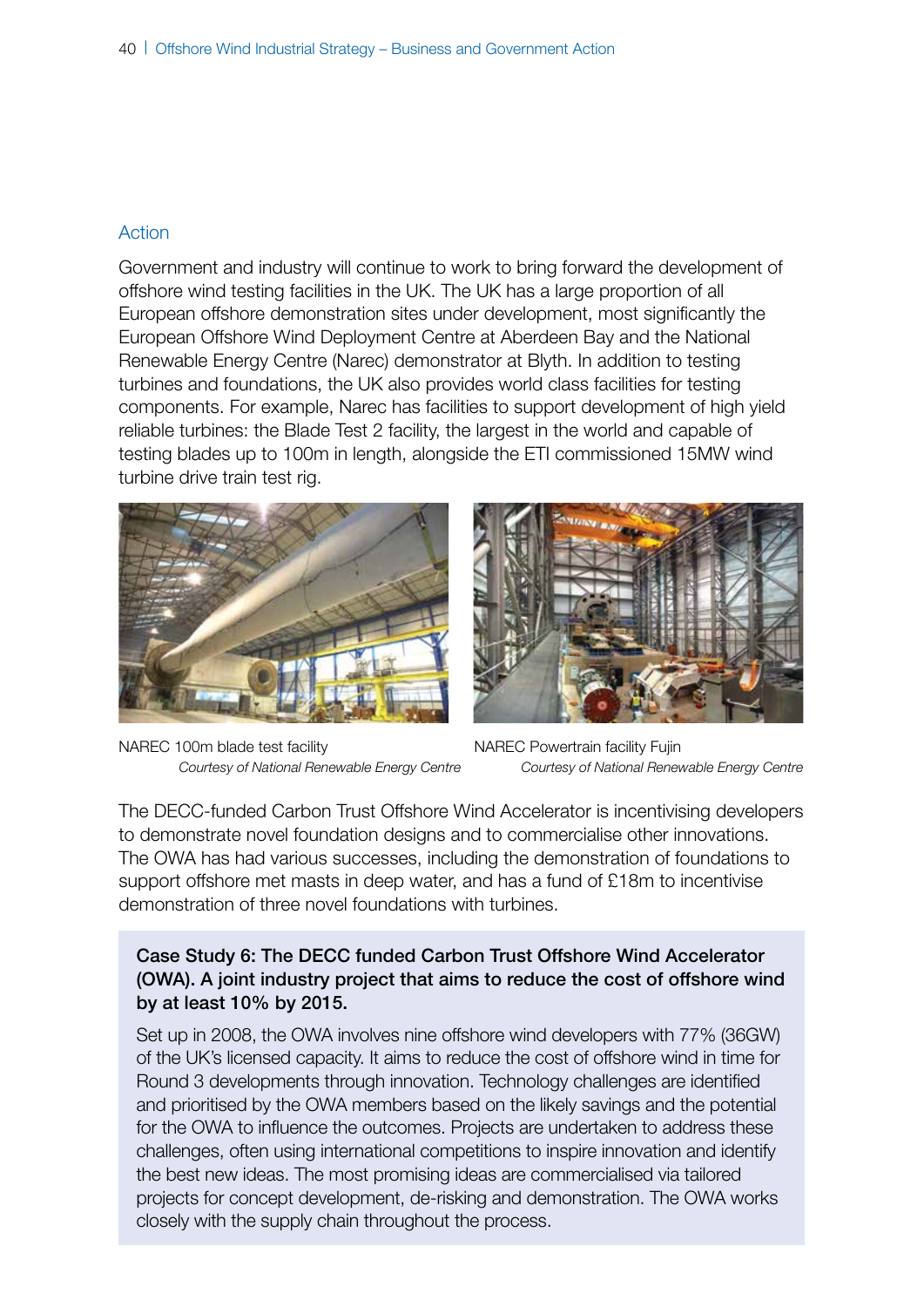The OWA model is highly collaborative, involving more than 150 technical experts from nine developers who share knowledge and steer the development of new innovations. The OWA is two-thirds funded by industry and one-third funded by DECC.

The OWA currently focuses on five areas:

- 1. Foundations Developing new turbine foundation designs for 30-60m water depths that are cheaper to fabricate and install
- 2. Access systems Developing improved access systems to transfer technicians and equipment onto turbines for operations and maintenance in heavier seas
- 3. Wake effects Improving the layout of large wind farms to reduce wake effects and optimise yields
- 4. **Electrical systems** Developing new electrical systems to reduce transmission losses and increase reliability



5. Cable installation – Improving cable installation methods

Top left: Keystone Engineering's twisted jacket Middle: Universal Foundation suction bucket on jackup Top right: FLIDAR at Gwynt y Môr

*All Courtesy of Carbon Trust*

To date, these programmes have successfully developed and demonstrated:

- a new type of Universal Foundation and Keystone 'twisted jacket' foundation designs to support met masts at Dogger Bank and Hornsea;
- new access systems including Fjellstrand WindServer service vessel and the BMT Houlder TAS transfer system;
- faster, more accurate wake effects models DTU Fuga and Ansys WindModeller; and
- floating LIDAR systems to measure wind speed at the Gwynt Y Môr site.

The Crown Estate is developing a new leasing programme to facilitate demonstration of technology breakthroughs, including a specific leasing round for new floating solutions for deep water as well as extensions to existing sites and non-grid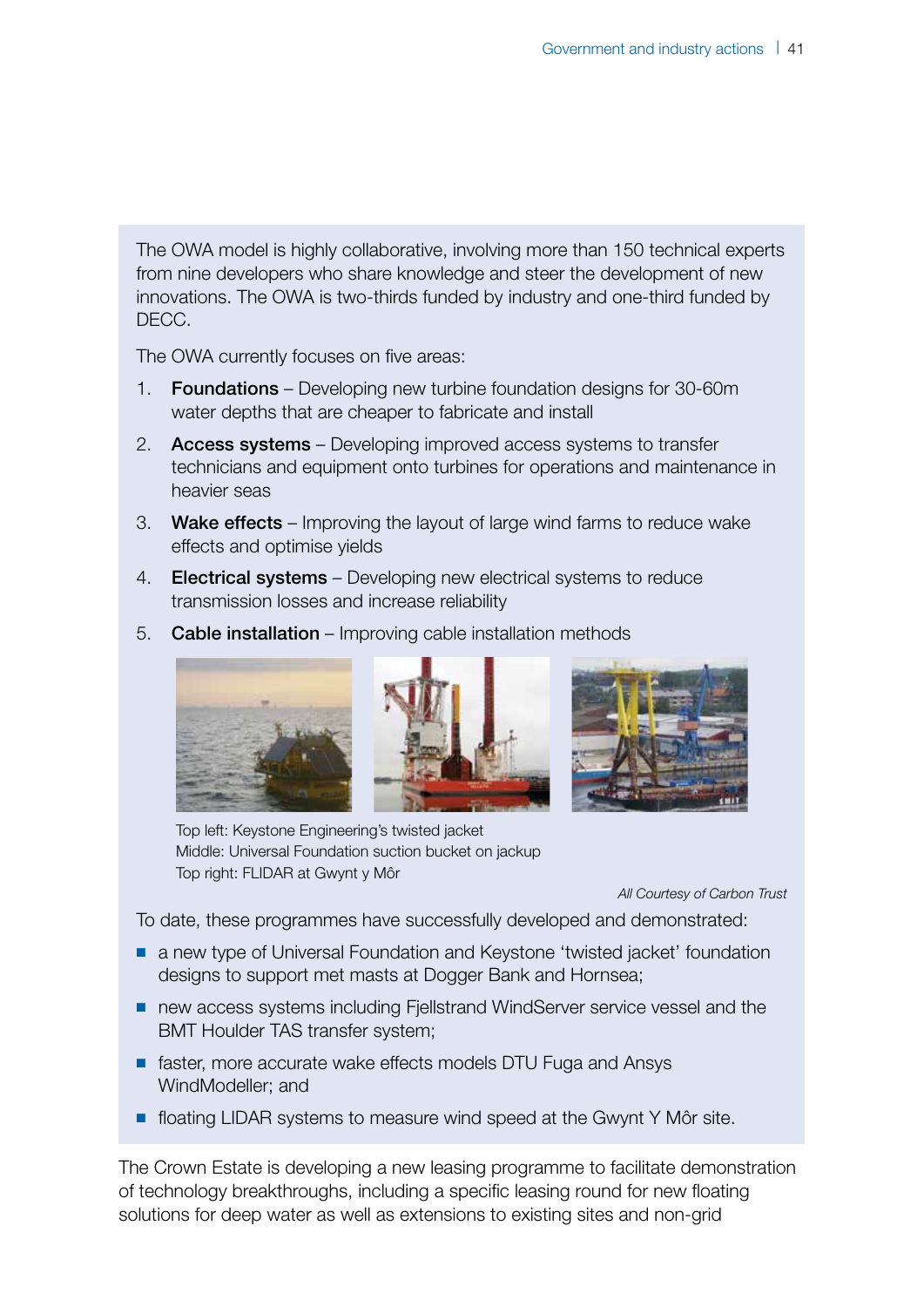connected sites and implementation of improved processes and contracting. This programme will facilitate the demonstration of innovative turbines on new and existing offshore project sites that will demonstrate cost savings both to 2020 and beyond. By de-risking commercial arrays and providing multiple paths for cost reduction, projects will increase confidence for investors deploying new products.

As part of this proposed testing and demonstration programme, The Crown Estate will launch a Cost Reduction Monitoring Framework, designed to monitor cost reductions and share best practice across industry. Scheduled for roll out in Q3 2014, the aim is to bring consistency and transparency to progress towards achieving £100/ MWh by FID in 2020 and provide more efficient industrial development in the next 10 years by sharing knowledge.

The Marine Management Organisation will also work with The Crown Estate and its partners to explore options to streamline the consenting process for testing and demonstration of offshore technologies.

In Scotland the Scottish Government, its enterprise agencies and industry will continue to maximise the opportunities at the onshore facility at Hunterston and the single offshore site at Methil. This work will be further enhanced by the work Highlands & Islands Enterprise will undertake to develop test and demonstration sites within their area in the coming years. The Scottish Government is also introducing two new Renewable Obligation Certificate bandings to support offshore test and demonstration sites deploying innovative turbines and for projects piloting non-fixed generation such as floating turbines (2.5 ROCs and 3.5 ROCs respectively for projects that have generating stations with preliminary accreditation by end March 2017). This is supported by the £35m Prototyping for Offshore Wind Energy Renewables Scotland (POWERS) framework to target inward investment for offshore wind turbine manufacturers, as well as the £15m Scottish Innovative Foundation Technologies Fund (SIFT) that promotes innovative solutions for foundation structures.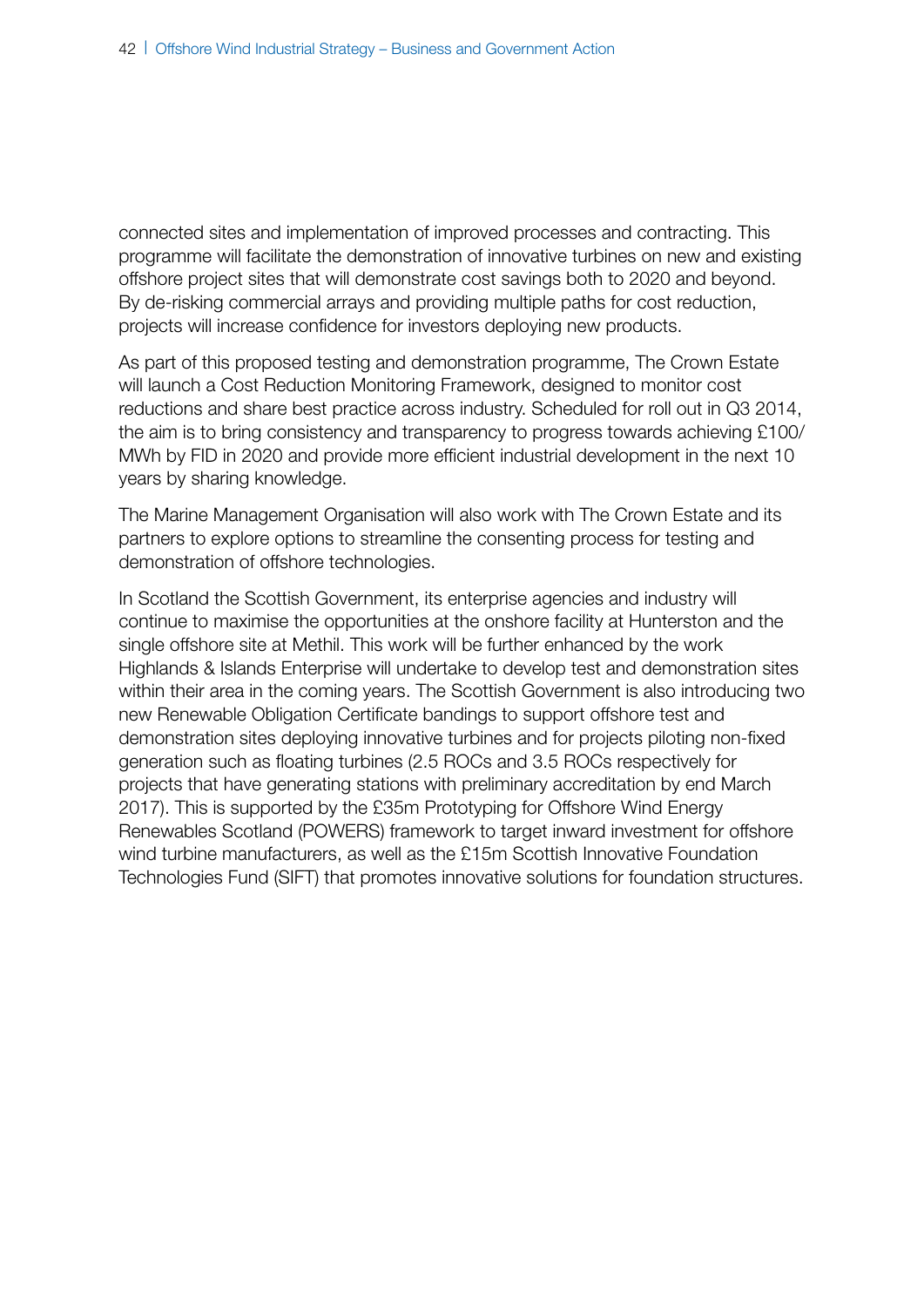| No. | <b>Detailed action</b>                                                                                                                                                                                                                                                               | Responsible                                                                      | <b>By</b><br>when |
|-----|--------------------------------------------------------------------------------------------------------------------------------------------------------------------------------------------------------------------------------------------------------------------------------------|----------------------------------------------------------------------------------|-------------------|
| 16  | Publish a Low Carbon Innovation Strategy<br>setting out the Government's vision for low<br>carbon innovation support, including offshore<br>wind, to the end of the decade                                                                                                           | <b>LCICG</b>                                                                     | Late<br>2013      |
| 17  | Provide £46.1m of funding over 5 years for the<br>new Offshore Renewable Energy (ORE) Catapult<br>to galvanise all UK innovation work streams and<br>test assets                                                                                                                     | Technology<br><b>Strategy Board</b>                                              | 2013<br>$-2018$   |
| 18  | Build on the work by the Offshore Wind<br>Accelerator and continue to work to bring<br>forward the development of offshore wind<br>testing facilities in the UK                                                                                                                      | Government,<br>developers and<br>manufacturers                                   | 2013<br>onwards   |
| 19  | Deliver a test and demonstration leasing<br>programme to facilitate successful<br>demonstration of technology breakthroughs,<br>through extensions to existing sites, new sites<br>and non-grid connected sites and<br>implementation of improved contracting to help<br>lower costs | The Crown<br>Estate                                                              | 2013<br>onwards   |
| 20  | Launch a Cost Reduction Monitoring<br>Framework, designed to track progress in<br>achieving levelised cost reductions and share<br>best practice                                                                                                                                     | The Crown<br>Estate                                                              | 2014              |
| 21  | Explore options to streamline the consenting<br>process for testing and demonstration of<br>offshore technologies                                                                                                                                                                    | The Marine<br>Management<br>Organisation,<br>The Crown<br>Estate and<br>partners | 2013              |
| 22  | Progress a suitable test and demonstration site<br>in the Highlands and Islands for technology from<br>2016 onwards                                                                                                                                                                  | Scottish<br>Enterprise and<br>Highlands &<br>Islands<br>Enterprise               | From<br>2016      |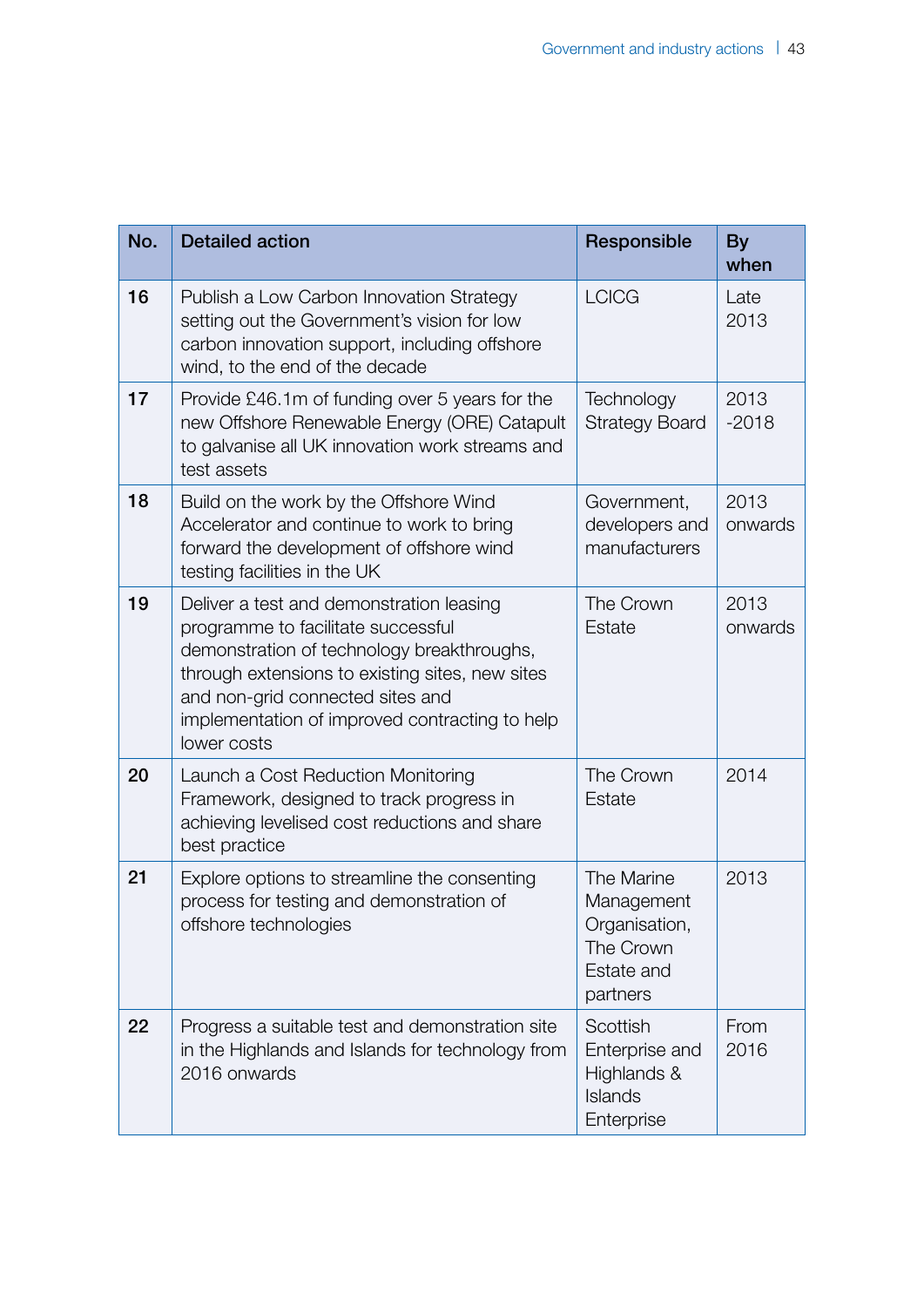# 4. Finance

The ability of companies to access reasonable cost finance is a key driver for building a competitive industry. This is particularly important for the offshore wind sector because of the high upfront capital costs generally required to enter the market. The development of offshore wind farms requires two distinct types of finance. Developers need finance for the capital expenditure costs of a project whereas the supply chain often requires financial investment in facilities and equipment. While the scale of investment is different for developers and supply chain, across the economy the economic climate means that businesses can find it hard to access finance.

### Issue: finance for developers

Developers in the past have typically financed the development, construction and operation of wind farms directly from their balance sheets. It has been estimated that the 'big six' utilities companies together would be able to fund around £2bn, which equates to approximately 600MW of new capacity, with relative ease.<sup>32</sup> With the move to larger, deeper and further from shore sites, coupled with the general economic climate, it is becoming increasingly necessary to leverage a variety of different financing options.

#### Action

Typically, large wind farm developers will need to access billions of pounds of external finance, depending on the size of the construction zone. Government provides a number of principal vehicles to address financing of this scale:

- The Green Investment Bank (GIB) is a Government financed £3.8bn commercial bank, supporting 5 key environmental sectors, with a mission to accelerate investment in the UK's transition to a green economy. Offshore wind is one of GIB's priority sectors where GIB has an ambition to invest over £1bn in the period to March 2015, co-investing in projects with commercial parties. GIB investments in the sector are likely to range from refinancing operating wind-farms to financing construction of new wind-farms. GIB would also consider co-investment on commercial terms in testing and demonstration projects.
- As part of UKTI's work to attract investment into the UK, the organisation's institutional Investment & Infrastructure team has a specific responsibility to draw in capital investment into the development of the UK's infrastructure and in particular the UK's energy sector. A priority is investment in renewables and especially offshore wind.

<sup>32</sup> Report from the Finance Sub-Group to the Offshore Wind Developers Forum (June 2011) [http://www.thecrownestate.co.uk/media/229356/owdf\\_04\\_01\\_finance\\_group\\_paper.pdf](http://www.thecrownestate.co.uk/media/229356/owdf_04_01_finance_group_paper.pdf)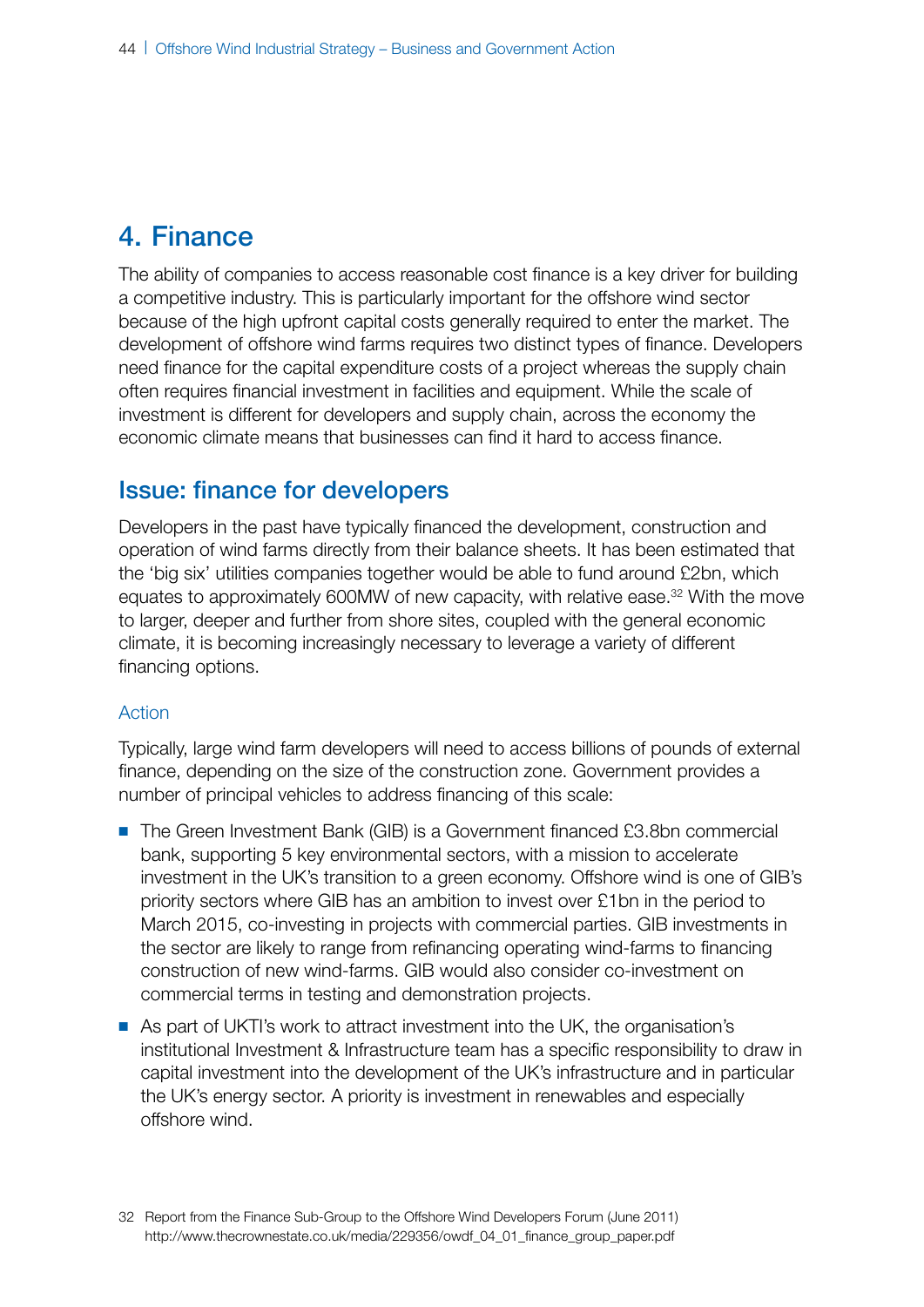- Infrastructure UK (IUK) has a remit to provide greater clarity and coordination over the planning, prioritisation and enabling of investment in UK infrastructure; and to improve delivery of UK infrastructure through achieving greater value for money.
- The UK Government has invested £50m in the IPO flotation of Greencoat UK Wind plc which is a sector-focused infrastructure fund investing in UK wind generation assets both onshore and offshore. Refinancing of operational assets will promote further asset building by utilities.
- With the introduction of the Contract for Difference (CfD), post construction refinancing will become more assured attracting pension fund and sovereign wealth investment. This will aid the recycling of capital for further deployment.

#### Case Study 7: Investing in Offshore Wind

The Green Investment Bank (GIB) made its first direct equity investment in offshore wind through the acquisition of a 24.95% stake in a 90MW wind farm located 8km off the coast of North Wales. GIB acquired the stake in Rhyl Flats Wind Farm Limited from companies owned by RWE AG (RWE) for a cash consideration of £57.5m. Rhyl Flats was an ideal investment for



Rhyl Flats

*Courtesy of RWE*

GIB as it will help to develop the market for buying and selling operating offshore wind assets, allowing the release of capital back to the original developers, which can then be invested in new renewable projects in the UK. At the same time as developing a market, this investment will deliver a commercial return to the bank. This landmark transaction represents a significant step for GIB in supporting one of its core sectors, offshore wind.<sup>33</sup>

#### Issue: finance for the supply chain

The UK supply chain will need finance to invest in new facilities and equipment to meet expected demand. Accessing finance at a reasonable cost is an issue for companies bringing new innovative technology to market and setting up new facilities, and can be particularly difficult for SMEs. Typical facility finance structures require a payback period between 10-15 years, but the payback period for capital equipment could be longer and can be difficult to secure because the UK market for offshore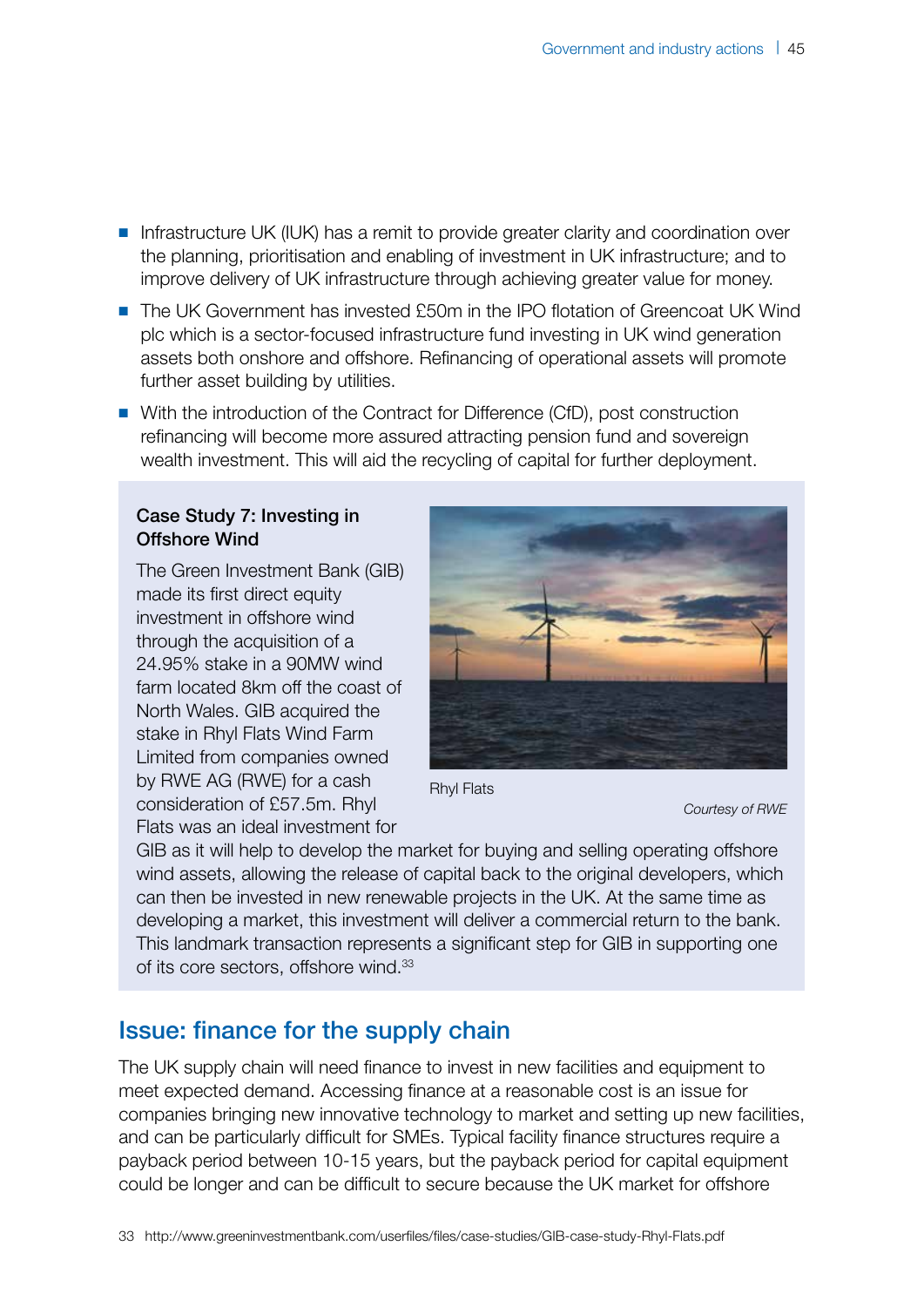wind is perceived to be uncertain post 2020. Companies need greater visibility of the future market to make investment decisions.

#### Action

As well as the business support programmes described in the section on *Building a competitive supply chain*, Government has a number of initiatives, delivered in partnership with the private sector, to help businesses access the finance they need to grow. These are part of the Business Bank programme<sup>34</sup>, and include:

- Enterprise Capital Funds, an equity investment scheme to help fill the equity gap where viable business investment proposals are unable to attract investment from venture capitalists or informal investors
- Business Angel Co-investment Fund, a public/private co-investment equity based finance scheme
- Enterprise Finance Guarantee, which facilitates debt finance up to £1m for viable SMEs lacking adequate security or a proven track record for a normal commercial loan.

The Business Bank will remove significant barriers to growth by tackling long standing structural problems in the supply of finance to UK SMEs and mid-sized corporates. It is expected to become fully operational in 2014, and is bringing together £2.9bn of existing commitments with £1bn of new Government capital. These funds will leverage institutional investment, enabling more lending to SMEs and mid sized companies.

One of the bank's primary objectives is to increase the supply of capital through non-bank lending channels and help to diversify the types and sources of finance available. As part of the Business Bank initiative BIS launched the Investment Programme in April 2013 as a £300 million co-investment scheme through which Government will invest, alongside private sector investors, in lending businesses that seek to address the inadequate access to finance available to small and medium sized enterprises in the UK.

For SMEs, the Small Business Tranche of the Business Finance Partnership has allocated £87m, plus at least the same again in match funding from the private sector, to new or innovative lenders. These include peer to peer lending platforms, supply chain finance providers and asset backed lenders. The broader Business Finance Partnership programme has a separate allocation of £1.1 billion, which will be invested alongside private sector capital, to support non-bank lending to mid-sized businesses.

<sup>34</sup> BIS Policy Paper (March 2013), *Building the Business Bank: Strategy Update* <https://www.gov.uk/government/publications/building-the-business-bank-strategy-update>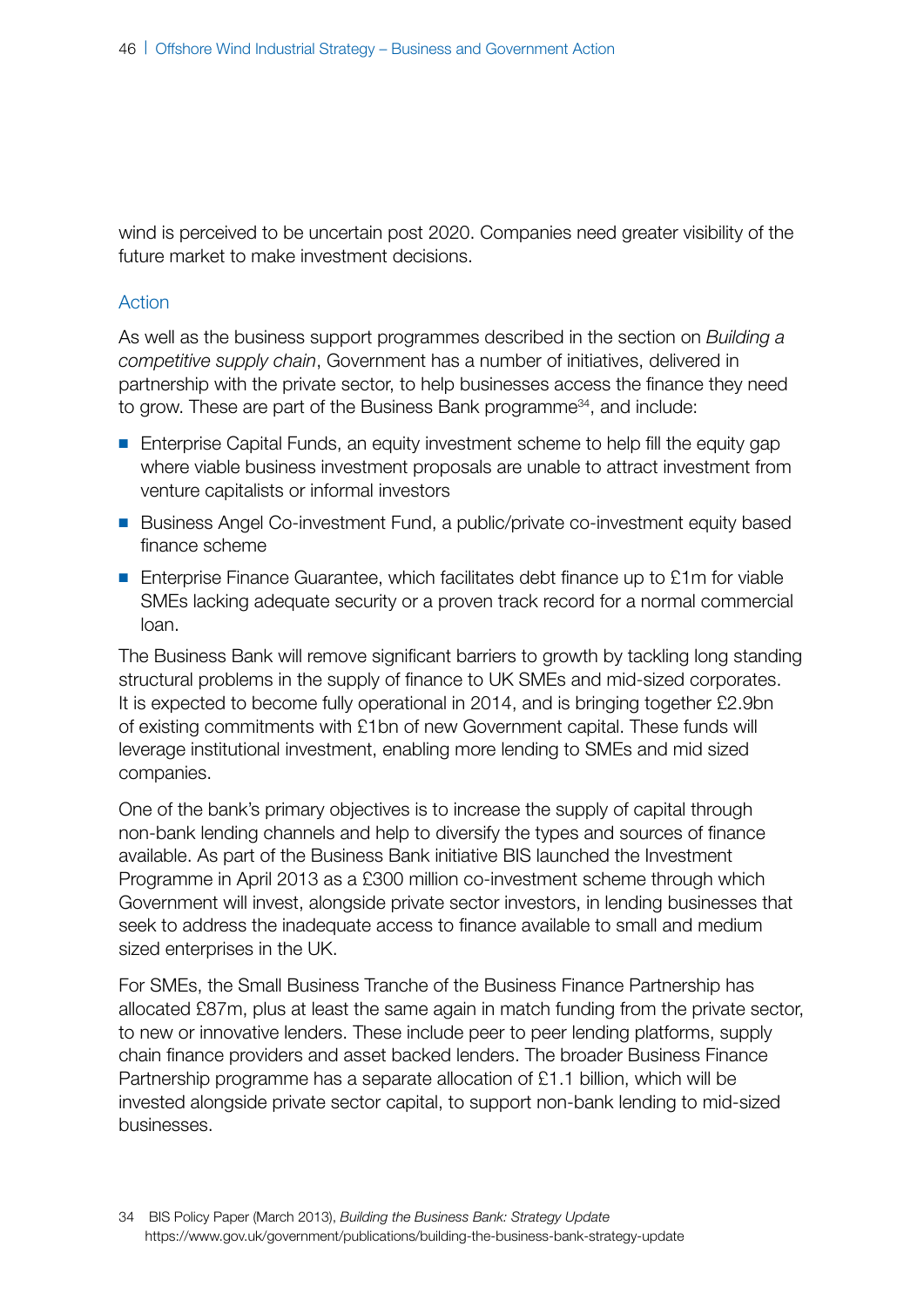In addition, the UK Government is providing support for infrastructure projects via the UK Guarantees Scheme which could provide up to £40 billion in guarantees for priority infrastructure projects.35 Waterside manufacturing locations for renewable energy projects are considered eligible so the scheme could be used to guarantee debt finance for a port or other waterside location to upgrade its infrastructure.

### Issue: supply chain bonds

Project developers often require a 'performance bond' or guarantee to underwrite the contract and ensure delivery. These can be difficult or expensive for small companies to obtain in comparison with a company which is part of a large multinational and may offer a 'parent company guarantee'. Coupled with the high capital set-up costs, this means that each project may require the company to have access to funds for approximately 70% of the contract value before work can start – including the bond required by the developer/contractor and the cost of the raw material.

#### Action

The Business Bank – drawing on the experience of Tees Valley Unlimited's £10m Tees Valley Catalyst Fund – will look at the feasibility of improving affordability of the bonds/ guarantees required by supply chain companies' customers. In doing so, it will examine the common issues across offshore wind and other sectors. The Tees Valley Catalyst Fund, supported through the Regional Growth Fund, will assist supply chain companies in the region to access the performance and warranty bond facilities they require when bidding on large contracts. This will unlock a barrier to growth by removing the limitation that companies otherwise have to provide the security for bonds from their company balance sheets.36

#### Issue: cost of capital

Businesses have reported that the cost of finance to the offshore wind sector can be higher than other industries due to the market's perception of the risk, particularly during the construction phase which has a unique risk profile. Moreover, because offshore wind is a comparatively new sector it is less understood than oil and gas, which also impacts access to finance. The Cost Reduction Task Force identified the need to better educate the finance sector (including insurance companies) on true risk.37 More competitive finance streams should be unlocked as the risk profile becomes better understood by the financial industry.

<sup>35</sup> HM Treasury (March 2013), *Infrastructure delivery update*, page 4, 5 and 12 [http://www.hm-treasury.gov.uk/d/infrastructure\\_delivery\\_update\\_200313.pdf](http://www.hm-treasury.gov.uk/d/infrastructure_delivery_update_200313.pdf)

<sup>36</sup> The Tees Valley Catalyst Fund is a £10million programme providing finance for warranty bonds for Tees Valley companies looking to bid on large contracts [http://www.fwcapital.co.uk/funds\\_we\\_manage/tees\\_valley\\_](http://www.fwcapital.co.uk/funds_we_manage/tees_valley_catalyst_fund.aspx) [catalyst\\_fund.aspx](http://www.fwcapital.co.uk/funds_we_manage/tees_valley_catalyst_fund.aspx) 

<sup>37</sup> *Offshore Wind Cost Reduction Task Force report*, Finance section action 29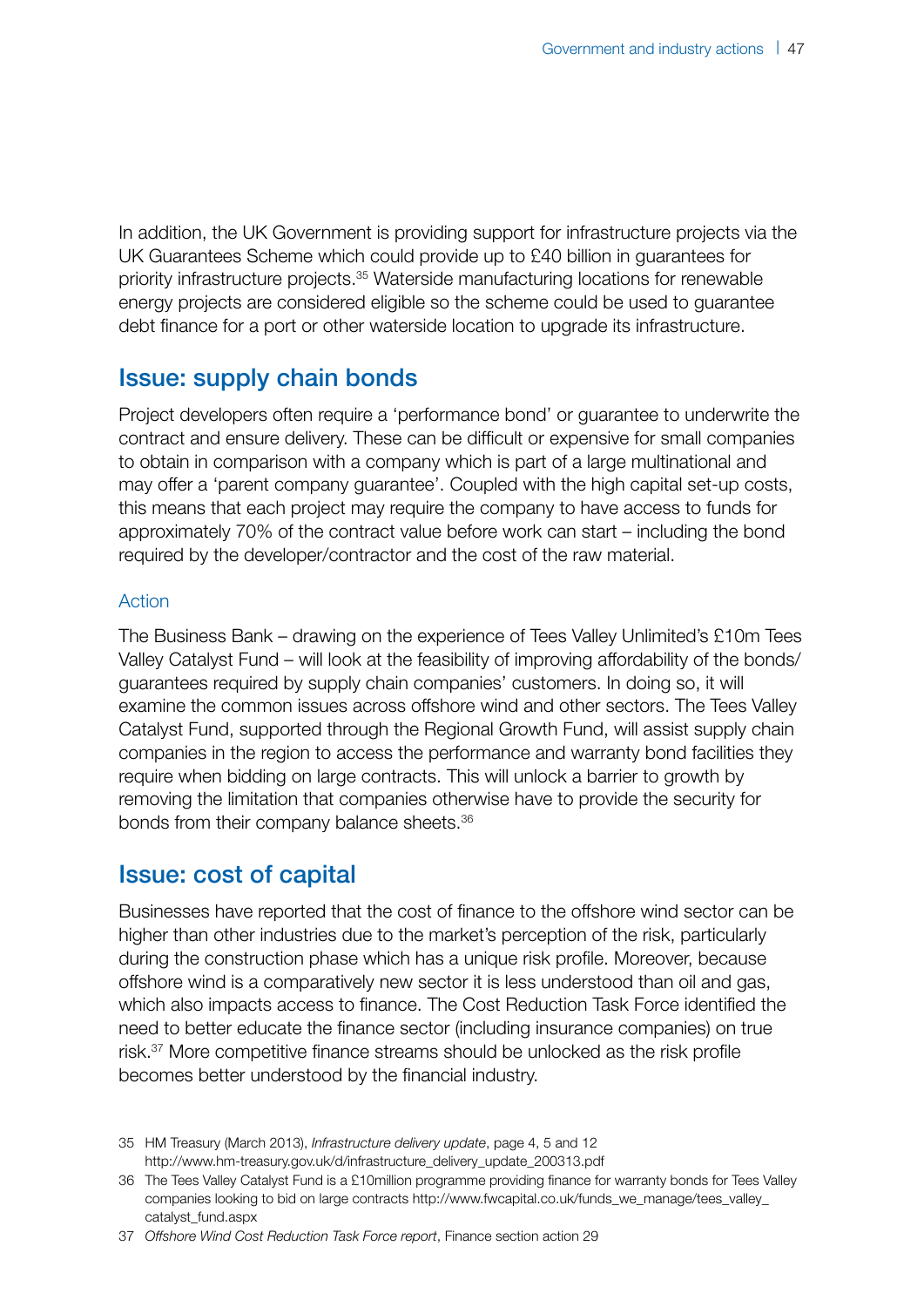#### Action

Government will work to ensure that the financial industry understands the real risk of investing in offshore wind and other energy sectors by facilitating discussion and engagement between the financial services sector and the main energy trade associations (including oil and gas) to understand fully the scale of the issues for companies seeking to access finance and to explore solutions.38

| No. | <b>Detailed action</b>                                                                                                                                                                                                                               | Responsible                        | <b>By</b><br>when                 |
|-----|------------------------------------------------------------------------------------------------------------------------------------------------------------------------------------------------------------------------------------------------------|------------------------------------|-----------------------------------|
| 23  | Look to invest over £1 billion in offshore wind,<br>co-investing in projects with commercial parties                                                                                                                                                 | Green<br>Investment<br><b>Bank</b> | Ongoing                           |
| 24  | Address gaps in the supply of finance to small<br>and mid-sized companies through current<br>schemes and the new Business Bank                                                                                                                       | <b>BIS</b>                         | Fully<br>opera-<br>tional<br>2014 |
| 25  | Consider applications for finance guarantees for<br>offshore wind supply chain infrastructure<br>projects under the UK Guarantees Scheme                                                                                                             | Infrastructure<br>UK.              | Ongoing                           |
| 26  | Investigate the feasibility of improving the<br>affordability of bonds and guarantees required<br>by supply chain companies by utilising Business<br>Bank support                                                                                    | <b>BIS</b>                         | 2014                              |
| 27  | Facilitate discussion and engagement between<br>the financial services sector and the main<br>energy trade associations (including oil and gas)<br>to enable better understanding of the risks and<br>issues surrounding energy investments offshore | <b>BIS</b>                         | 2013<br>onwards                   |

<sup>38</sup> BIS/DECC (March 2013), *UK Oil and Gas Industrial Strategy: Business and Government Action Plan* [https://www.gov.uk/government/publications/uk-oil-and-gas-industrial-strategy-business-and-government](https://www.gov.uk/government/publications/uk-oil-and-gas-industrial-strategy-business-and-government-action-plan)[action-plan](https://www.gov.uk/government/publications/uk-oil-and-gas-industrial-strategy-business-and-government-action-plan)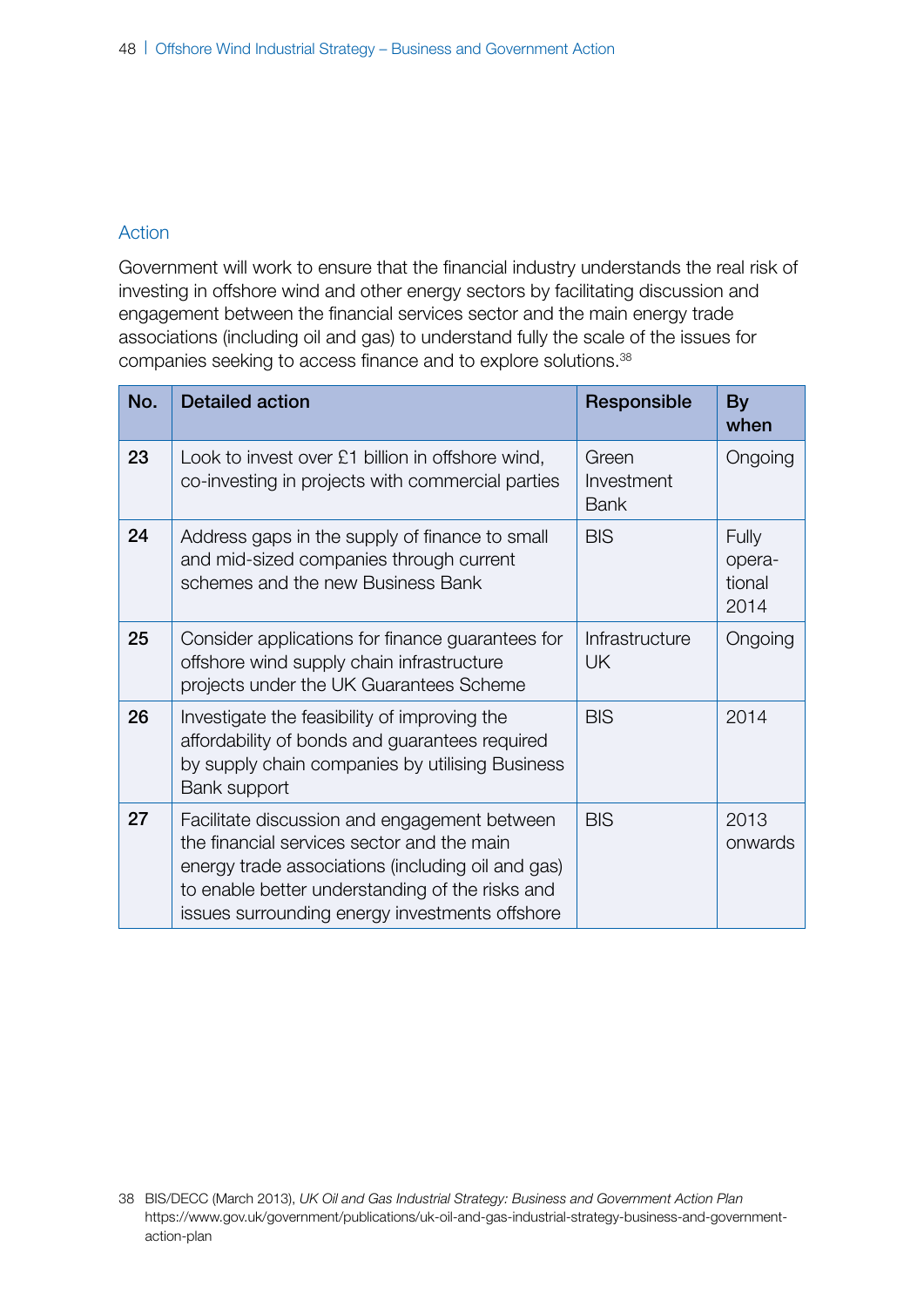# 5. Building a highly skilled workforce

The number of jobs in the offshore wind sector is predicted to grow significantly as the operating capacity and build rate increases, increasing the demand for skilled professionals and trained individuals. Ensuring that the sector has access to a sufficient skilled workforce will be vital to ensure that deployment does not suffer from bottlenecks and that UK workers are able to take advantage of the opportunities on offer. This section sets out the actions that both the Government and industry will take to ensure that the sector is seen as an attractive employment opportunity and that our education system and training programmes deliver the right skills at the right time.

## Issue: building a skilled workforce for a growing industry

Offshore wind is a small but growing part of the wider energy sector. It employed around 3,100 FTEs in 2010 having seen a fourfold increase between 2007 and 2010. RenewableUK estimates that this grew to around 4,000 FTEs in 2012.<sup>39</sup> The sector employs proportionally more highly skilled workers than the UK average with 47% of the workforce occupying managerial, professional or associate professional roles compared with 40% on average for the UK.40

Many of the skills needed, such as high level Science, Technology, Engineering and Maths (STEM) and project management, are common to the wider energy sector. The key skills challenges for the energy sector include:

- meeting the current and future need for engineering and technician skills
- insufficient management skills
- competing for talent in the domestic and global labour market
- an ageing workforce
- reliance on other sectors for skilled workforce

Feedback from industry is that lack of skills is a significant issue for the sector and reported to be most acute in engineering and technician roles, offshore expertise and specific roles such as environmental analysis, lifting and helicopter/boat pilots. The industry also has a high percentage of hard to fill vacancies in managerial, professional and associated professional jobs and must compete directly with other energy industries for the most skilled and experienced employees.

39 RenewableUK (October 2012), *Wind: State of the Industry 2012,* page 17 <http://www.renewableuk.com/en/publications/index.cfm/SOI2012>

<sup>40</sup> RenewableUK (2011), *Working for a Green Britain: Employment and Skills in the UK Wind & Marine Industries Vol 1,* <http://www.renewableuk.com/en/publications/reports.cfm/Working-for-a-Green-Britain-Volume-1>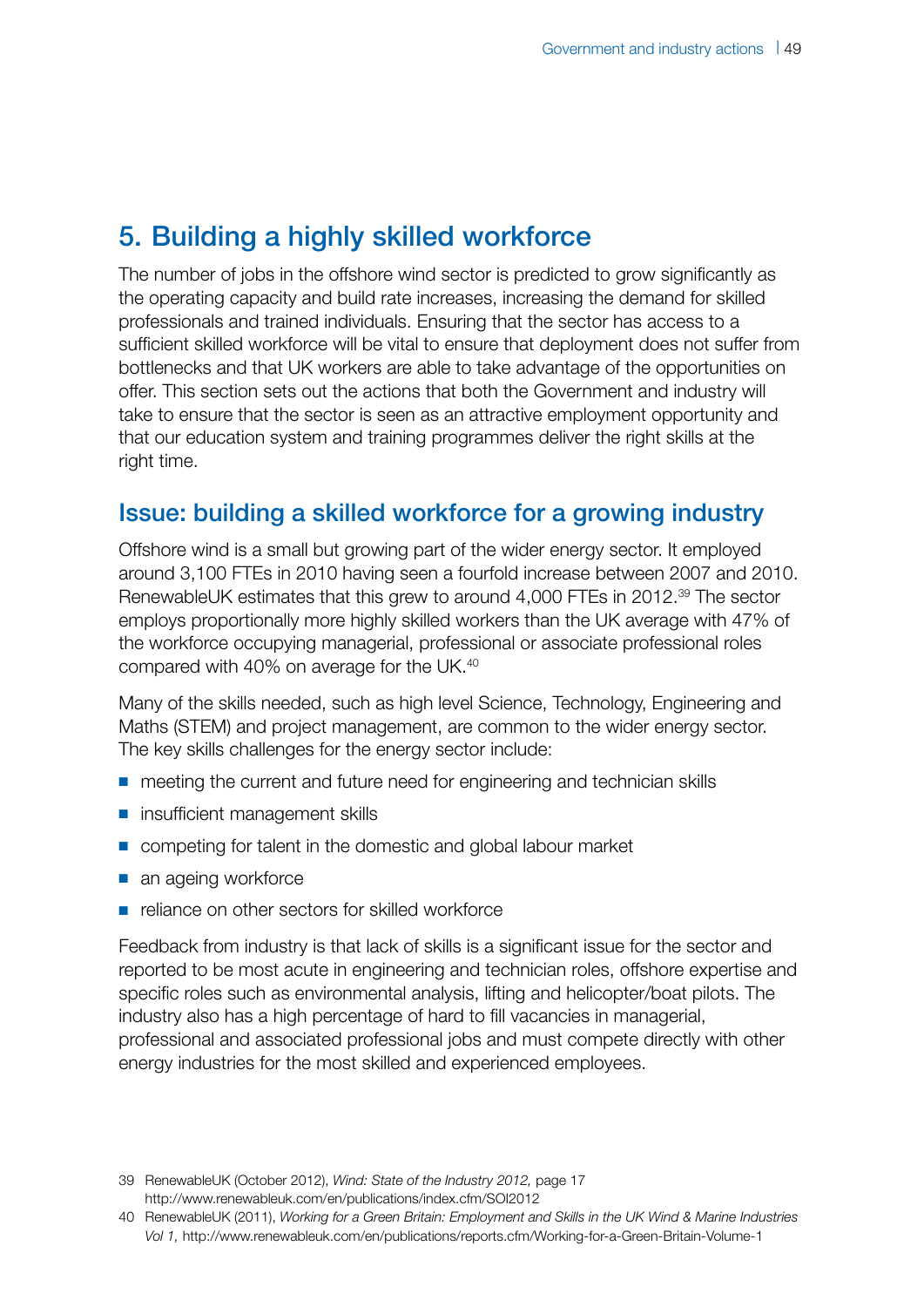Skills shortages are also likely to be driven by a number of factors unique to the offshore wind sector:

- the perceived lack of certainty in future market demand and growth rate of the industry leads to reluctance to recruit and train inexperienced staff before a contract is awarded, particularly for smaller supply chain companies;
- the need for some niche skills (such as divers and project managers with offshore installation experience);
- lack of awareness of the sector as a career option for new starters and re-trainers.

Future growth in the industry will result in more demand for highly skilled staff. Based on Energy & Utility Skills Ltd *Work Force Planning Model*41 and *Working for a Green Britain* vol2,<sup>42</sup> delivering an extremely high growth scenario in offshore wind would result in massive job growth in highly skilled roles:



Predicted Direct Employees 2021

Figure 5 Skills needs of offshore wind industry by 2021, based on the medium scenario of RenewableUK and EU Skills publication *Working for a Green Britain vol2* which estimates that delivering 23GW of offshore wind by 2020 would result in massive job growth in highly skilled roles.43

Action now will ensure that companies have the skilled staff they need in future, support recruitment from the UK labour market and minimise the risk that UK suppliers cannot bid for new contracts because they are unable to recruit.

41 Energy & Utility Skills Ltd is the Sector Skills Council for the gas, power, waste management and water industries.

<sup>42</sup> Energy and Utility Skills and Renewable UK (July 2011), *Working for a Green Britain Vol 2*. <http://www.euskills.co.uk/download.php?id=1319>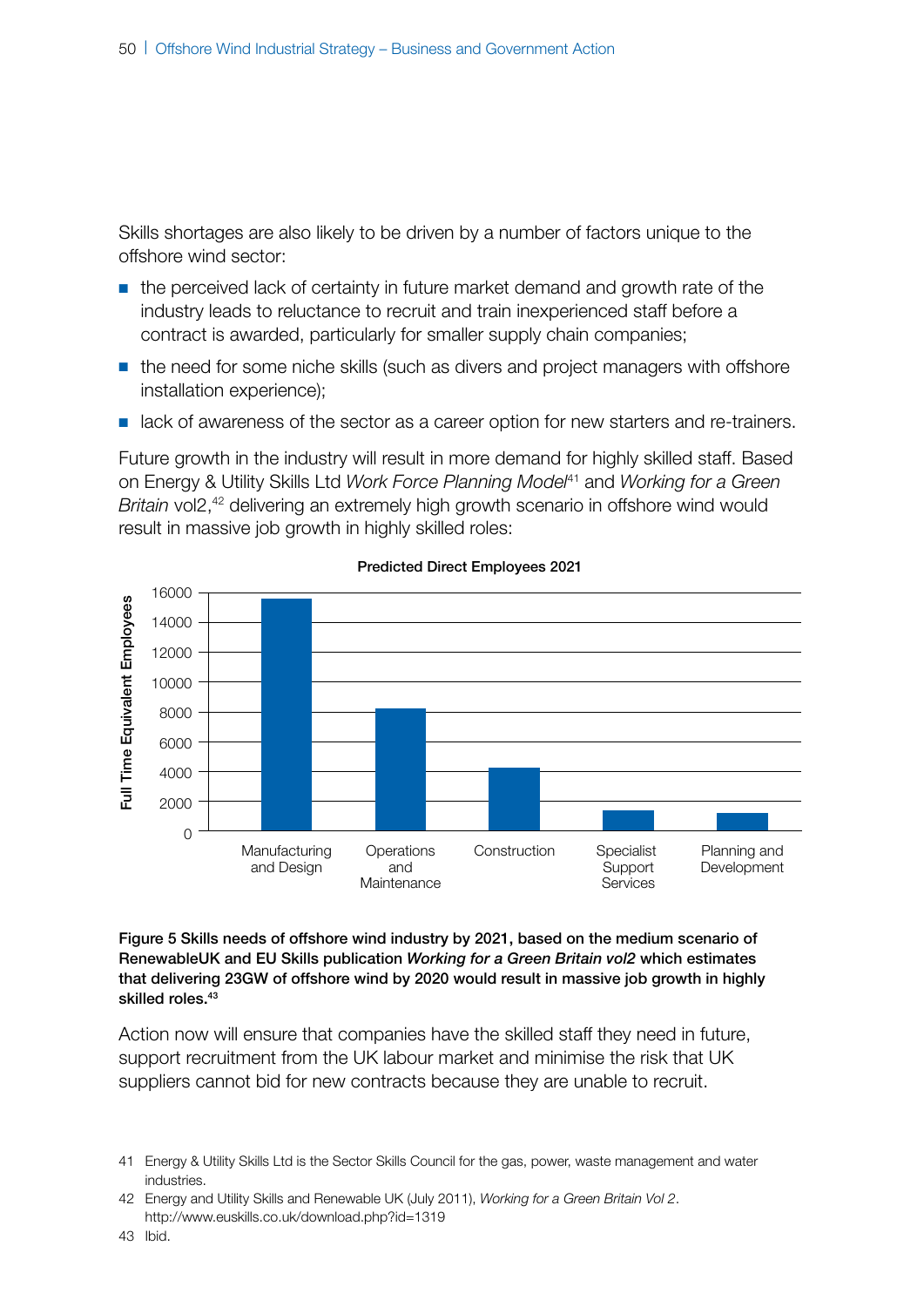#### Action: building a highly skilled workforce

There are a number of Government and industry-led programmes to develop and retain skills, such as the Talent Retention Solution, an industry led initiative to retrain and redeploy engineers, the Talent Bank and the Renewables Training Network. There is also an employer-led National Skills Academy for Power and Government funding for apprenticeships, with additional support for smaller employers.

Skills programmes supported by the Devolved Administrations to develop offshore wind skills include: the Low Carbon Energy and Marine Power Institute in Swansea supported by the Welsh Government; the Energy Skills Challenge Fund, which aims to create an additional 1,000 training places to assist those with transferable skills to fast-track into the energy sector, supported by the Scottish Government; and the development of bespoke training for the offshore energy sector including courses in Marine Civil Engineering, Renewable Energy Engineering and Mechanical and Electrical Manufacturing Engineering at Queens University Belfast and the University of Ulster.

In addition:

- Government will work with industry to raise awareness of existing skills funding and explore whether existing programmes could be tailored to meet the needs of the offshore wind sector.
- The Centres for Offshore Renewable Engineering (COREs) will work at a local level to raise awareness of skills interventions available for businesses in their area and explore how existing interventions could be tailored to address the needs of their local businesses and workforce.
- The sector skills council, Energy & Utility Skills (EU Skills) will work in partnership with employers to support them to recruit and train their workforce, for example using Talent Bank to pool demand and broker collaborative arrangements between employers, enabling them to share the cost and risks of funding training.
- Through the Renewables Training Network, RenewableUK will identify skills required by the offshore wind sector and deliver training to support movement between industries. The forthcoming report by BIS on engineering skills shortages and how to address them will support this work.<sup>44</sup>
- EU Skills will continue to support colleges delivering the City and Guilds Wind Turbine Engineering Apprenticeship in all four nations of the UK. Launched in 2010, the Wind Turbine Engineering Apprenticeship was developed by EU Skills in partnership with Renewable UK, City and Guilds and key employers in the wind industry. EU Skills have added an 'Installation and Commissioning' pathway to the apprenticeship.

<sup>44</sup> The report, by Professor Perkins, the Chief Scientific Advisor for the Department for Business, Innovation and Skills, will be published in autumn 2013. It will look at whether the UK has sufficient engineering skills and policy interventions to increase the engineering skills base.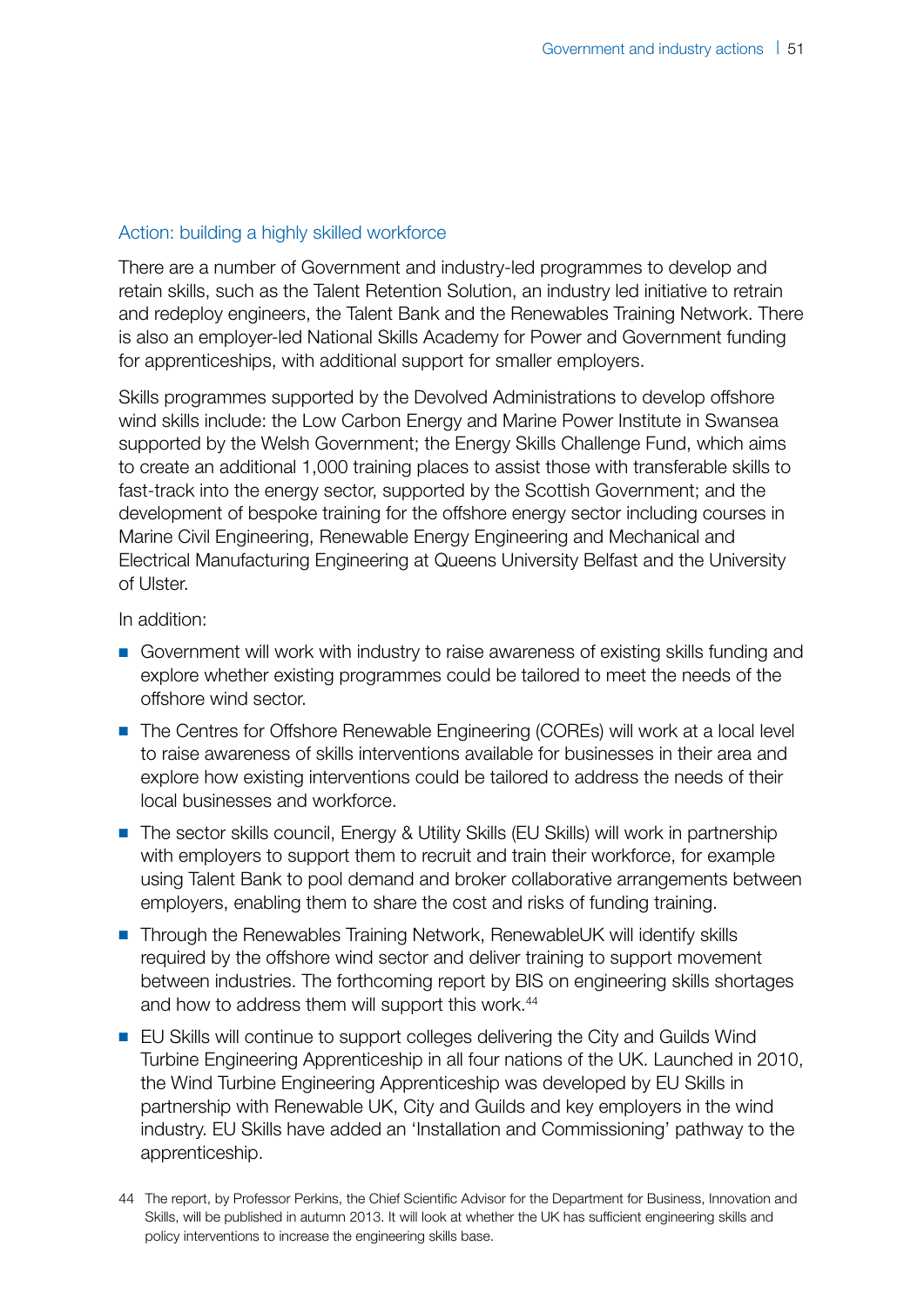- In Scotland, the Energy Skills Action Group (ESAG), reporting to the Scottish Energy Advisory Board, was created to address cross-cutting skills issues and find potential solutions across the energy sector. It will create a skills matrix to support the development of skills solutions for the sector and will refresh the industry-led *Skills Investment Plan for Energy*45 during 2013/14 for the future skills demands and job opportunities.
- In Northern Ireland, the Advanced Manufacturing and Engineering Services Working Group has developed a higher skills apprenticeship framework in engineering to meet the needs of the sector in association with the further education colleges including Belfast Metropolitan College who are leading in the provision of specialised manpower for wind turbine operation and maintenance.

#### Case Study 8: Developing a Programme for Skills Development via the Employer Ownership of Skills pilot

The Employer Ownership of Skills pilot (EOP) provides a route for employers to secure funding to deliver skills requirements matched with private investment. The offshore wind sector was successful in securing funds in round 1 of the EOP via a consortium bid from SMEs based in Harwich. The consortium, led by AJ Woods Engineering, a specialist marine and construction engineering firm, aims to enhance the local skills base in the offshore wind sector. The employers are pooling their expertise and are working together for the first time to develop a programme of skills development, shared work experience and support for new entrants to offshore wind. The project will make the identification and delivery of training much more cost effective for local employers.

#### Action: making offshore wind a desirable career choice

There are a number of bodies working closely with employers to increase awareness of the sector as a career option. For example, The Crown Estate has launched an offshore wind specific careers resource, project managed by EU Skills and hosted by U-Explore. In addition, EU Skills and the National Skills Academy for Power are working with the Career Advisory Service, the National STEM centre and STEMNET to enhance the guidance for teachers and careers advisors on careers in the broader energy sector, and have launched Green STEM aimed at encouraging learners, employers and education providers to work together towards a low carbon economy.

Modules on the offshore wind industry are rare within vocational education as the sector is still emerging. The EU Skills Wind Specific Provider Forum, consisting of college providers from across the UK, is working with industry to share resources and experience.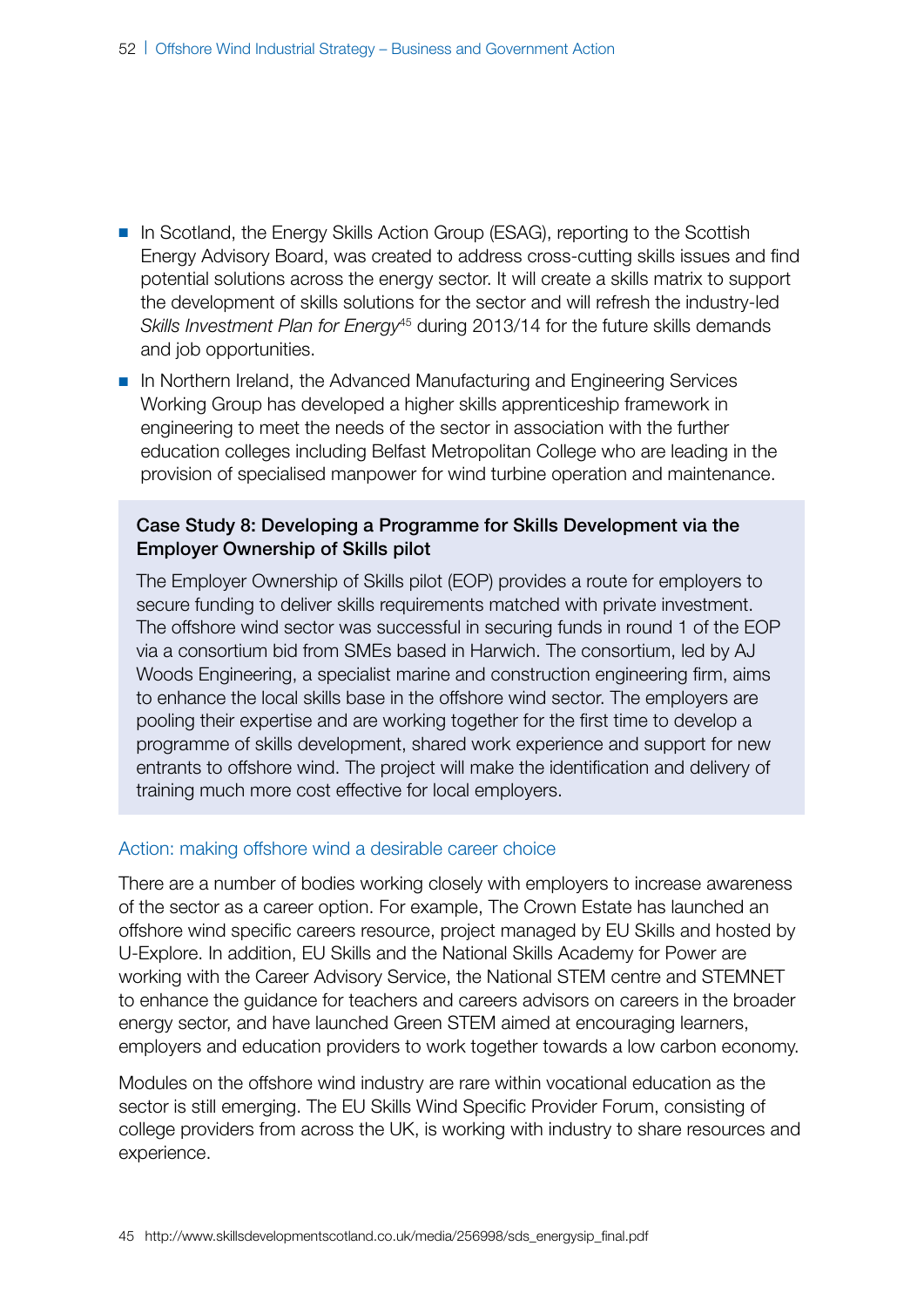In addition:

- The EU Skills higher skills group, consisting of employer and Higher Education partners, will introduce specialised wind units in the 'Power Masters' degree programme later this year, developed through collaboration with a number of universities and linking with similar programmes from other STEM sectors.
- RenewableUK will build on its existing careers and educational work to promote understanding of wind energy and awareness of career opportunities, including through RenewableUK's annual careers event and production of learning and teaching resources for different educational levels. RUK is engaging with higher education and professional institutions to increase understanding of the offshore wind industry and to get more offshore wind specific content in generic engineering courses.
- The Offshore Wind Industry Council will take forward opportunities to raise awareness of career opportunities in the sector, for example through the BIS "See Inside Manufacturing" project which arranges for students to visit behind the scenes of key manufacturing sectors and the STEM Ambassadors programme.

There are good examples of industry working directly with the further education and higher education sectors to ensure that school-leavers and graduates have the right skills. For example, Centrica is engaging with local education providers to enable development of the supply chain skills needed for Round 3 and SSE have partnered with the University of the Highlands and Islands, providing £3 million to develop training and skills in the Highlands. The Champions for Wind scheme run by Forewind works with younger students engaging them in the career opportunities offered by the industry



Students from Alderman Peel High School, Year 7, give an enthusiastic demonstration of their model wind turbines, to Norman Lamb MP, Cllr Marie Strong, Scira's Einar Strømsvåg, and their Headmaster Alastair Ogle

*Courtesy of Statoil*

and giving them an understanding of the skills requirements.<sup>46</sup>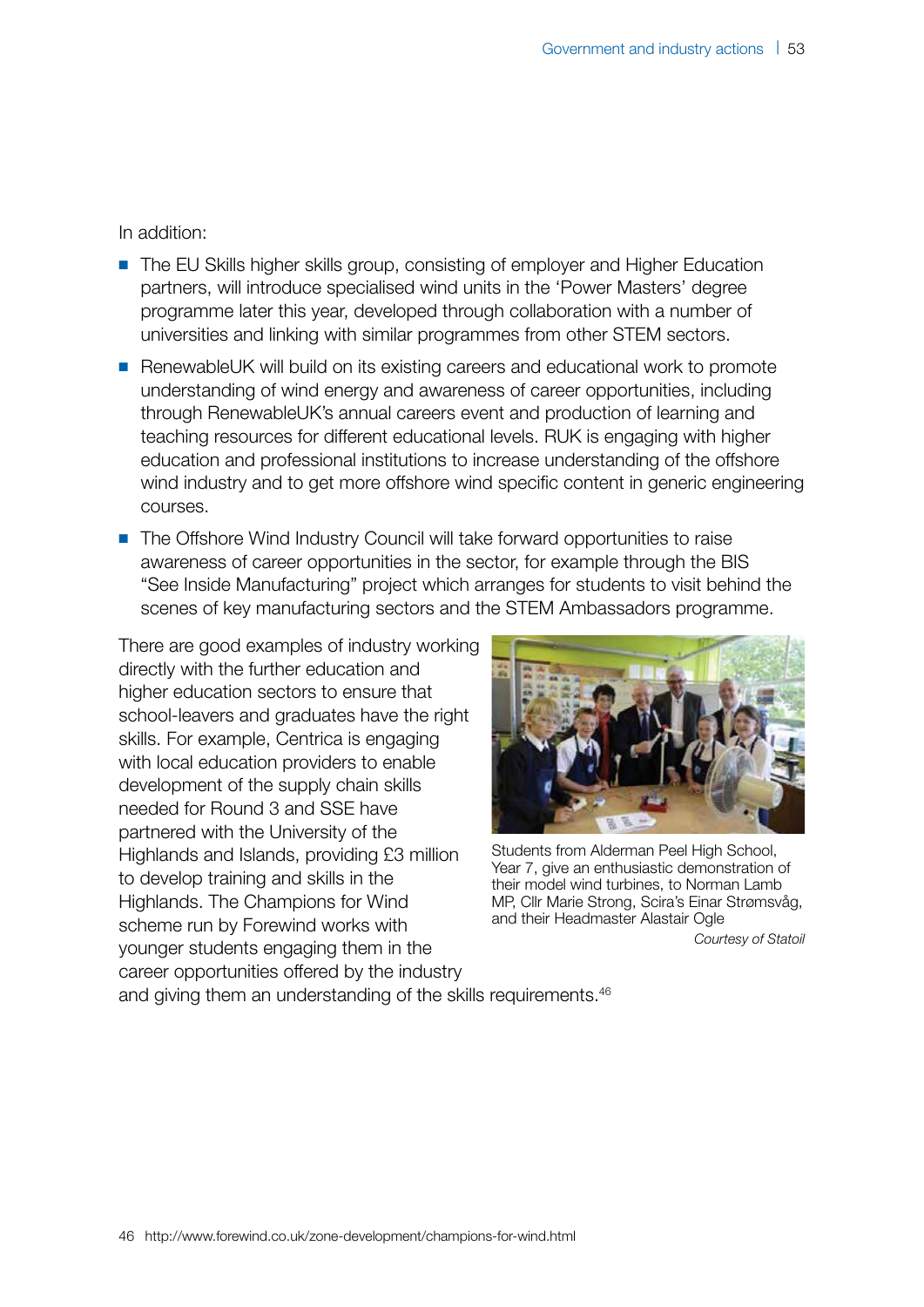| No. | <b>Detailed action</b>                                                                                                                                                                                                                                                                                                                             | Responsible                        | <b>By</b><br>when |
|-----|----------------------------------------------------------------------------------------------------------------------------------------------------------------------------------------------------------------------------------------------------------------------------------------------------------------------------------------------------|------------------------------------|-------------------|
| 28  | Raise awareness of skills interventions and<br>funding available for the industry and explore<br>whether these could be tailored to meet the<br>needs of the offshore wind sector. Work at a<br>local level to raise awareness of skills<br>interventions and explore how existing<br>interventions could be tailored to address<br>specific needs | BIS/COREs/<br>industry             | 2013<br>onwards   |
| 29  | Support employers in recruiting and training<br>their workforce, for example using Talent Bank<br>to pool demand and broker collaborative<br>arrangements between employers, enabling<br>them to share the cost and risks of funding<br>training                                                                                                   | <b>EU Skills</b>                   | 2013<br>onwards   |
| 30  | Identify the skills needed in the offshore wind<br>sector and provide training to support the<br>movement between industries in the wider<br>energy sector and beyond, through the<br>Renewables Training Network                                                                                                                                  | <b>RUK</b>                         | 2013<br>onwards   |
| 31  | Support the delivery of apprenticeship<br>programmes, including the Wind Turbine<br>Engineering Apprenticeship across the UK                                                                                                                                                                                                                       | <b>EU Skills</b>                   | 2013<br>onwards   |
| 32  | Develop an industry-led Skills Investment Plan<br>for Energy, to support the development of skills<br>solutions for the energy sector, including the<br>offshore wind sector                                                                                                                                                                       | <b>ESAG</b><br>(Scotland)          | 2014              |
| 33  | Engage with higher education and professional<br>institutions to include more offshore wind<br>specific content in engineering courses,<br>including introducing specialised wind units in<br>the 'Power Masters' programme                                                                                                                        | <b>EU Skills and</b><br><b>RUK</b> | 2013<br>onwards   |
| 34  | Raise awareness of career opportunities in the<br>sector, for example through the BIS "See inside<br>Manufacturing" project which arranges for<br>students to visit behind the scenes of key<br>manufacturing sectors and the STEM<br>Ambassadors programme                                                                                        | OWIC/RUK/<br><b>EU Skills</b>      | 2013<br>onwards   |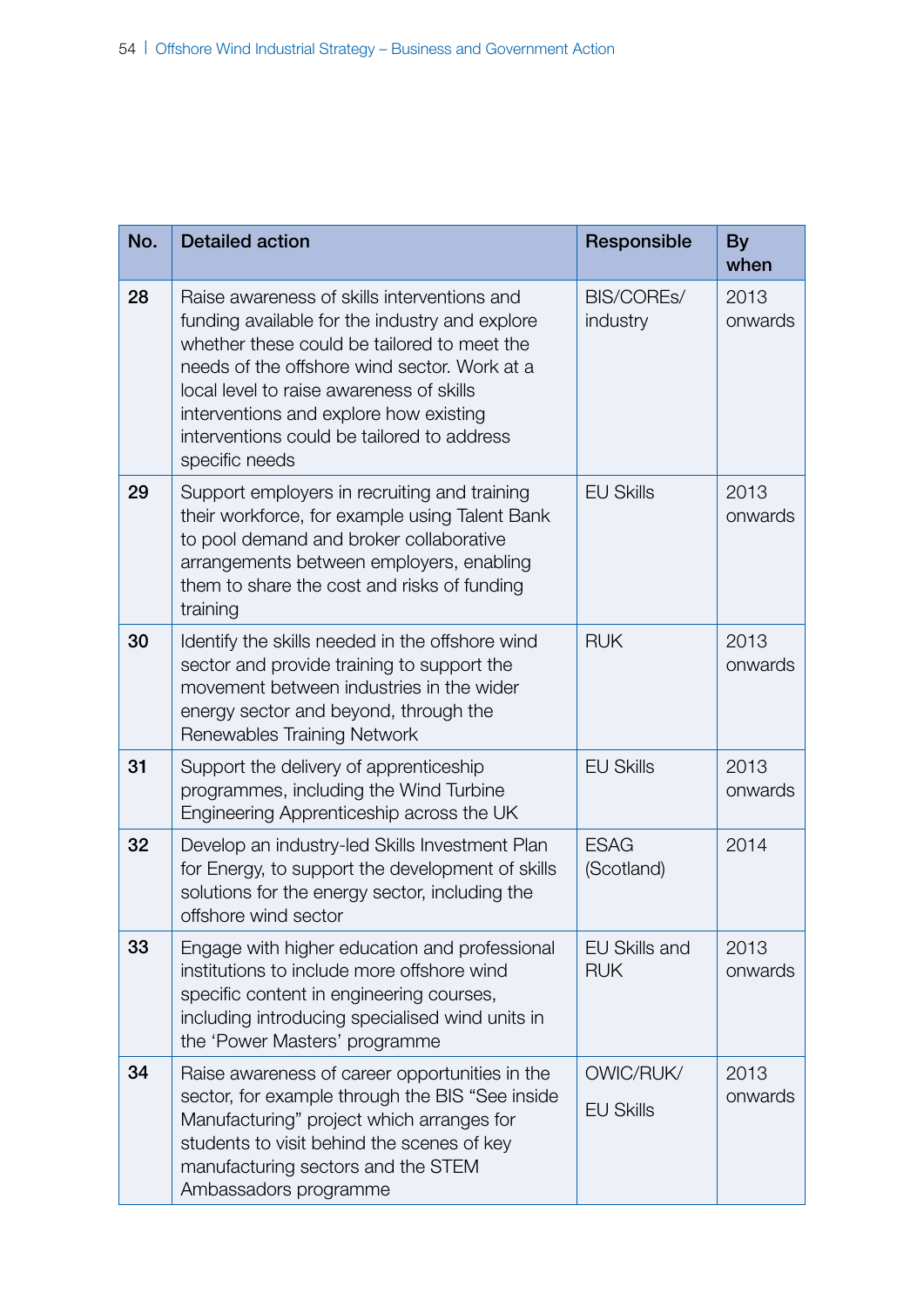# Summary of actions

| No.            | Detailed action                                                                                                                                                                                                                                                               | Responsible                                                               | By when                   |
|----------------|-------------------------------------------------------------------------------------------------------------------------------------------------------------------------------------------------------------------------------------------------------------------------------|---------------------------------------------------------------------------|---------------------------|
| 1              | Publish further detail on Electricity Market<br>Reform (EMR) implementation, including:                                                                                                                                                                                       | <b>DECC</b>                                                               |                           |
|                | further detail on CfD contract terms<br>i.                                                                                                                                                                                                                                    |                                                                           | Aug 13                    |
|                | ii.<br>final strike prices                                                                                                                                                                                                                                                    |                                                                           | Dec 13                    |
| $\overline{2}$ | Develop process and criteria for a supply chain<br>plan to be submitted before applying for a<br>Contract for Difference (CfD)                                                                                                                                                | <b>DECC</b>                                                               | 2013                      |
| 3              | Provide open and realistic build timescales to<br>show 'project pipelines' detailing tendering and<br>contracting decision points to allow the supply<br>chain to align expansion plans to market needs.<br>The data will be published by RenewableUK.                        | OWIC/RUK/<br>Scotland<br>Offshore Wind<br><b>Industry Group</b><br>(OWIG) | 2013<br>onwards           |
| $\overline{4}$ | Organise and run regular 'Share Fair' events<br>where supply chain companies can learn about<br>projects and forthcoming opportunities                                                                                                                                        | <b>OWIC/RUK</b>                                                           | 2013<br>onwards           |
| 5              | Provide an assessment of future markets for<br>individual elements of an offshore wind farm,<br>including contracting decision points, through<br>the MAS Offshore Wind Supply Chain Growth<br>Programme (GROW: Offshore Wind), with<br>funding from the Regional Growth Fund | MAS, with<br>RUK, AMRC<br>and Grant<br>Thornton                           | $2013 -$<br>2016          |
| 6              | Communicate benefits of offshore renewable<br>energy across Europe and globally (Norstec)<br>and promote local benefits (CORES), with a<br>finalised engagement plan in the Autumn                                                                                            | Norstec and<br><b>COREs</b>                                               | Autumn<br>2013<br>onwards |
| $\overline{7}$ | Deliver the MAS Offshore Wind Supply Chain<br>Growth Programme (GROW: Offshore Wind),<br>supported by £19.9m from the Regional Growth<br>Fund                                                                                                                                 | MAS, with<br>RUK, AMRC<br>and Grant<br>Thornton                           | $2013 -$<br>2016          |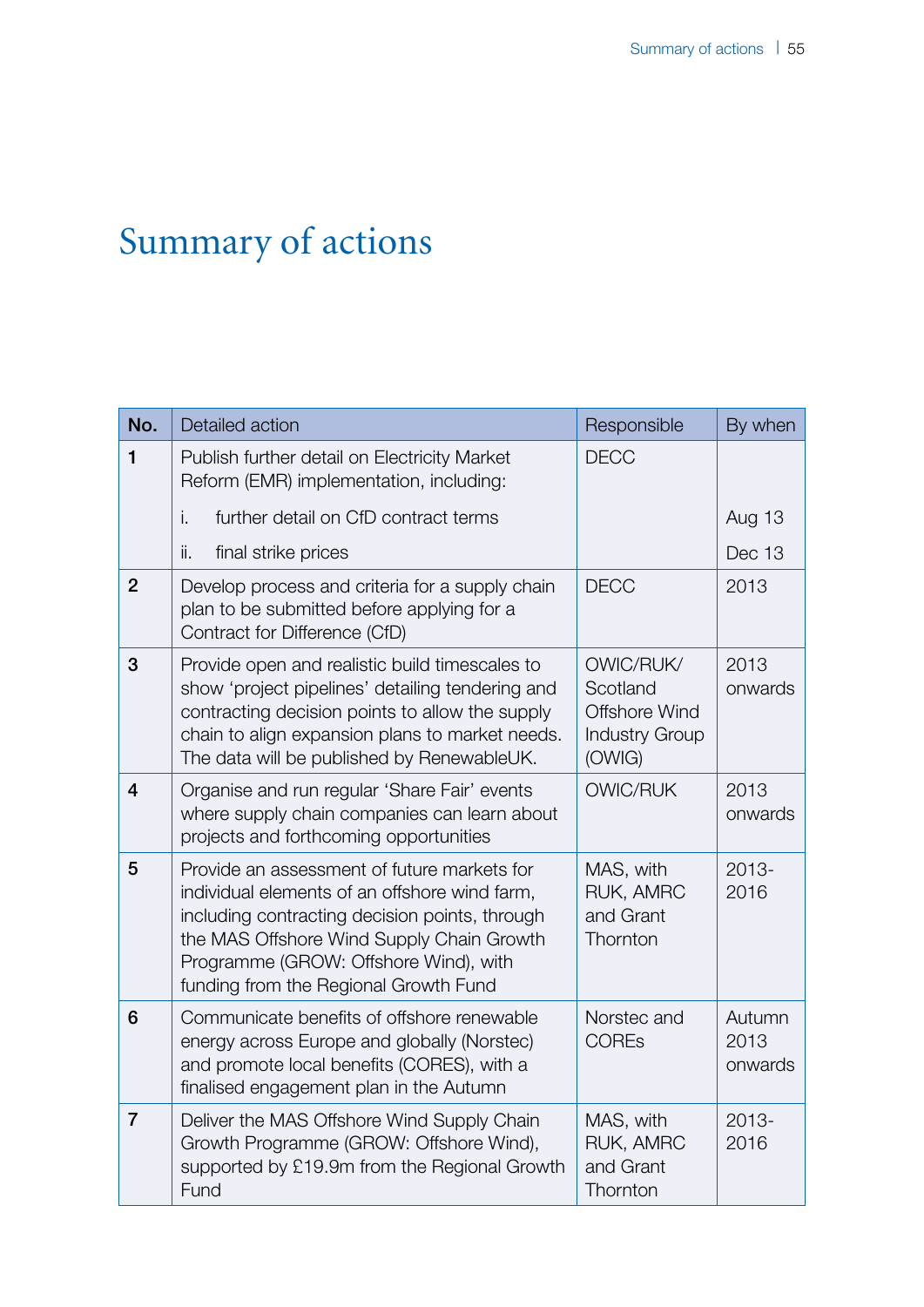| No. | Detailed action                                                                                                                                                                                                           | Responsible                                  | By when         |
|-----|---------------------------------------------------------------------------------------------------------------------------------------------------------------------------------------------------------------------------|----------------------------------------------|-----------------|
| 8   | Ensure companies investing in the sector in<br>England understand and can access the<br>support on offer locally                                                                                                          | <b>COREs</b>                                 | 2013<br>onwards |
| 9   | Establish a new Offshore Wind Investment<br>Organisation to deliver inward investment into<br>the UK                                                                                                                      | <b>UKTI</b>                                  | Autumn<br>2013  |
| 10  | Explore contracting models and approaches,<br>including approaches to increasing<br>collaboration, framework agreements between<br>developers and suppliers, and approaches to<br>facilitating new entrants to the market | <b>OWPB</b>                                  | 2013<br>onwards |
| 11  | Undertake a supply chain gap analysis,<br>supplemented by a complementary high level<br>assessment of the UK supply chain capability                                                                                      | The Crown<br>Estate/BIS                      | Autumn<br>2013  |
| 12  | Promote export opportunities through the High<br>Value Opportunities Programme, promotion of<br>strategic collaborations and practical support to<br>companies                                                            | <b>UKTI and SDI</b>                          | 2013<br>onwards |
| 13  | Expand the scope of the offshore wind<br>manufacturing funding scheme for England                                                                                                                                         | <b>DECC</b>                                  | 2013            |
| 14  | Measure and share information on UK content<br>in offshore wind developments for both CAPEX<br>and OPEX, using the methodology being<br>developed by the OWPB, and review progress<br>on increasing UK content            | <b>OWIC</b><br>(developers)/<br><b>OWPB</b>  | 2013<br>onwards |
| 15  | Promote knowledge sharing with the oil and gas<br>sector, including through joint liaison officers in<br>the trade associations to foster closer ties                                                                     | RenewableUK/<br>Oil & Gas UK/<br><b>OWPB</b> | 2013<br>onwards |
| 16  | Publish a Low Carbon Innovation Strategy<br>setting out the Government's vision for low<br>carbon innovation support, including offshore<br>wind, to the end of the decade                                                | <b>LCICG</b>                                 | Late<br>2013    |
| 17  | Provide £46.1m of funding for the new Offshore<br>Renewable Energy (ORE) Catapult to galvanise<br>all UK innovation work streams and test assets                                                                          | Technology<br><b>Strategy Board</b>          | 2013-<br>2018   |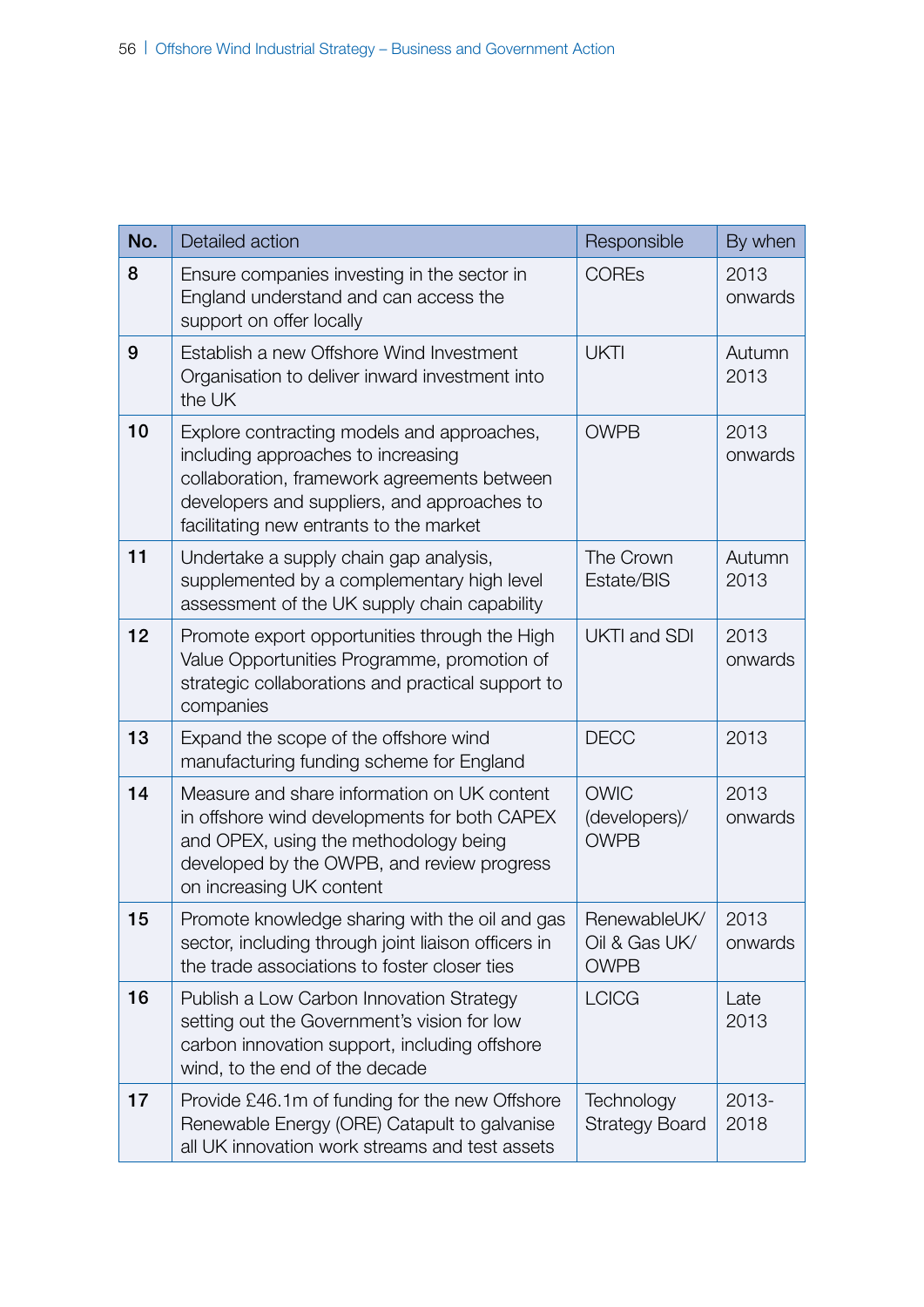| No. | Detailed action                                                                                                                                                                                                                                                                      | Responsible                                                                      | By when                           |
|-----|--------------------------------------------------------------------------------------------------------------------------------------------------------------------------------------------------------------------------------------------------------------------------------------|----------------------------------------------------------------------------------|-----------------------------------|
| 18  | Build on the work by the Offshore Wind<br>Accelerator and continue to work to bring<br>forward the development of offshore wind<br>testing facilities in the UK                                                                                                                      | Government,<br>developers and<br>manufacturers                                   | 2013<br>onwards                   |
| 19  | Deliver a test and demonstration leasing<br>programme to facilitate successful<br>demonstration of technology breakthroughs,<br>through extensions to existing sites, new sites<br>and non-grid connected sites and<br>implementation of improved contracting to help<br>lower costs | The Crown<br>Estate                                                              | 2013<br>onwards                   |
| 20  | Launch a Cost Reduction Monitoring<br>Framework, designed to track progress in<br>achieving levelised cost reductions and share<br>best practice                                                                                                                                     | The Crown<br>Estate                                                              | 2014                              |
| 21  | Explore options to streamline the consenting<br>process for testing and demonstration of<br>offshore technologies                                                                                                                                                                    | The Marine<br>Management<br>Organisation,<br>The Crown<br>Estate and<br>partners | 2013                              |
| 22  | Progress a suitable test and demonstration site<br>in the Highlands and Islands for technology from<br>2016 onwards                                                                                                                                                                  | Scottish<br>Enterprise and<br>Highlands &<br>Islands<br>Enterprise               | From<br>2016                      |
| 23  | Look to invest over £1 billion in offshore wind,<br>co-investing in projects with commercial parties                                                                                                                                                                                 | Green<br>Investment<br><b>Bank</b>                                               | Ongoing                           |
| 24  | Address gaps in the supply of finance to small<br>and mid-sized companies through current<br>schemes and the new Business Bank                                                                                                                                                       | <b>BIS</b>                                                                       | Fully<br>opera-<br>tional<br>2014 |
| 25  | Consider applications for finance guarantees for<br>offshore wind supply chain infrastructure<br>projects under the UK Guarantees Scheme                                                                                                                                             | Infrastructure<br><b>UK</b>                                                      | Ongoing                           |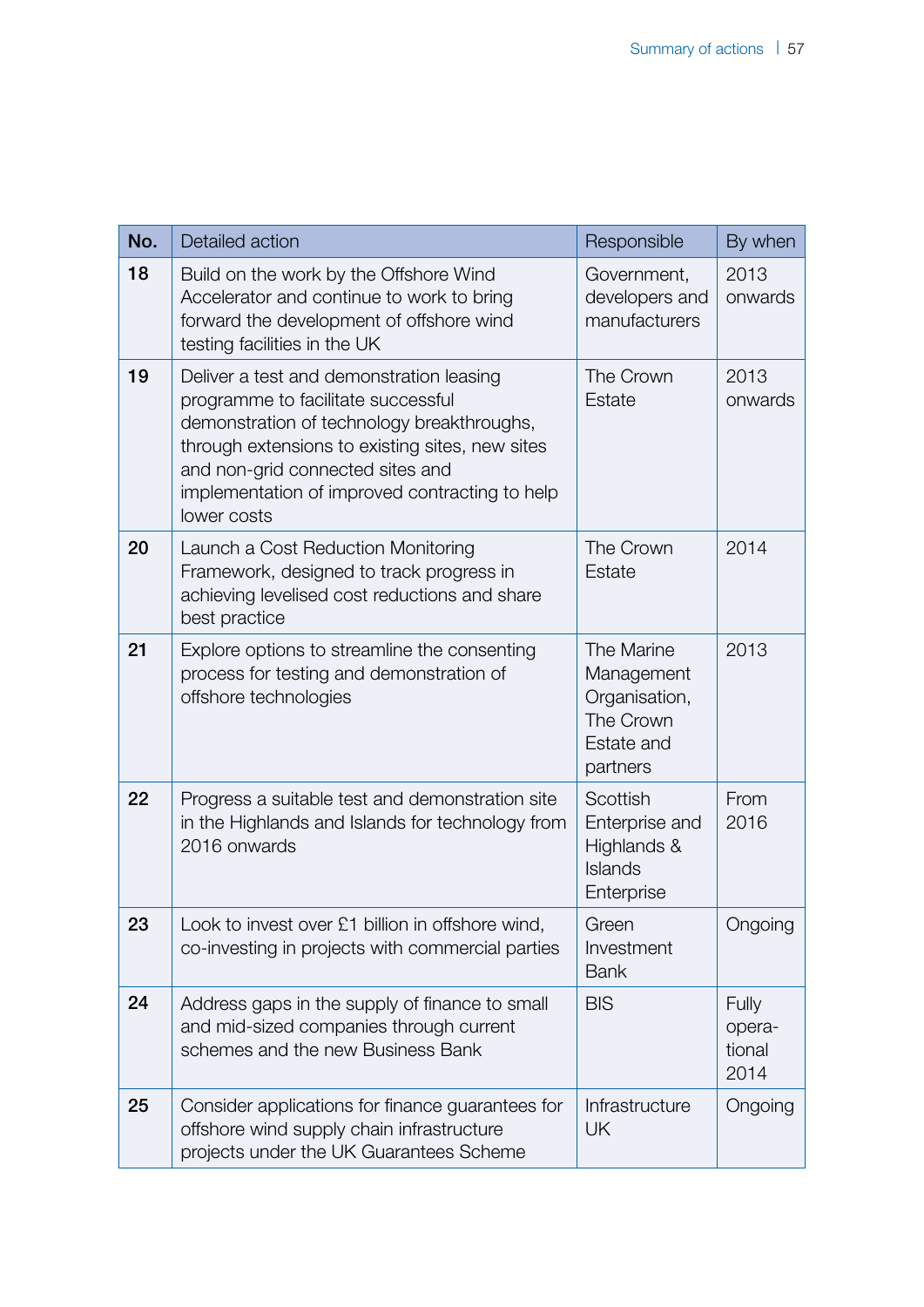| No. | Detailed action                                                                                                                                                                                                                                                                                                                                             | Responsible               | By when         |
|-----|-------------------------------------------------------------------------------------------------------------------------------------------------------------------------------------------------------------------------------------------------------------------------------------------------------------------------------------------------------------|---------------------------|-----------------|
| 26  | Investigate the feasibility of improving the<br>affordability of bonds and guarantees required<br>by supply chain companies by utilising Business<br>Bank support                                                                                                                                                                                           | <b>BIS</b>                | 2014            |
| 27  | Facilitate discussion and engagement between<br>the financial services sector and the main<br>energy trade associations (including oil and gas)<br>to enable better understanding of the risks and<br>issues surrounding energy investments offshore                                                                                                        | <b>BIS</b>                | 2013<br>onwards |
| 28  | Raise awareness of skills interventions and<br>funding available for the industry and explore<br>whether these could be tailored to meet the<br>needs of the offshore wind sector. Work at a<br>local level to raise awareness of skills<br>interventions and explore how existing<br>interventions could be tailored to address<br>specific needs (COREs). | BIS/COREs/<br>industry    | 2013<br>onwards |
| 29  | Support employers in recruiting and training<br>their workforce, for example using Talent Bank<br>to pool demand and broker collaborative<br>arrangements between employers, enabling<br>them to share the cost and risks of funding<br>training.                                                                                                           | <b>EU Skills</b>          | 2013<br>onwards |
| 30  | Identify the skills needed in the offshore wind<br>sector and provide training to support the<br>movement between industries in the wider<br>energy sector and beyond, through the<br>Renewables Training Network                                                                                                                                           | <b>RUK</b>                | 2013<br>onwards |
| 31  | Support the delivery of apprenticeship<br>programmes, including the Wind Turbine<br>Engineering Apprenticeship across the UK                                                                                                                                                                                                                                | <b>EU Skills</b>          | 2013<br>onwards |
| 32  | Develop an industry-led Skills Investment Plan<br>for Energy, to support the development of skills<br>solutions for the energy sector, including the<br>offshore wind sector                                                                                                                                                                                | <b>ESAG</b><br>(Scotland) | 2014            |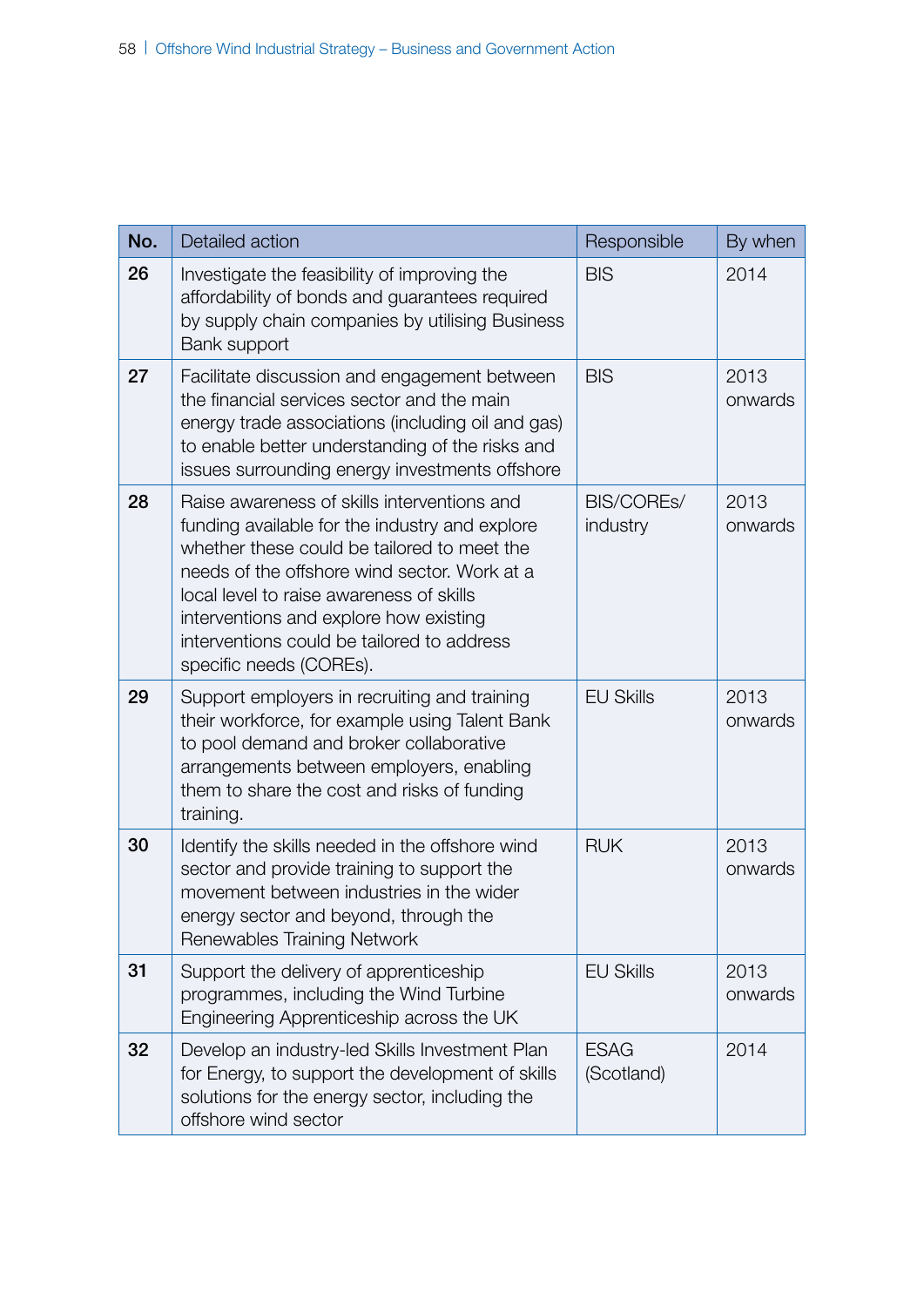| No. | Detailed action                                                                                                                                                                                                                                             | Responsible                        | By when         |
|-----|-------------------------------------------------------------------------------------------------------------------------------------------------------------------------------------------------------------------------------------------------------------|------------------------------------|-----------------|
| 33  | Engage with higher education and professional<br>institutions to include more offshore wind<br>specific content in engineering courses,<br>including introducing specialised wind units in<br>the 'Power Masters' programme                                 | <b>EU Skills and</b><br><b>RUK</b> | 2013<br>onwards |
| 34  | Raise awareness of career opportunities in the<br>sector, for example through the BIS "See inside<br>Manufacturing" project which arranges for<br>students to visit behind the scenes of key<br>manufacturing sectors and the STEM<br>Ambassadors programme | OWIC/RUK/<br><b>EU Skills</b>      | 2013<br>onwards |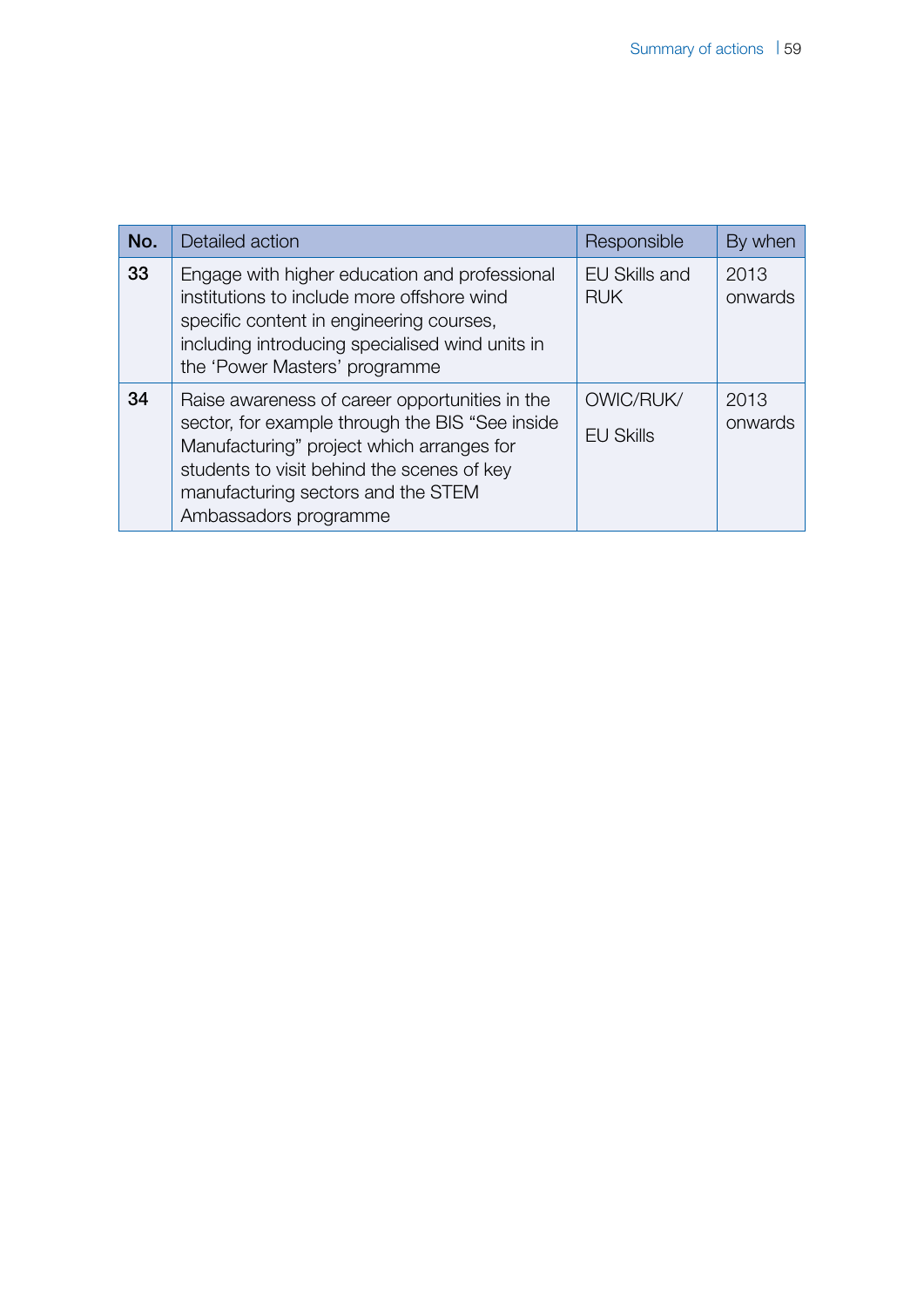# Measuring success

The success of the strategy will be tracked through a number of measures. Proposed measures are set out below. The Government will determine the sources of data to be used to monitor progress against these success measures. In some cases it may be more practical to measure interim outputs, in place of short and medium term outcomes and long term impact.

#### **Overall**

UK turnover for sector, including exports Number of jobs in sector UK rated top location to invest

#### Providing market confidence and demand visibility

Improved awareness of future business opportunities Increased business activity due to greater demand certainty

#### Building a competitive supply chain

Improved awareness of UK capabilities

Increased inward investment into the UK by foreign-owned offshore wind supply chain companies

Increased exports by UK-based companies and contracts with foreign companies Increased UK content in UK offshore wind sites, in both capital and operating expenditure

#### Supporting innovation

More test sites and increased uptake of testing facilities Development of new technologies Increased use of technology developed by UK-based companies Reduced cost of offshore wind

#### Finance

Increased availability of affordable finance options

#### Building a highly skilled workforce

Increased awareness of career opportunities Fewer key vacancies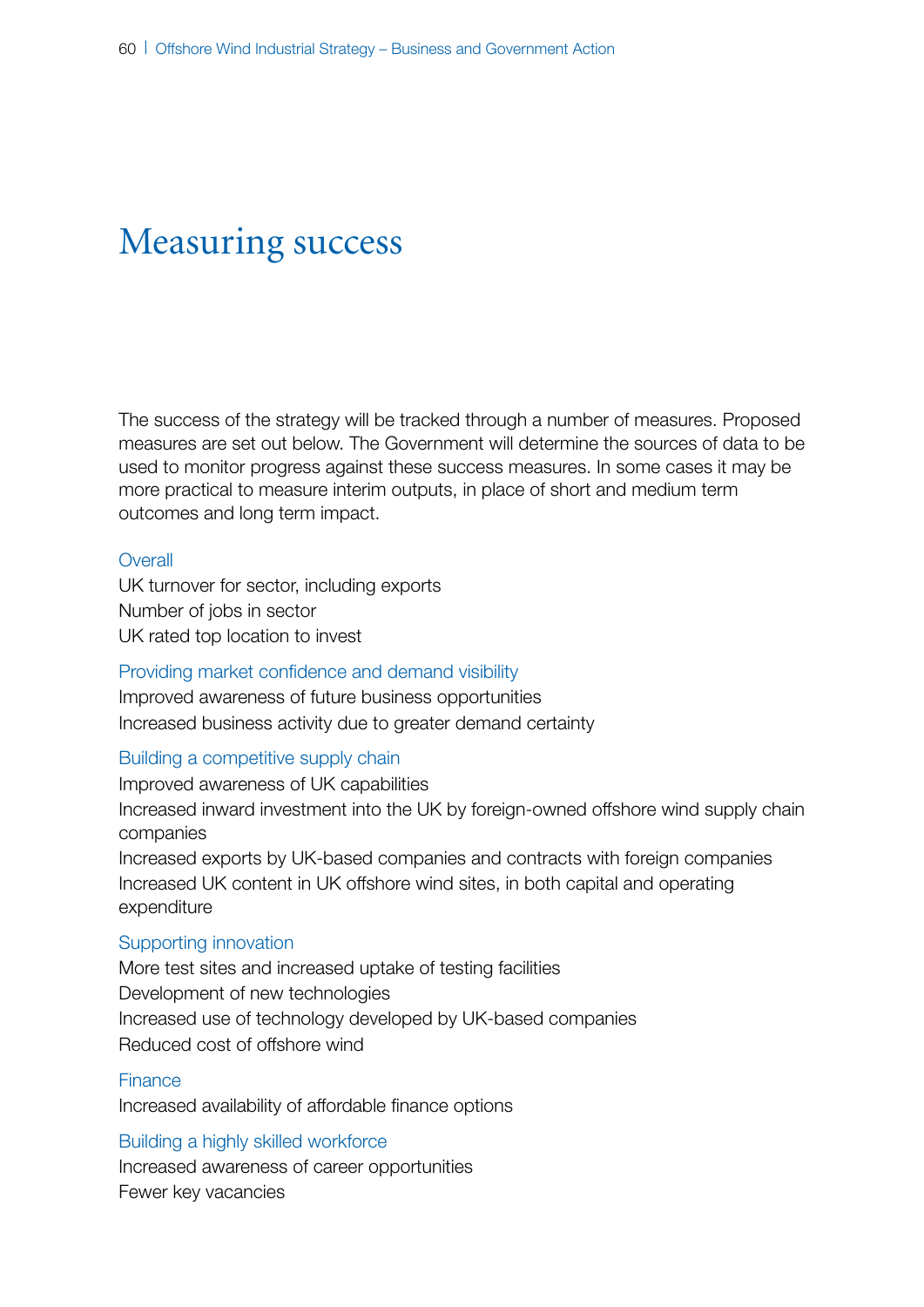# Annex A: Legislative framework for renewable energy

The strength of the UK's commitment to renewable energy, and specifically in this strategy, offshore wind, is both demonstrated and underpinned by robust legislative foundations. EU and UK regulations have created a framework of obligations and targets to steer a clear and consistent path towards greater use of renewable energy, including offshore wind.

The UK's Climate Change Act 2008 (2008 Act) is a landmark piece of legislation – the world's first. That Act created a legally binding target for the UK to reduce greenhouse gas emissions by at least 34% by 2020, and at least 80% by 2050, taking 1990 as the base year.

The UK's Promotion of the Use of Energy from Renewable Sources Regulations 2011 enshrines the EU Renewables Directive target of 15% of UK energy to come from renewable sources by 2020, which translates into about 30% of total electricity needs. That target derives from both the 2008 Act and the 2009 EU Renewable Energy Directive.<sup>47</sup>

The trajectory of these reductions is clearly set out in the UK carbon budgets that have been set out in law in accordance with the provisions of the 2008 Act, and which provide the certainty businesses need for making long-term investment decisions – offshore wind is expected to make a significant contribution to meeting these targets.

The Fourth UK Carbon Budget, covering 2023-2027, is a milestone along a consistent pathway towards 2050, and legally commits the UK to a 50% reduction in emissions compared to 1990 levels over the period, further reinforcing the framework for the development of low carbon technologies such as offshore wind – a point also emphasized in the UK's Carbon Plan.<sup>48</sup> The target for the fourth carbon budget was set on the basis of an increased EU ambition of 30% by 2020, which is due to be reviewed in 2014.

In addition to existing legislation, the new Energy Bill was introduced to the UK Parliament on the 29th November 2012 and is anticipated to become law in 2013. The Bill will put in place a regime that is expected to endure for many decades to come, providing solid foundations for long-term investments. Its key features, which

<sup>47</sup> <http://eur-lex.europa.eu/LexUriServ/LexUriServ.do?uri=Oj:L:2009:140:0016:0062:en:PDF>

<sup>48</sup> [http://www.decc.gov.uk/en/content/cms/tackling/carbon\\_plan/](http://www.decc.gov.uk/en/content/cms/tackling/carbon_plan/)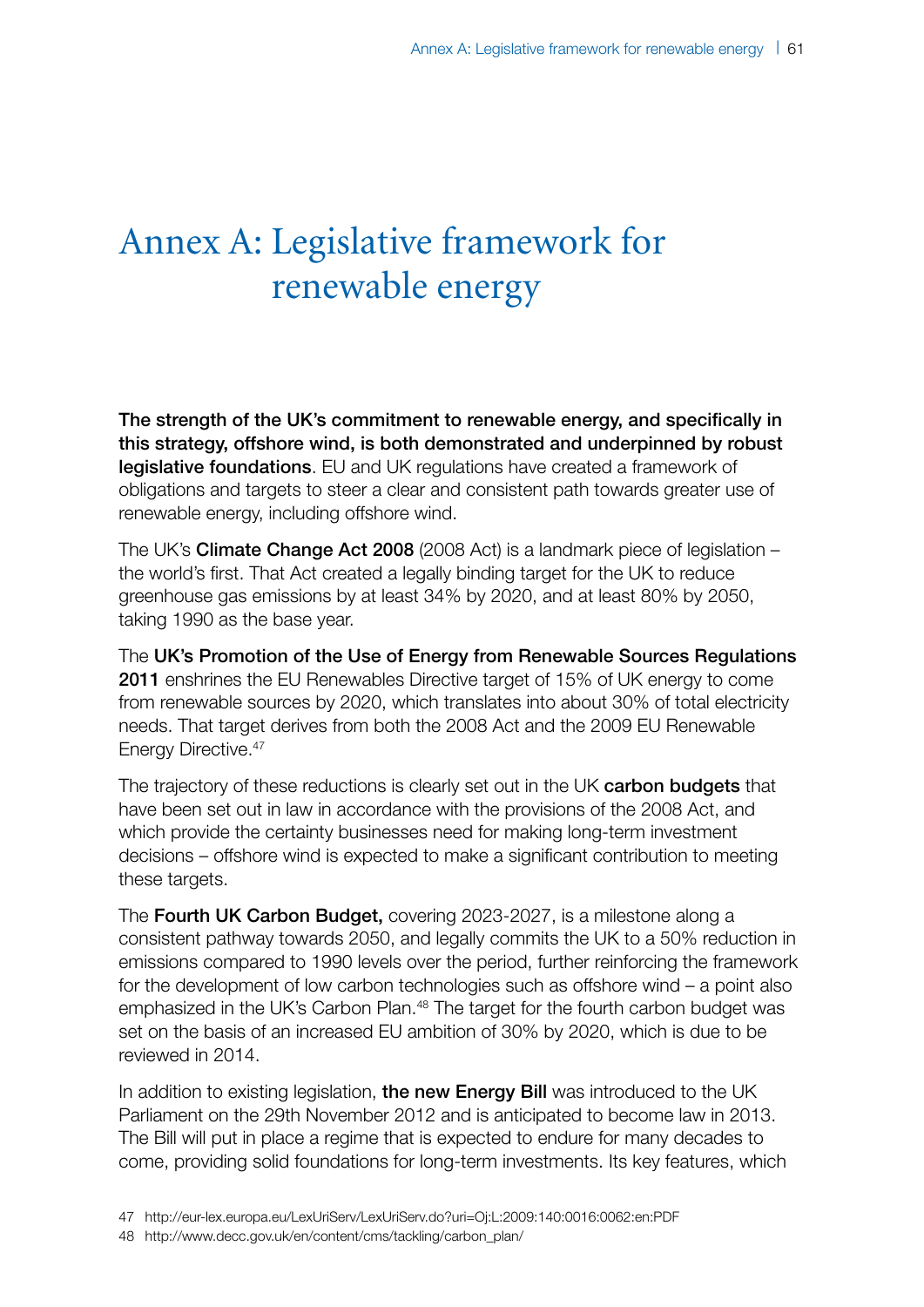have been developed during the Electricity Market Reform programme, aim to provide investors with transparency, longevity and certainty about the UK energy market and the opportunities for renewable energy sources such as offshore wind.<sup>49</sup>

In order to prevent an investment hiatus over the transition from the Renewable Obligation regime to the new regime under the Energy Bill, the Government is actively working with offshore wind developers to enable early investment decisions to progress to timetable, and is in discussions with them to identify forms of reassurance that might be given to support their investment decisions.

In parallel, the Enterprise and Regulatory Reform Bill has established the new Green Investment Bank in order to provide a new source of capital for green infrastructure projects. This new institution is operating with initial funding of £3bn, which will help leverage funding for investments from other sources. Reflecting the importance the Government attaches to the sector, offshore wind is one of the key strategic priority sectors for the Bank. The establishment of this new Bank during the current recession, and with an appreciable level of initial capitalisation at a time of public sector reductions in spending, is a significant demonstration of the UK's longterm commitment to renewable energy, and offshore wind in particular.

A further legislative basis supportive of the drive towards greater use of offshore wind in the UK is the EU Emissions Trading Scheme, delivered nationally through the Carbon Price Floor, which will increase from £16 per tonne now to £30 per tonne in 2020 and £70 per tonne in 2030, and will support the move to a low carbon economy.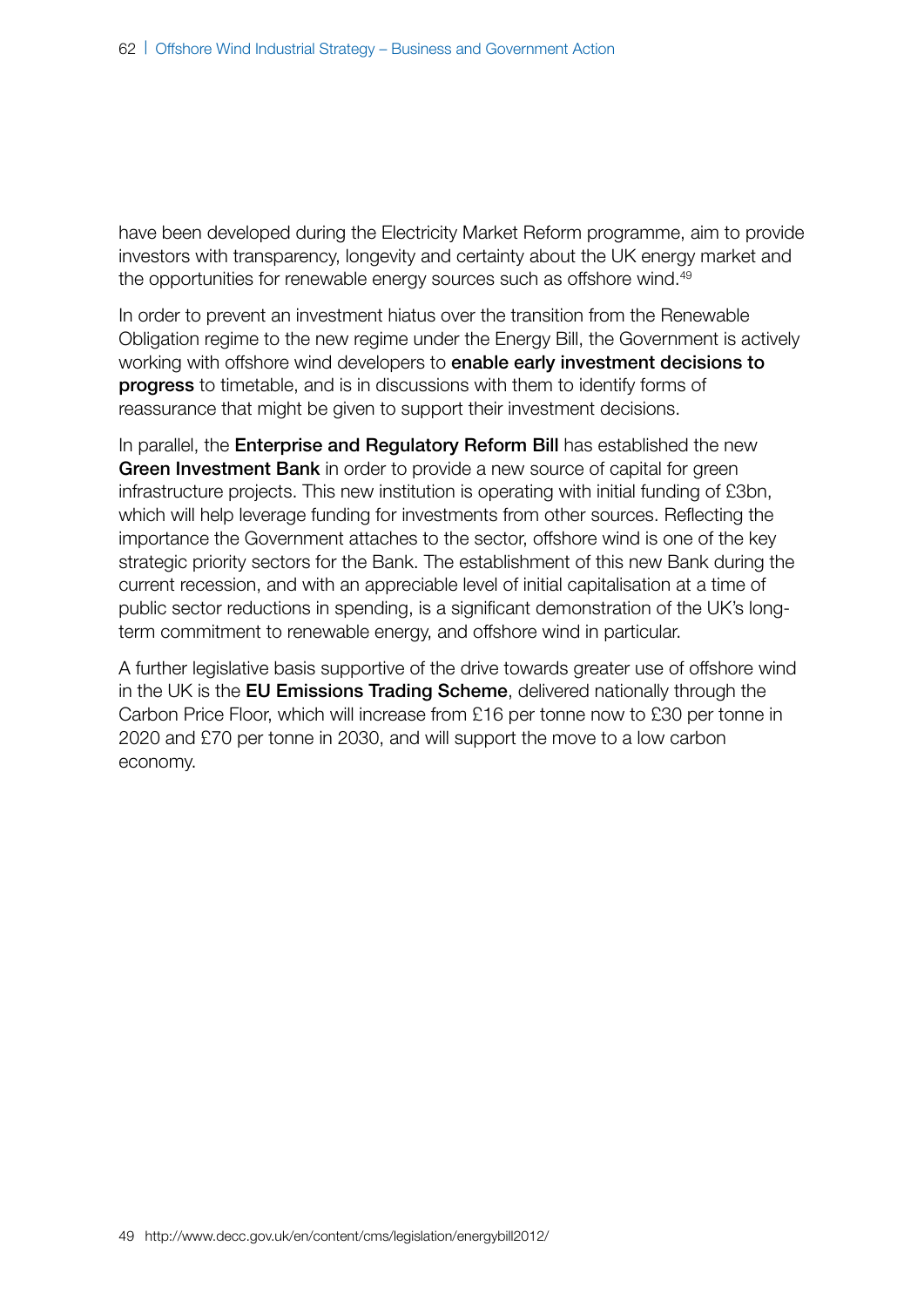# Annex B: Summary of key supply chain elements

# Existing Capability in the UK Supply Chain and Future **Opportunities**

The UK has capability that could be realised in all aspects of the supply chain through investment. Many companies have identified future investments in the sector, often to introduce innovations recognising the importance of cost reduction. This annex discusses the UK supply chain, gives examples of UK supply, and discusses changes in technology that could impact this supply.

#### Development Services

1. Teams based in the UK, working for developers, manage this process drawing in expertise where required. This activity has high UK content. Examples of UK supply include The Gardline Group which provides survey and site investigation vessels and services to many UK offshore wind projects and Fugro UK, Cathie Associates and Coastline Surveys which have supplied geoscience, survey and geotechnical related services, and ESS and APEM have provided environmental surveying for birds. The UK supply chain for meteorology and oceanology masts includes design (RADTech), lattice manufacture (Lynx), foundations (Mabey Bridge, TAG, Steel Engineering, Harland & Wolff) and installation (Fugro Seacore, MPI Offshore, Seajacks).

#### **Turbines**

2. The European offshore turbine industry mostly grew out of the German and Danish onshore wind markets. It is currently dominated by manufacturers based on the Continent (principally Siemens, Vestas, REpower and Areva) which mainly use a continental supply chain. The UK has part of this wider supply chain, where market leaders and established suppliers include GE Power Conversion (5GW/ year of onshore and offshore converters, generators, power quality SCADA and grid connection solutions from its UK facilities in Rugby and Kidsgrove), Gurit (blade materials), BGB (slip rings), Cooper and Turner (large fasteners), PPG (glass fibre), Roballo (slewing rings), HV Wooding (engineered components for electrical systems), James Walker (Tension Control systems), Latchways (fall arrest systems), MOOG UK (slip rings, strain and stress measurement and test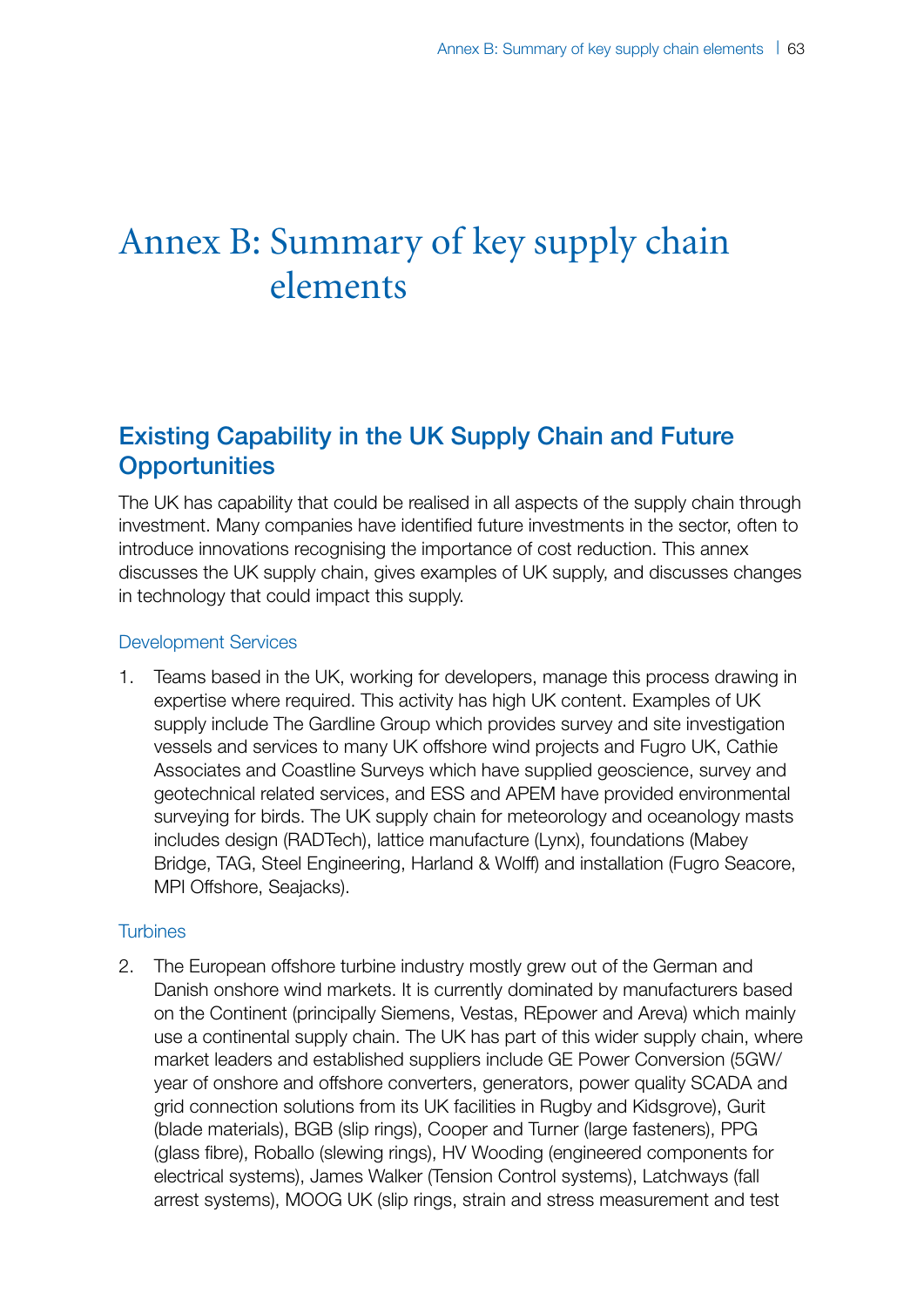equipment, fibre optic rotary couplings, fluid rotary unions) and Nylacast (engineering plastic components).

- 3. Recently a new generation of dedicated offshore wind turbines has been developed, with larger diameter rotors and higher rated capacities. Deployment of these has already started, initially at onshore and offshore demonstration projects and more recently in commercial projects. The first of these offshorespecific turbines have had rated capacities in the range 5MW to 6MW but there is now an increasing focus on turbines rated between 6MW and 8MW as these are expected to enable significantly lower costs of energy through lower balance of plant, installation and O&M costs. The cost of energy is estimated to be over 8% lower for a 6MW turbine than for 4MW turbine even though the turbine itself becomes more expensive per MW.50 It is anticipated that by the time the current "new generation" turbines are proven, technology advances will have enabled a new generation of even larger turbines able to further reduce the cost of energy. The increased scale of turbines will necessitate more waterside manufacturing so could present opportunities for UK waterside manufacturing sites.
- 4. David Brown Gear Systems is a designer, developer and manufacturer of gearboxes, including supplying Samsung Heavy Industries new generation 7MW offshore wind turbine. Two prototype nacelles are due to start their testing in summer 2013: in a full turbine at the Methil near-shore test pad, and in a full nacelle that will undergo accelerated life testing at the 15MW capacity Wind Turbine Drive Train Test Facility at Narec.
- 5. The drivetrain within the nacelle conventionally uses either a gearbox and generator or a direct-drive generator. Artemis Intelligent Power, acquired by Mitsubishi Power Systems Europe in 2010, has developed a third kind of drivetrain, based on its Digital Displacement (R) hydraulic technology. For the first time in a large wind turbine, this will enable the use of conventional wound-rotor synchronous generators connected directly to the network. Artemis and Mitsubishi have now scaled their power-train technology up from a 1.6MW lab system, and a wind turbine retrofit at 2.4MW, to a 7MW offshore version which has been rig tested and will be erected in a prototype 7MW SeaAngel wind turbine at SSE's Hunterston demonstration site in autumn 2013.
- 6. Romax is the world's leading independent designer of wind turbine drivetrains and gearboxes, having developed 29 designs ranging in capacity from 750 kW to 6 MW plus. It has also developed an extensive range of turbine performance and condition monitoring software tools and services.
- 7. GL Garrad Hassan is the world's largest wind consultancy and has provided independent technical and engineering services, products, and training courses.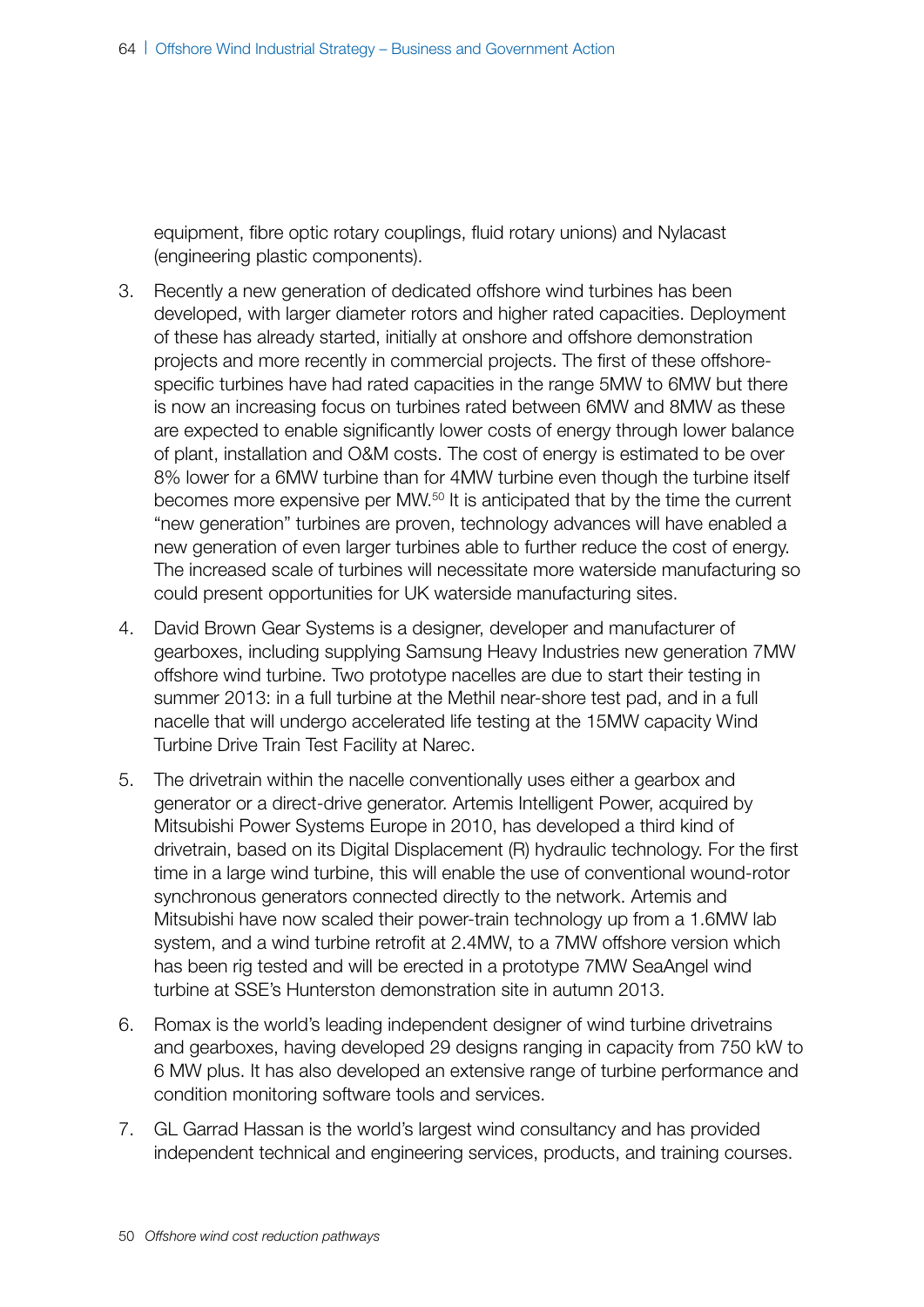This has included wind resource assessment, energy yield prediction, wind turbine design and associated engineering software.

8. Continued innovation is required, principally to drive down build costs but also to achieve greater reliability and increased energy capture. Advances in material science for example will allow longer blades, which although will increase turbine cost per MW, will enable cost reductions elsewhere and greater energy production per MW, thus reducing cost of energy. Fewer larger turbines are required to give the same generating capacity and while the absolute cost of foundations, cables, installation and operations and maintenance is greater per turbine, and their total cost per MW is lower.

#### Foundations

- 9. To date, more than three quarters of all installed European offshore wind projects have used steel monopile foundations, with most of the rest using concrete gravity base designs at shallow wind farms. Larger turbines and deeper waters are driving the increased use of jacket foundations although alternative designs such as super-size monopiles and concrete foundations (Vinci, Gravitas) are being considered.
- 10. Most foundations are fabricated in Continental Europe although the UK based company BiFab is a leader in jacket foundation supply having supplied the turbine foundations for the Beatrice and Alpha Ventus demonstration projects and the Ormonde wind farm, as well as supplying the substation jacket foundations for Gwynt Y Mor. TAG Energy has been awarded a contract to manufacture 16 monopiles and transition pieces for E.ON's Humber Gateway. MTL provided boat landing systems on the Ormonde Project as a subcontractor to BiFab and to Weserwind for German projects.
- 11. The cross over from oil and gas structures places the UK in an ideal position to capitalise on the need for greater number of jacket foundations. In addition there are a number of differing technologies (gravity, suction bucket) which, due to the size and weight, are more cost effective if manufactured locally.
- 12. Innovative foundation solutions will need to be successfully demonstrated in an offshore environment before developers have the confidence in their large scale deployment. The innovation driver for foundations is reduced cost per MW. Currently there are a number of promising foundation technologies and innovative manufacturing methods that could deliver cost savings if demonstrations prove them 'fit for purpose' for offshore wind and capable of serial production. Opportunities also exist for improving the installation methods from a time, cost and safety perspective.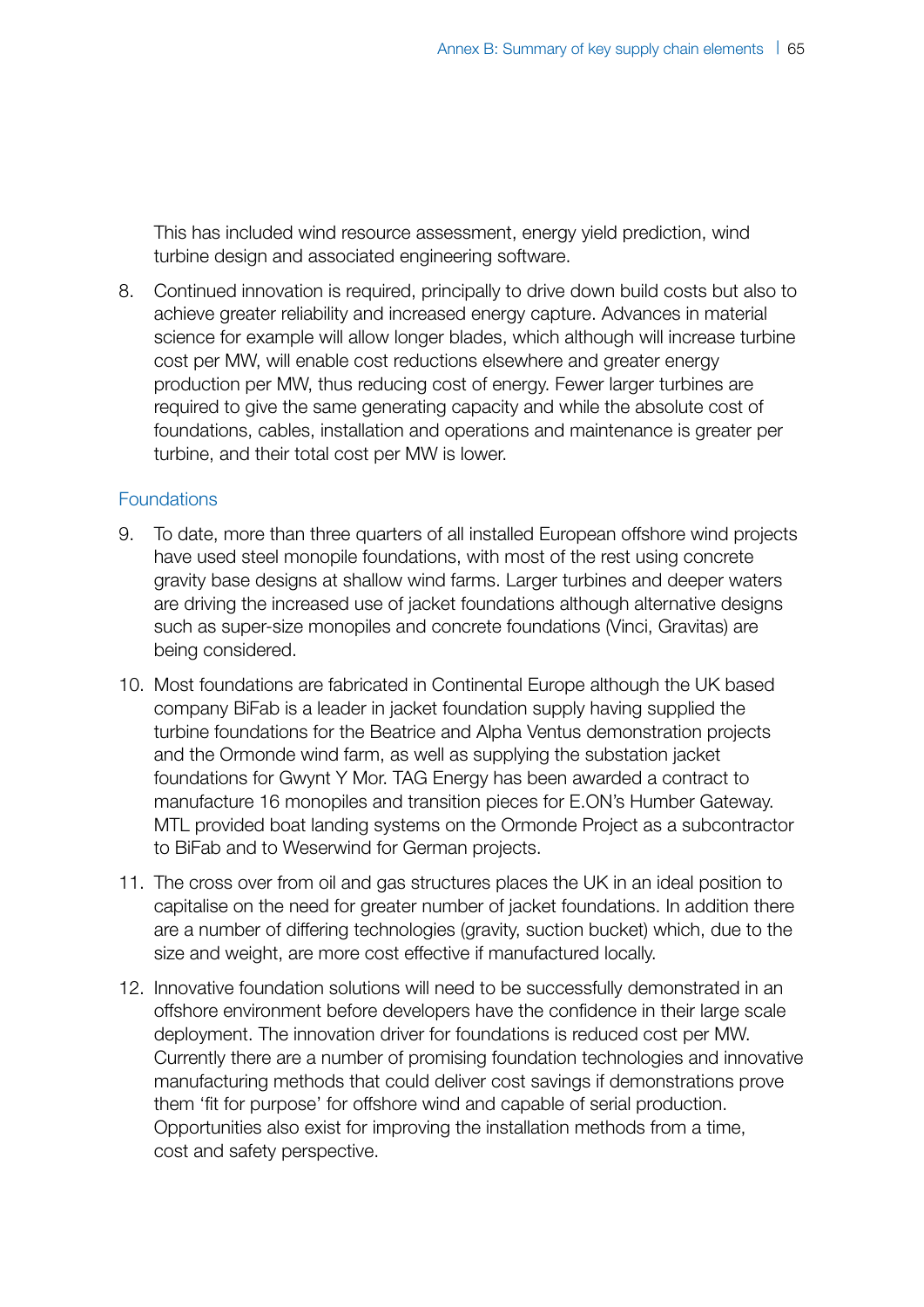#### Electrical infrastructure

- 13. All offshore wind projects over 100MW completed to date have incorporated at least one offshore high voltage alternating current (HVAC) substation and a new, or extended, onshore substation.
- 14. Electrical infrastructure provision is dominated by four large companies: Siemens, ABB, CG Power, and Alstom Grid. All have design expertise in the UK.
- 15. Siemens opened the Siemens Renewable Energy Engineering centre, Manchester, in 2012 and has created 200 new jobs in the last 2 years and also opened the Siemens Customer Support Centre, Newcastle, in 2013 where it is training 90 apprentices.
- 16. At its centre in Stafford, Alstom manufactures large power transformers, relay protection & control systems and high voltage direct current (HVDC) valve and control systems, and is developing the next generation of HVDC technology to meet demand for future offshore wind farm projects. The Stafford Centre has delivered onshore and offshore transmission connections for recent UK projects such as Sheringham Shoal and Ormonde, as well as German projects Alpha Ventus, Borkum West II and Global Tech I. The facility is expanding with the award of German offshore wind project Dolwin 3 (a large 900MW HVDC connection), leading to more jobs and investment in the local supply chain.
- 17. GE Power Conversion is developing a DC architecture including a DC power converter for offshore wind farms.
- 18. Prysmian Cables Ltd manufactures high voltage onshore cables from its Wrexham facility and cables accessories from its main UK location in Hampshire which have been used for the UK onshore cable routes associated with offshore wind farm transmission.
- 19. Harland & Wolff undertakes marine design and construction of substations, monopiles and transition pieces. It has a Universal Foundation design that combines a monopile with a suction bucket. Its main focus is currently on the manufacture of transformer platforms and turbine foundations (primarily jackets). The company supplied the transformer platform to Siemens for the Gwynt Y Môr wind farm.
- 20. Heerema manufactures and fabricates substations topsides and projects have included Sheringham Shoal for Areva T&D (now Alstom Grid) and Greater Gabbard (Siemens Transmission and Distribution).
- 21. Many UK companies have been involved in design and supply of onshore substations such as Jones Bros Ltd Civil Engineering UK who worked on the onshore substation for Gwynt y Môr and SLP who designed and built the Thanet substation.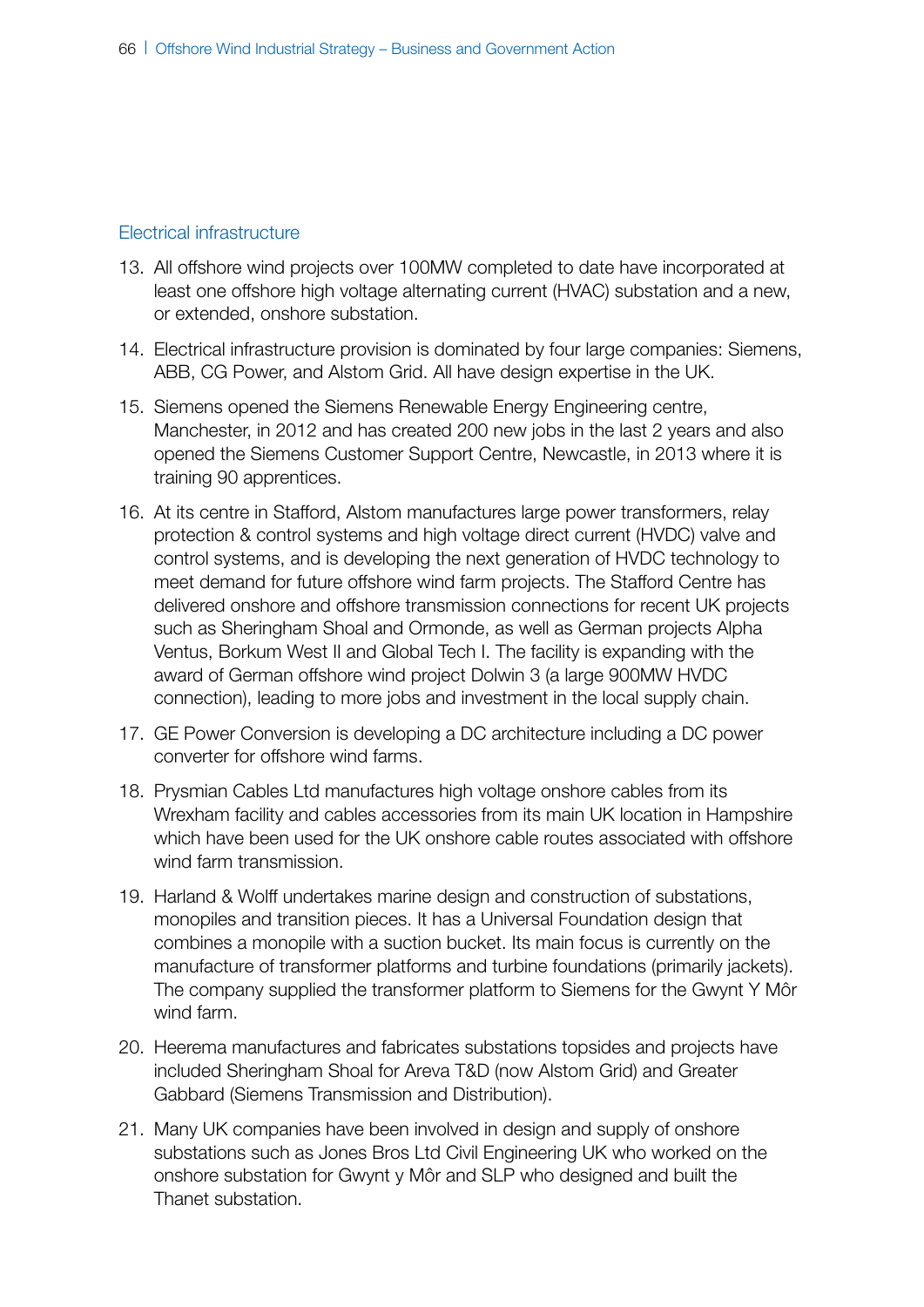22. The development of higher voltage array cabling will reduce transmission losses and enable more turbines to be included on a "string" that is connected in a row. Improved array layout will reduce the cabling requirements for a wind farm, and therefore cost. In the longer term, improvements may result from centralising the power conversation technology to the substation rather than the turbine and/or introducing DC turbines which removes the need for most of the convertors. Further cost reductions may come from reducing the need for as many separate substations by locating more of the remaining electrical infrastructure at selected turbines that act as mini collector substations collecting the output from adjacent turbines.

#### Subsea cables

- 23. Subsea cable supply is split into supply of medium voltage and high voltage cables. There are a number of facilities located in Scandinavia due to their historic demand for interconnectors. In the UK, JDR Cables is a significant array cable producer investing in a deepwater quayside production facility in Hartlepool. It has developed high voltage export cable manufacturing capability and doubled its Hartlepool facility's footprint. It has supplied array cables to Greater Gabbard, London Array and the German Meerwind projects and an export cable to Gunfleet Sands III.
- 24. Tekmar Energy has recently developed a new Teklink cable protection system which avoids the need for a j-tube and utilises a remote installation method with no handling in a diver-less operation. Tekmar Energy has successfully delivered solutions into large offshore wind farm projects including Alpha Ventus and Bard (with NSW) and Gjoa (with ABB). Pipeline Engineering supplied the subsea cables protection system for London Array.
- 25. Innovation opportunities are expected to emerge from moving to using higher voltage ratings, HVDC links, using medium-voltage DC in arrays, improving installation methodology and cable protection.

#### **Installation**

- 26. Early offshore wind turbines and foundations were installed using general purpose offshore construction vessels, originally built for the oil and gas sector and other offshore markets. While these vessels were able to install turbines, they had limited capacity and, as the market developed, purpose-built vessels were constructed. The UK now has a growing specialist fleet that provides services Europe wide.
- 27. Installation contractors are a combination of specialist offshore wind vessel operators and those that have diversified from other marine sectors where the UK has traditionally had a strong industry. There is a mixture of UK and global supply reflecting the global nature of the vessel supply industry.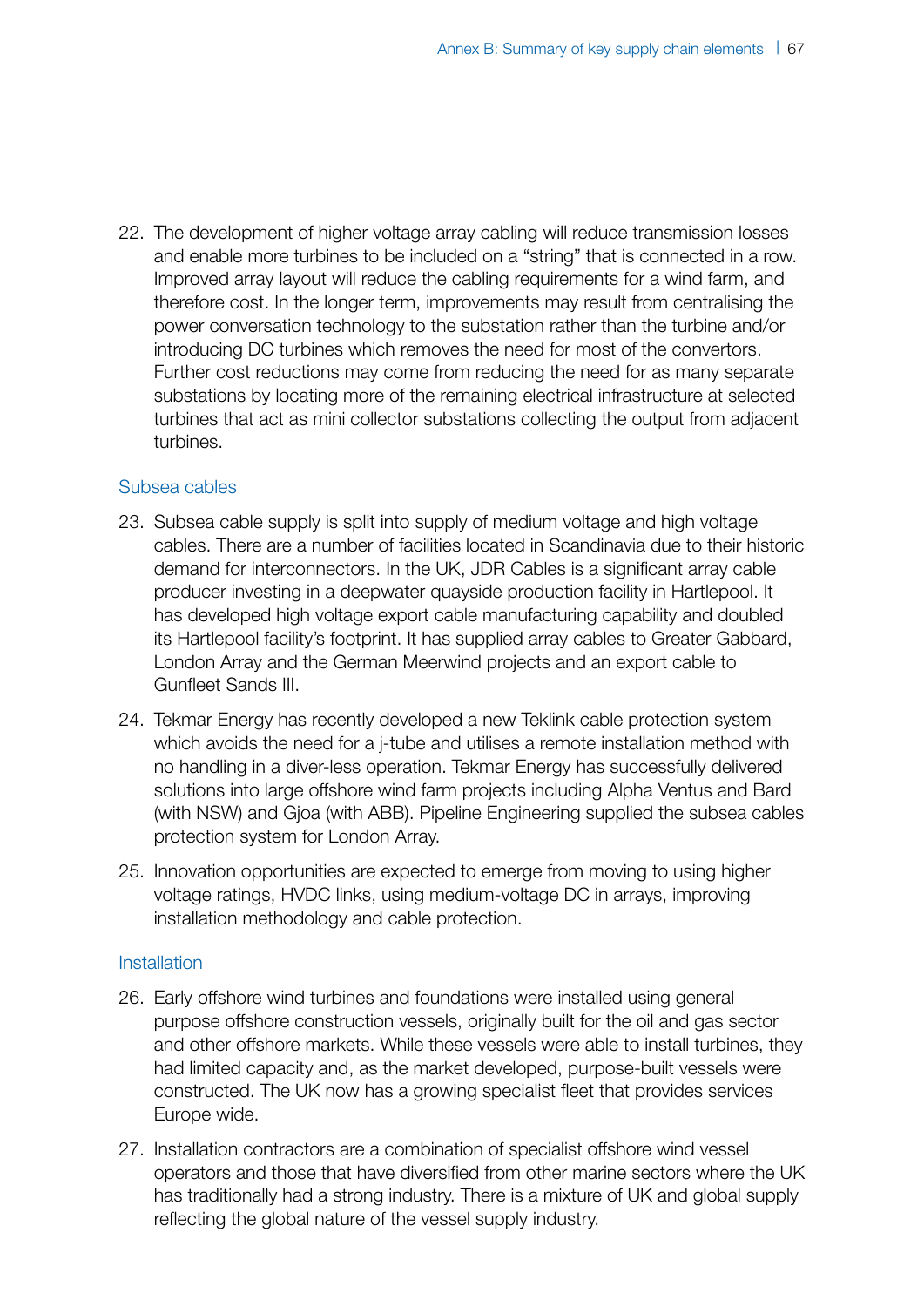- 28. In 2012, Prysmian acquired the UK-based subsea cable installation company Global Marine Energy, which has delivered cable installation works at a number of wind farms including London Array, Horns Rev 1 and 2, Lincs and Thornton Bank.
- 29. Harland & Wolff entered the offshore wind market in 1997 designing vessels to be used for the installation of wind farms and it is active in the repair and maintenance of offshore wind installation vessels.
- 30. Houlder Limited has designed vessels including the concept development of an O&M Mothership, and is the design partner for the Gaoh Offshore's Deepwater Installer as well as designing the Houlder Turbine Access System (TAS) for the wind farm personnel transfer.
- 31. DeepOcean has provided survey, trenching and installation services to offshore wind farms including Bard 1, Walney, Greater Gabbard and Jeju.
- 32. Reef Subsea Dredging & Excavation worked on Greater Gabbard excavating approximately 100 monopiles around the j-tube approach to enable cable entry, lowering of inter-array cables, and burial of circa 80 cable approaches to the monopiles using their non-contact excavation tools.
- 33. Reef Subsea Power & Umbilical installed and buried 14 inter array cables for the Lincs wind farm using its Q1000 Trenching ROV launched in 2012.
- 34. MPI Offshore pioneered the development of specialist offshore wind vessels when it commissioned the MPI Resolution. The vessel has gone on to install turbines and foundations at a number of UK offshore wind farms, including Gunfleet Sands, Lynn and Inner Dowsing, Lincs and Thanet. In 2012, the company brought two larger offshore wind installation vessels into service that have been used at London Array, the world's largest offshore wind farm. MPI Offshore also operates workboats used for the transfer of equipment and personnel to and from wind farm sites.
- 35. Seajacks owns and operates three self-propelled installation vessels, Leviathan a. In 2012 it ordered a new self-propelled jack-up vessel Hydra, specifically designed for offshore wind and oil and gas installation and maintenance services, with an expected delivery date in 2014. In June 2013 it announced an order for another new self-propelled jack-up Scylla from Samsung Heavy Industries.
- 36. The UK is world leader in remotely operated vehicle supply. SMD, Saab Seaeye and Forum Energy manufacture remotely operated vehicles (ROVs) and cable ploughs.
- 37. IHC Engineering Business Ltd is a UK supplier of cable carousels.
- 38. Cammell Laird Shiprepairers and Shipbuilders Limited lengthened by 12.5 metres the dedicated cable laying ship C/S Nexans Skagerrak to increase its cable handling capabilities.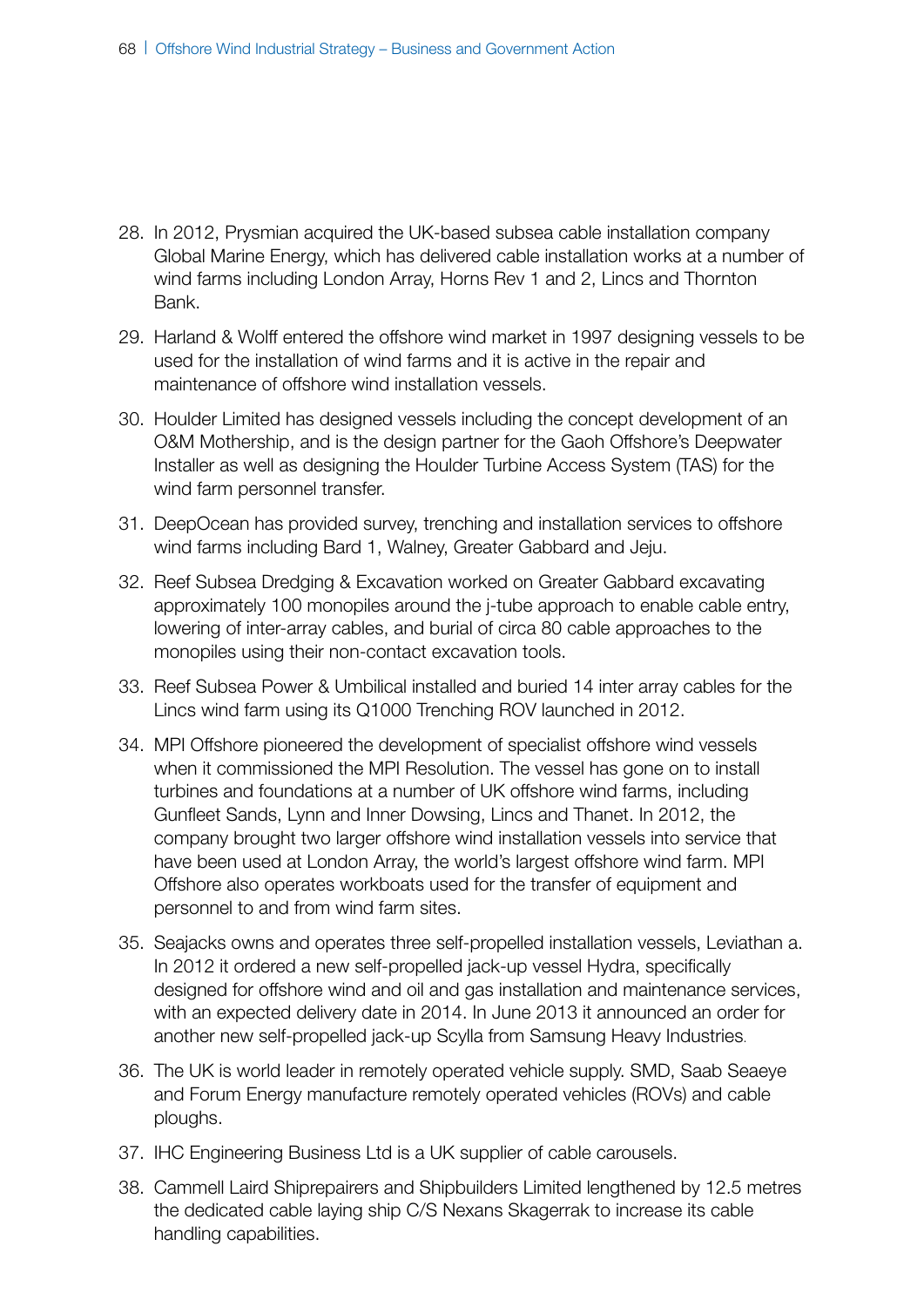- 39. Technip acquired all the assets of the subsea cable installation company Subocean Group in 2011 and undertakes offshore wind subsea cable-laying and other subsea engineering and management services. Technip has a wider interest in offshore wind through its involvement in the Hywind and Vertiwind floating offshore wind projects and is a development consortium partner in EOWDC.
- 40. Mobilising vessels for offshore wind is also undertaken in the UK including the 100T blade racks constructed and fitted by A&P Group in Falmouth Harbour to Seajacks' Kraken and Leviathan self-propelled jack-up vessels used to install Walney. MC Ware have undertaken mobilisation for cable vessels and for MPI's Resolution.
- 41. Innovations in installation, operation and maintenance, and health and safety are expected to yield further improvements in the cost of energy. Expected changes include reducing sensitivity of blade installation to high winds, greater onshore commissioning (seen with the V112 at Karehamn) and integrated turbine and foundation installation. In addition, development of higher efficiency installation vessels and 'float out and sink' concepts have the potential to reduce costs.

#### Boats and access systems

- 42. Access to turbine is generally achieved from workboats and the UK has a thriving industry building these, including Alicat Workboats which acquired South Boats in 2012 and Alnmaritec which is the market leader in the manufacture of aluminium support vessels for the offshore wind industry. CTruk has supplied multi-purpose composite marine craft offshore wind support vessels and grown to a staff of 150 in three years. Other boat builders include Blyth Workcats, Buckie Shipyard and Dunston Shipbuilders.
- 43. OSBIT Power's MaXccess-T12 systems have been operating at SSE and RWE's Greater Gabbard site since August 2012 and Scira's Sheringham Shoal site since January 2013. Its new Maxess18 access system has just been deployed on Dong Energy and SSE's Walney Offshore Wind Farm.
- 44. Improved access in difficult sea states and weather conditions and with improved levels of safety is being developed in the UK to move away from the "bump and jump" where the work boat is driven against the foundation, allowing the technician to transfer on to the ladder and climb quickly to avoid the workboat moving up in a swell.

#### Operations, Maintenance and Service (OMS)

45. A high proportion of UK wind farm operation expenditure is spent in the UK and any significant increase in this proportion will only come from increased UK content in capital expenditure. Significant new jobs have been created in operation and maintenance bases such as Barrow, Grimsby, Lowestoft, Mostyn, Ramsgate and Workington.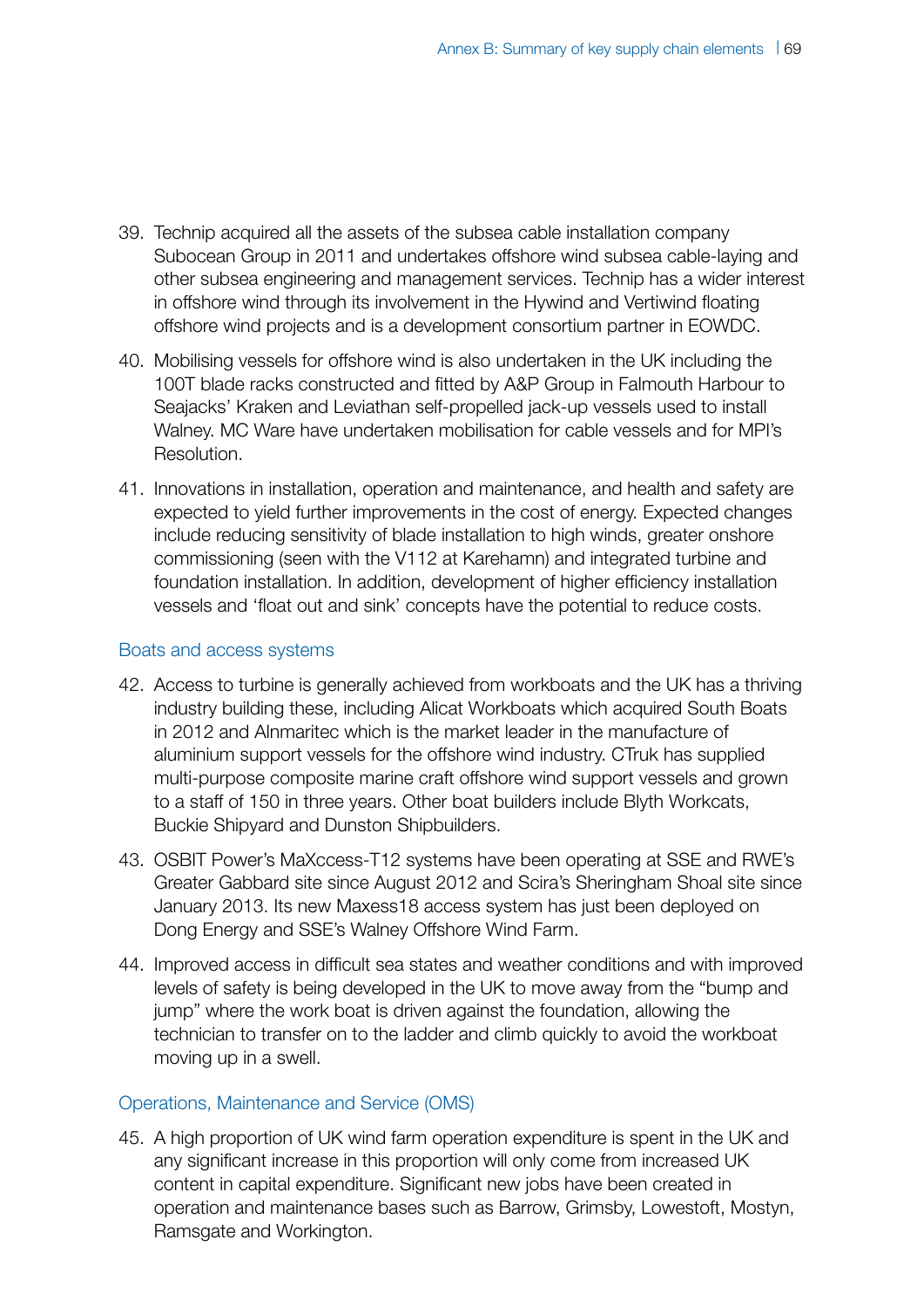- 46. Experience gained in OMS by the many UK companies involved is a UK export opportunity. For example Searoc's Seaplanner software designed specifically for the offshore industry has been utilised on nearly 4GW of offshore wind projects across Europe.
- 47. With the exception of major component replacement, the large proportion of turbine maintenance is undertaken using shore to turbine personnel transfer vessels. This is likely to change for the Round 3 wind farms which are further from shore, where the increased time it takes to transfer personnel from shore to turbine will lead to more helicopter use and staff based offshore. This might be achieved by, for example, manned substations, Motherships (accommodation ships with a helicopter pad) possibly served by daughter vessels, and Flotels (accommodation ships accessed by boat more likely to be used in construction).
- 48. For innovation and cost reduction, the primary focus is on reliability of the wind farm itself, decreasing the need to visit the turbine and substation. The secondary focus is to improve the ability to access the wind farm in higher wave heights and more difficult weather conditions to reduce waiting on weather losses and so lower the cost of energy.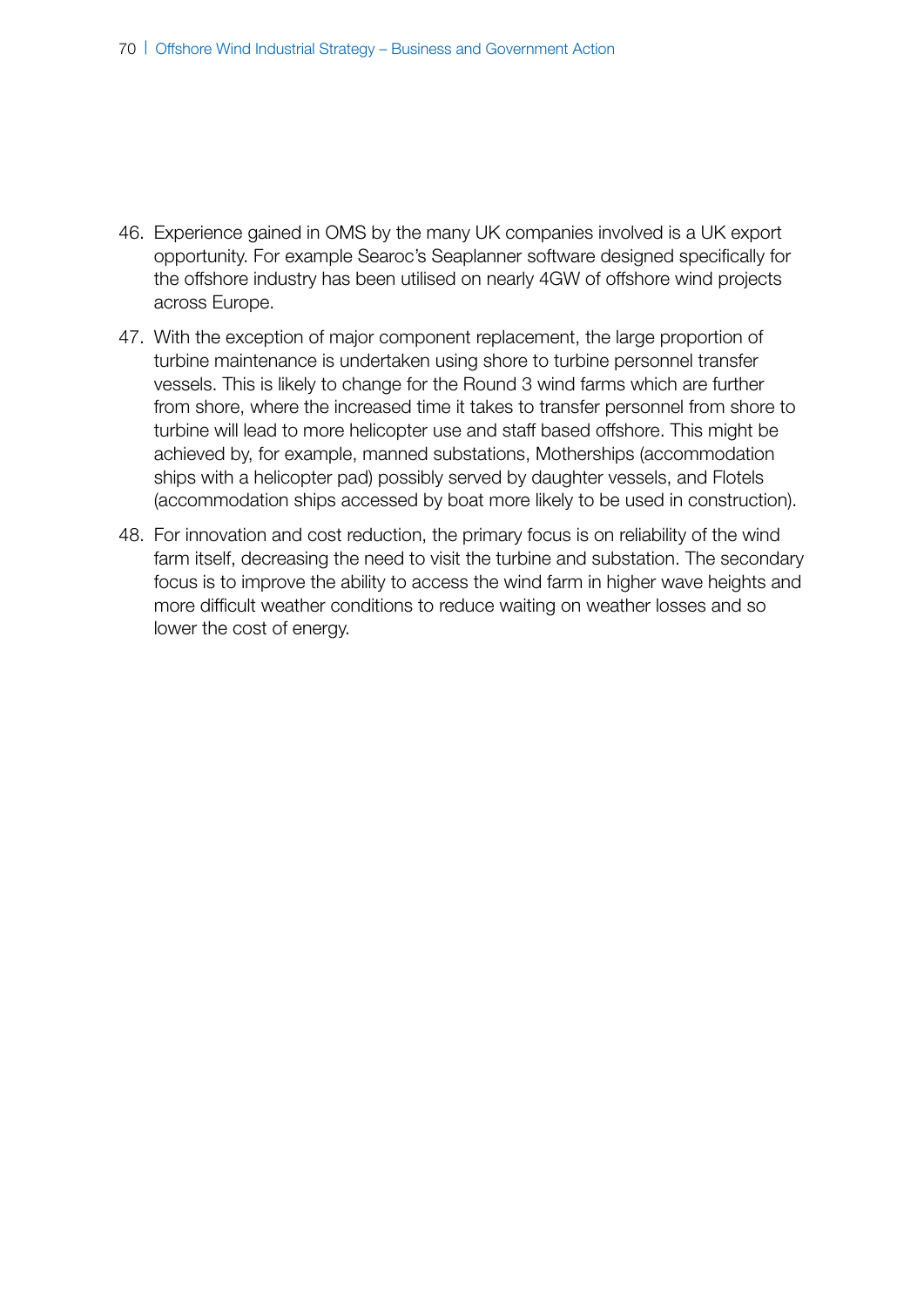# Annex C: SWOT analysis for offshore wind

*A summary of key findings from the analysis undertaken by BIS and evidence gathered by stakeholders on the performance and competitiveness of the UK offshore wind sector. Key strengths, weaknesses, opportunities and threats are highlighted below although this is not exhaustive.*

| <b>STRENGTHS</b>                                                                                                                                                                                                                                                                                                                                                                                                                                                                                                                                                                                                                                                                                                                                                                                                                                                                            | <b>WEAKNESSES</b>                                                                                                                                                                                                                                                                                                                                                                                                                                                                                                                                                                                                                                                                                                                                                                                                                                                                     |
|---------------------------------------------------------------------------------------------------------------------------------------------------------------------------------------------------------------------------------------------------------------------------------------------------------------------------------------------------------------------------------------------------------------------------------------------------------------------------------------------------------------------------------------------------------------------------------------------------------------------------------------------------------------------------------------------------------------------------------------------------------------------------------------------------------------------------------------------------------------------------------------------|---------------------------------------------------------------------------------------------------------------------------------------------------------------------------------------------------------------------------------------------------------------------------------------------------------------------------------------------------------------------------------------------------------------------------------------------------------------------------------------------------------------------------------------------------------------------------------------------------------------------------------------------------------------------------------------------------------------------------------------------------------------------------------------------------------------------------------------------------------------------------------------|
| LARGE WIND RESOURCE AND FAVOURABLE<br><b>LOCATIONS</b> with substantial potential for export of<br>power<br><b>EXPERTISE IN OFFSHORE</b> engineering, platform<br>deployment, and marine operations transferable to<br>offshore wind<br><b>STRONG R&amp;D CAPABILITY</b> in renewables with<br>increasing competence in demonstration and early<br>deployment<br><b>LARGEST INSTALLED CAPACITY with UK being</b><br>world leader<br><b>EXPERTISE IN ADVANCED MANUFACTURING &amp;</b><br><b>MATERIALS</b> applicable to offshore wind<br><b>REGULATORY AND PRICE SUPPORT</b><br>FRAMEWORK enabling deployment of low-carbon<br>energy generating technologies, including offshore<br>wind, with cross party support                                                                                                                                                                          | <b>TESTING AND TECHNOLOGY DEPLOYMENT is</b><br>low which hinders the move to larger turbines and fully<br>utilising UK's R&D capability<br><b>HIGH ENERGY COST</b> of offshore wind in comparison<br>with other renewable energy sources<br><b>FOREIGN INVESTMENT</b> is limited to date as<br>overseas investors are often unaware of benefits of<br>investing or locating their activities in the UK<br><b>INDUSTRY COLLABORATION AND SME activity is</b><br>often limited<br><b>LOW INVOLVEMENT OF UK SUPPLY CHAIN as it is</b><br>estimated only 30% of content in UK offshore wind<br>sites on average is sourced from UK suppliers<br><b>WATERSIDE MANUFACTURING</b><br><b>INFRASTRUCTURE</b> insufficient to fully meet sector's<br>needs and new investment is not materialising                                                                                              |
| LARGE ECONOMIC BENEFITS - by 2020 offshore<br>wind could deliver up to £7bn GVA (excluding exports)<br>and boost total UK jobs by over 30,000 FTE<br><b>GROWING DEMAND FOR RENEWABLE ENERGY</b><br>to meet climate change targets, security of supply and<br>increasing demand for energy, both domestically and<br>abroad<br>OFFSHORE WIND COST REDUCTION VIA<br><b>TECHNOLOGY, SUPPLY CHAIN and FINANCE.</b> The<br>Crown Estate cost reduction pathways study (2012)<br>showed that 28% reduction in levelised costs to £100/<br>MWh (2011 prices) was achievable for 2020. TINA<br>study (2012) estimated that levelised costs of offshore<br>wind energy could go down by 60% by 2050<br><b>SYNERGIES WITH OTHER INDUSTRIES could be</b><br>realised as offshore wind relies on products and<br>services from other sectors e.g. professional services,<br>manufacturing and transport | HIGH COMPETITION FOR THE LOCATION OF TOP<br>TIER SUPPLY CHAIN COMPANIES given turbines,<br>foundations, and electrical components can be<br>manufactured from many locations on the North Sea<br>coast line<br><b>ACCESS TO FINANCE</b> could affect speed of<br>deployment and ability of UK supply chains to scale<br>up quickly due to perceived risks by financiers<br><b>COST OF ENERGY</b> may not reduce significantly if<br>build rates are low<br><b>AVAILABILITY OF HIGHLY SKILLED WORKFORCE</b><br>- offshore wind, like the wider energy industry, faces<br>engineering and managerial skills gaps, competition<br>for talent and ageing workforce<br><b>HIGH MARKET CONCENTRATION &amp; LACK OF</b><br>VARIED COMPETITION in the supply chain - over<br>90% of turbines are supplied by two manufacturers<br>but no turbine manufacturers currently located in<br>the UK |

OPPORTUNITIES **THREATS**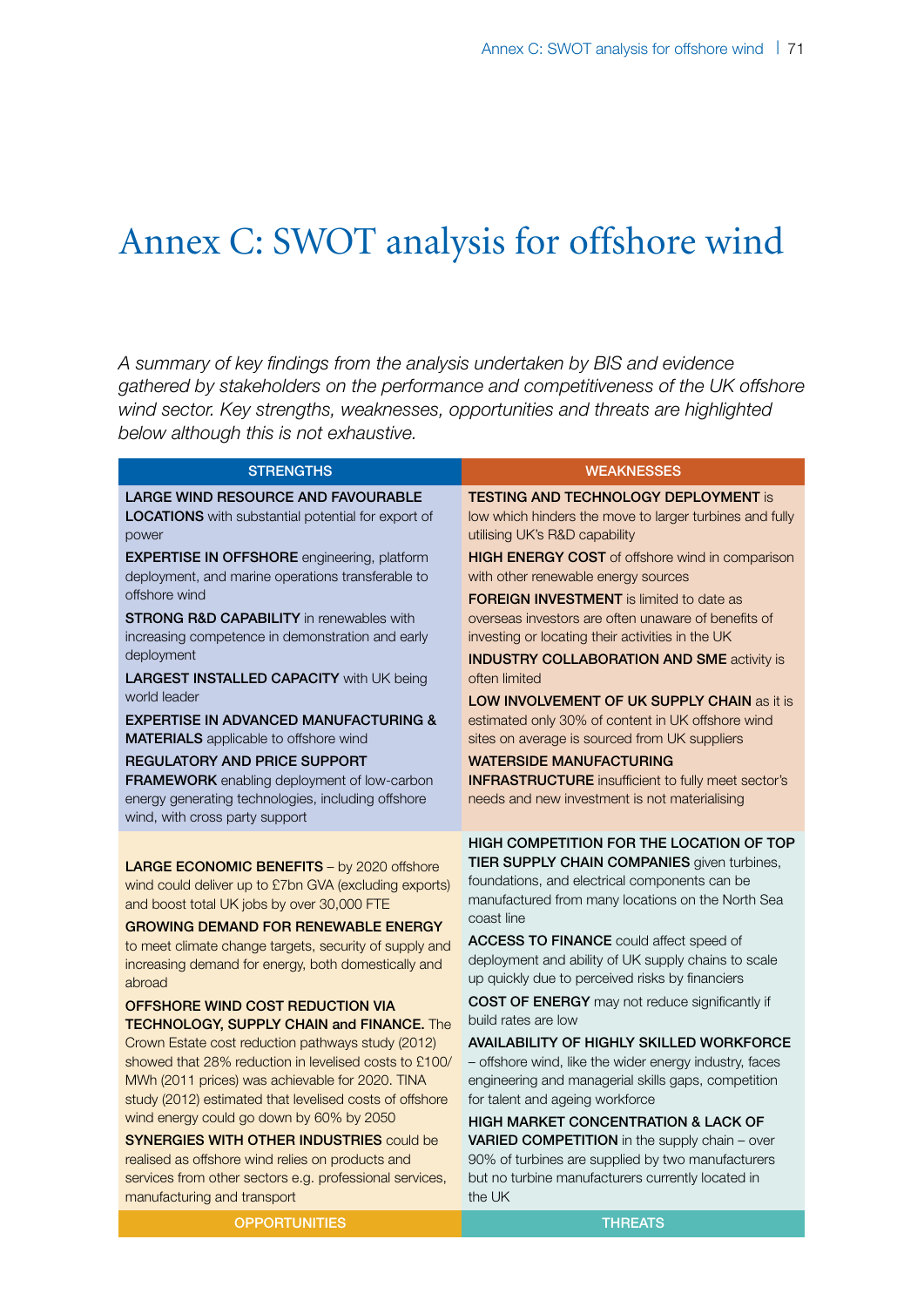## Glossary of terms

| <b>AMI</b>       | Advanced Manufacturing Institute                                  |
|------------------|-------------------------------------------------------------------|
| <b>AMRC</b>      | <b>Advanced Manufacturing Research Centre</b>                     |
| <b>AMSCI</b>     | Advanced Manufacturing Supply Chain Initiative                    |
| <b>BIS</b>       | Department for Business, Innovation & Skills                      |
| <b>BFP</b>       | <b>Business Finance Partnership</b>                               |
| <b>CAPEX</b>     | Capital Expenditure                                               |
| CCS              | Carbon Capture and Storage                                        |
| <b>COE</b>       | Cost of Energy                                                    |
| <b>COREs</b>     | Centres for Offshore Renewable Engineering                        |
| <b>CFD</b>       | Contracts for Difference (part of the EMR programme)              |
| <b>CRKN</b>      | Cost Reduction Knowledge Network (The Crown Estate)               |
| <b>CRTF</b>      | <b>Cost Reduction Taskforce</b>                                   |
| <b>CT</b>        | Carbon Trust                                                      |
| <b>DECC</b>      | Department of Energy & Climate Change                             |
| <b>EMR</b>       | <b>Electricity Market Reform</b>                                  |
| E.ON             | Energy company                                                    |
| <b>EOP</b>       | Employer Ownership of Skills pilot                                |
| <b>ESAG</b>      | Energy Skills Action Group in Scotland                            |
| ETI              | Energy Technologies Institute                                     |
| <b>EU SKILLS</b> | Energy & Utility Skills                                           |
| <b>FID</b>       | <b>Final Investment Decision</b>                                  |
| <b>FIDe</b>      | Final Investment Decision Enabling (part of the EMR<br>programme) |
| <b>FTEs</b>      | Full time equivalents                                             |
| <b>GIB</b>       | <b>Green Investment Bank</b>                                      |
| <b>GROW</b>      | Offshore Wind Supply Chain Growth Programme                       |
| <b>GVA</b>       | <b>Gross Value Added</b>                                          |
| GW               | Gigawatt                                                          |
| <b>HMT</b>       | Her Majesty's Treasury                                            |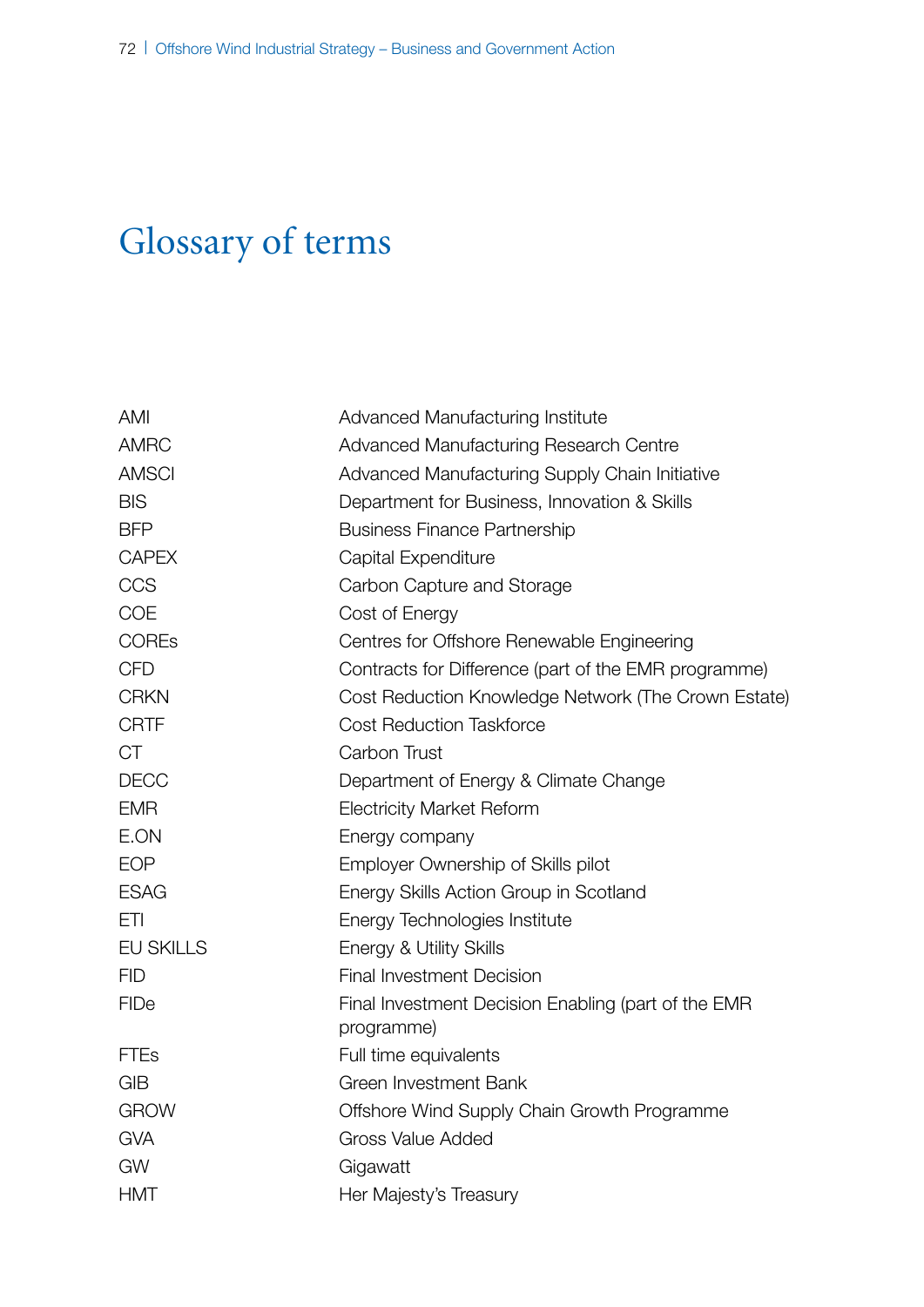| <b>HVO</b>                    | <b>High Value Opportunities</b>                                                                                                                            |
|-------------------------------|------------------------------------------------------------------------------------------------------------------------------------------------------------|
| $\Pi$                         | <b>Invitation to Tender</b>                                                                                                                                |
| <b>IUK</b>                    | Infrastructure UK (part of HMT)                                                                                                                            |
| <b>LCOE</b>                   | Levelised Cost of Energy                                                                                                                                   |
| <b>LCICG</b>                  | Low Carbon Innovation Co-ordination Group                                                                                                                  |
| <b>LCF</b>                    | Levy Control Framework                                                                                                                                     |
| <b>LEPs</b>                   | Local Enterprise Partnerships                                                                                                                              |
| <b>MAS</b>                    | Manufacturing Advisory Service                                                                                                                             |
| <b>MOU</b>                    | Memorandum of Understanding                                                                                                                                |
| <b>MW</b>                     | Megawatt                                                                                                                                                   |
| <b>NAREC</b>                  | National Renewable Energy Centre                                                                                                                           |
| <b>NORSTEC</b>                | Government/industry partnership to exploit Europe's<br>Northern Seas renewable energy resources                                                            |
| O&M                           | Operations and Maintenance                                                                                                                                 |
| <b>OEM</b>                    | Original Equipment Manufacture                                                                                                                             |
| Offshore wind developers      | Companies that are developing offshore wind farms                                                                                                          |
| Offshore wind industry        | Any business involved in supplying the offshore wind<br>sector including supply chain and developers                                                       |
| Offshore wind sector          | A wide term to include any aspect of offshore wind<br>including generation, development and supply                                                         |
| Offshore wind supply<br>chain | Companies that make or supply an element, component<br>or service for an offshore wind farm, during its<br>development, build or operation and maintenance |
| <b>OMS</b>                    | Operations, Maintenance and Service                                                                                                                        |
| <b>OPEX</b>                   | <b>Operational Expenditure</b>                                                                                                                             |
| <b>ORE Catapult</b>           | Offshore Renewable Energy Catapult                                                                                                                         |
| <b>OWA</b>                    | Offshore Wind Accelerator (Carbon Trust)                                                                                                                   |
| <b>OWDF</b>                   | Offshore Wind Developers Forum                                                                                                                             |
| <b>OWIC</b>                   | <b>Offshore Wind Industry Council</b>                                                                                                                      |
| <b>OWIG</b>                   | Offshore Wind Industry Group in Scotland                                                                                                                   |
| <b>OWIO</b>                   | Offshore Wind Investment Organisation                                                                                                                      |
| <b>OWPB</b>                   | Offshore Wind Programme Board                                                                                                                              |
| <b>PILOT</b>                  | Joint UK Government and Industry oil and gas taskforce                                                                                                     |
| <b>RGF</b>                    | Regional Growth Fund                                                                                                                                       |
| R&D                           | Research and Development                                                                                                                                   |
| R <sub>O</sub>                | Renewables Obligation                                                                                                                                      |
| <b>RWE</b>                    | Energy company                                                                                                                                             |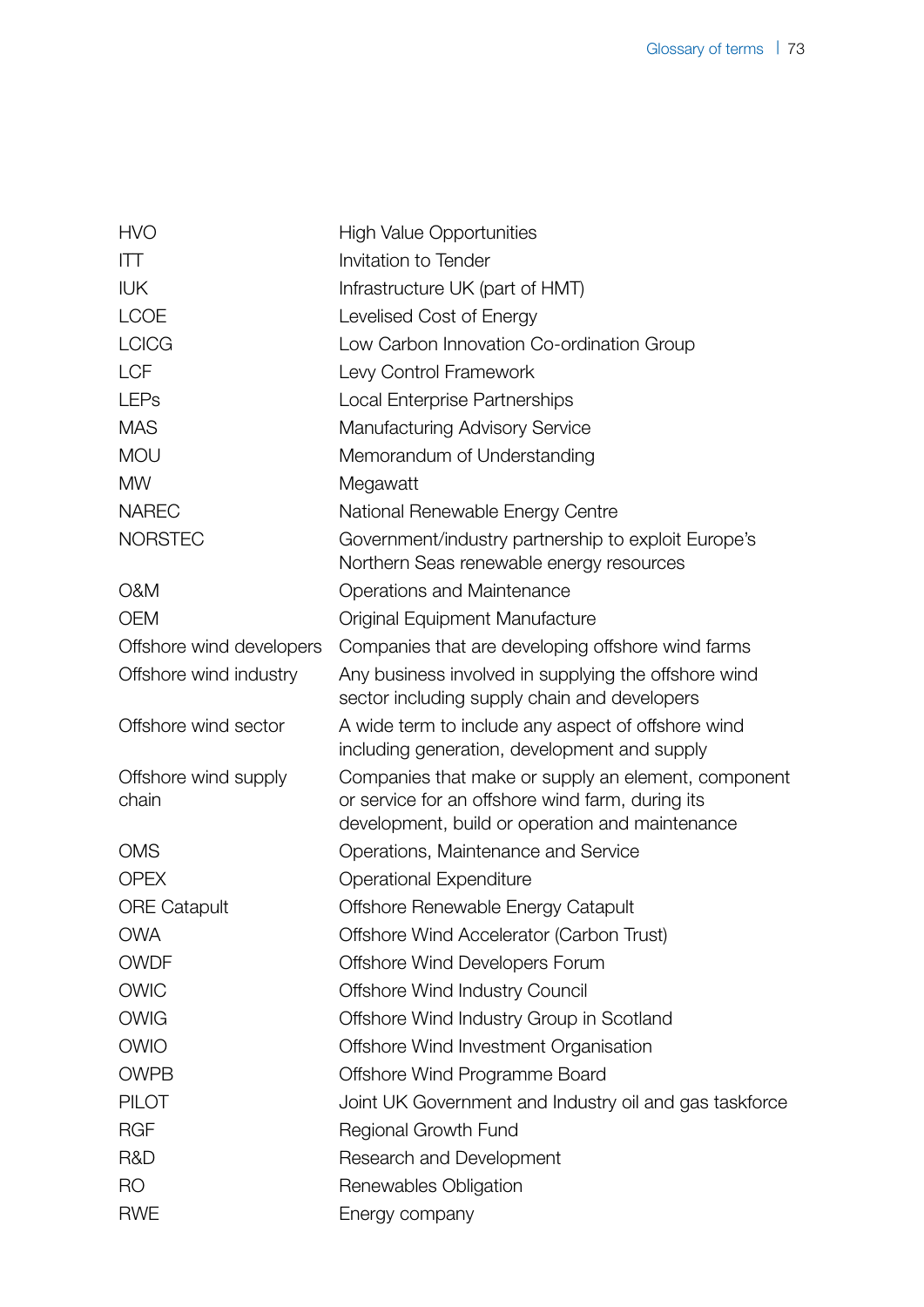| <b>RUK</b>     | RenewableUK – the main industry body               |
|----------------|----------------------------------------------------|
| <b>SDI</b>     | Scottish Development International                 |
| SE             | Scottish Enterprise                                |
| <b>SME</b>     | <b>Small &amp; Medium Sized Enterprises</b>        |
| SSE            | Energy company                                     |
| <b>STEM</b>    | Science, Technology, Engineering and Maths         |
| <b>STEMNET</b> | Science, Technology, Engineering and Maths Network |
| TINAs          | <b>Technology Innovation Needs Assessments</b>     |
| TSB            | <b>Technology Strategy Board</b>                   |
| UKTI           | UK Trade and Investment                            |
|                |                                                    |